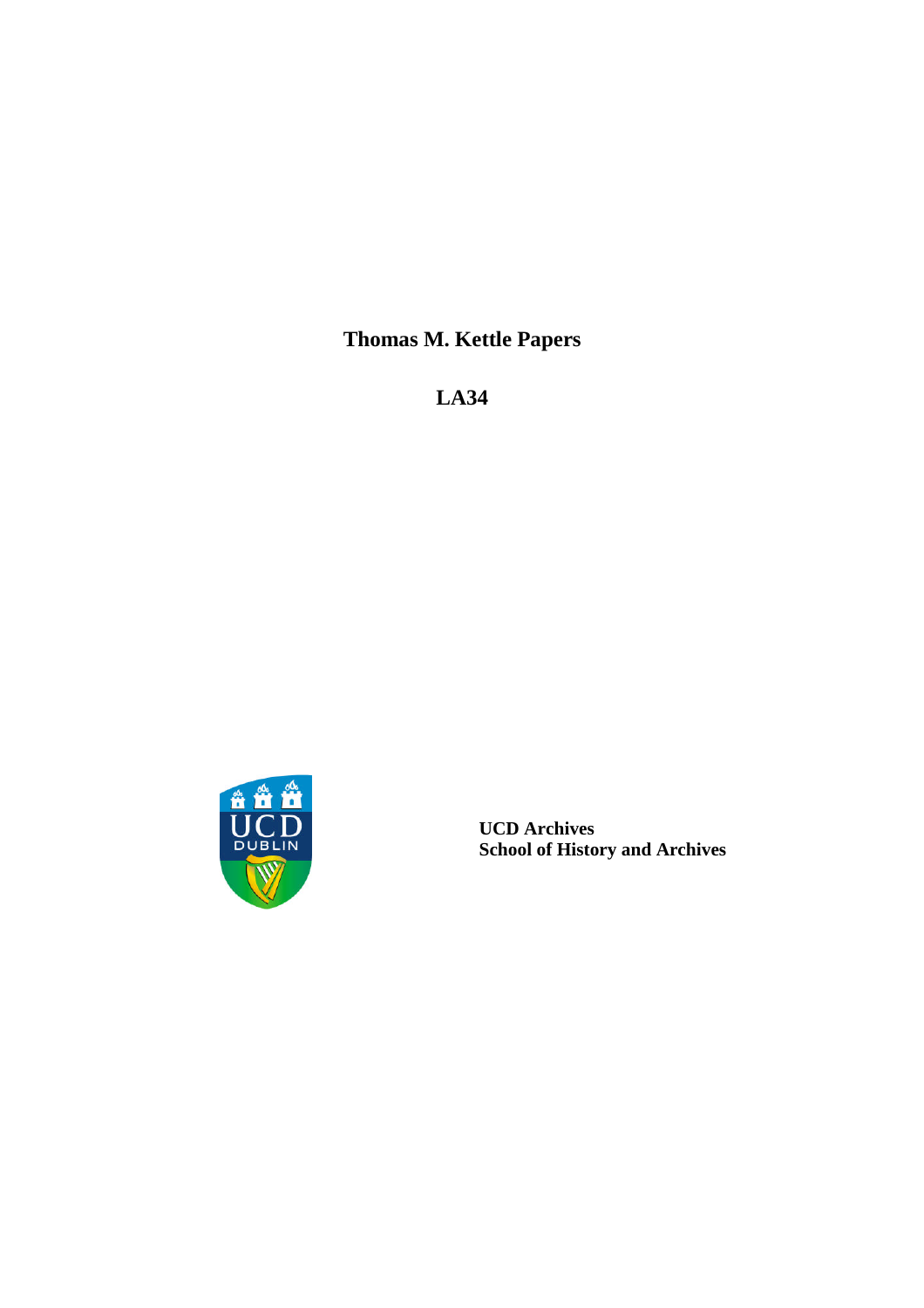# **CONTENTS**

| <b>Context</b>                             |                       |
|--------------------------------------------|-----------------------|
| Biographical history<br>Archival history   | $\cdots$<br>ĨĨĨ<br>iv |
| <b>Content and Structure</b>               |                       |
| Scope and Content<br>System of arrangement | V                     |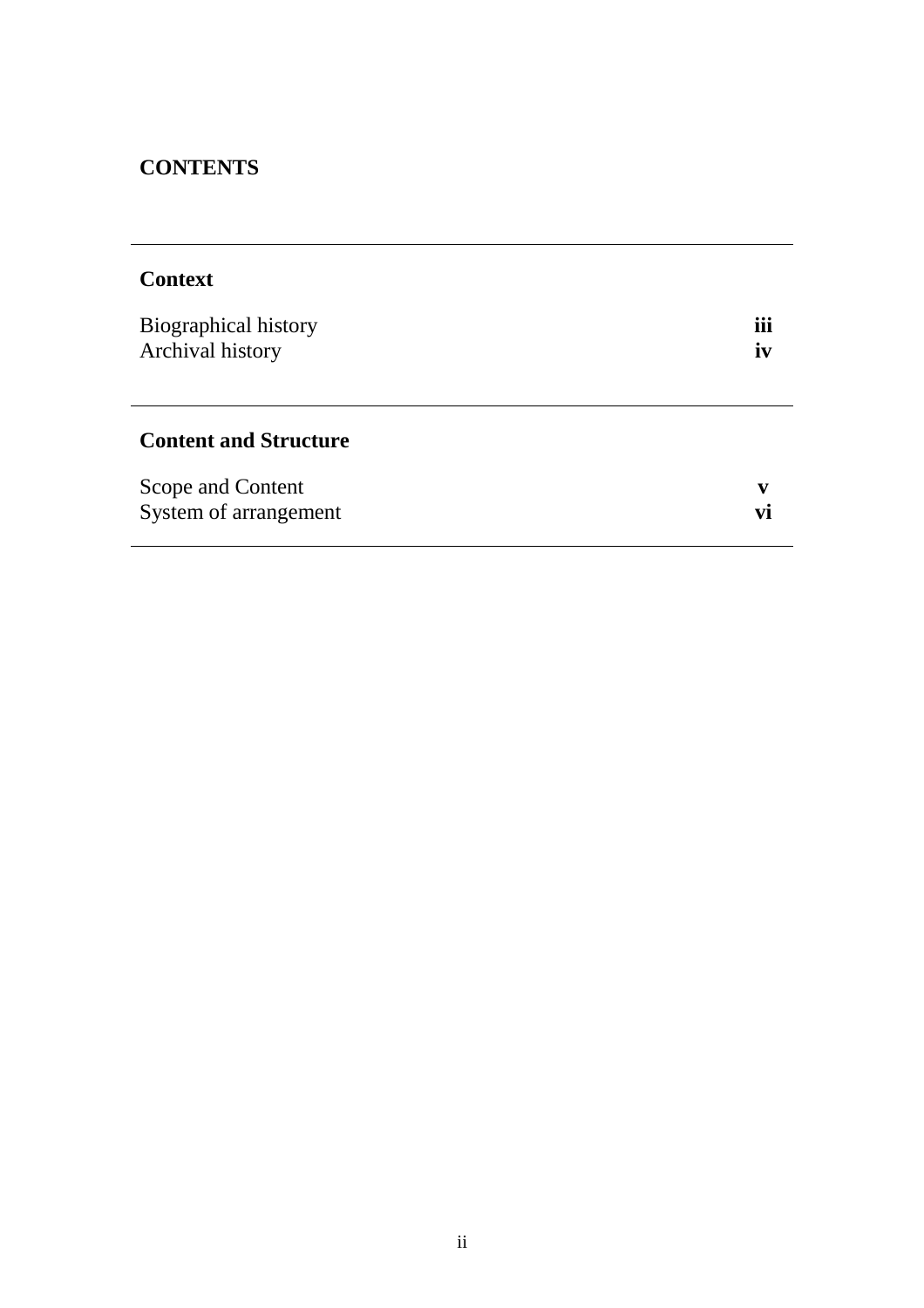#### **Biographical History**

Thomas Michael Kettle was born in 1880, at Artane in North County Dublin. His father, Andrew J. Kettle, was a farmer, and unsuccessful parliamentary candidate, closely associated with the Parnellite wing of the Irish Parliamentary Party in the campaign for agricultural reform. He later farmed at Millview, Malahide, where he supplied barley to Guinness', Jameson's and Power's. Andrew Kettle was personally devoted to Charles Stewart Parnell which told against his electoral ambitions although he continued to wield a certain amount of behind the scenes influence.

Tom Kettle was educated at Clongowes Wood College and later at University College Dublin, where he took a degree in Philosophy. At this time, he played an active part in the Young Ireland branch of the United Irish League, whose brief was to politicise the younger generation by 'friendly association…lecture debates and other methods of intellectual propagandism'.

He also founded and edited *The Nationist*, a short lived 'review of Irish thought and affairs', aided by Francis Sheehy-Skeffington, (who was to marry his wife's sister). In 1905, Kettle was called to the Bar, but thereafter, only practised intermittently. He was a gifted orator. Instead, he won the Nationalist nomination for East Tyrone. Elected in 1906 after a schizophrenic campaign by the Unionists, Kettle went on an American tour of the United Irish League, in company with Richard Hazleton. The tour was bedevilled by personality conflicts with the organizers, John O'Callaghan and Michael J. Ryan, which was reflected in its lack of financial success (see LA34/141—78).

In the House of Commons, Kettle was the chief financial spokesman for the Irish Parliamentary Party. He concentrated on denouncing the lack of parity between England and Ireland in the matter of taxation, pension arrangements, and land purchase agreements; and was a consistent critic of the cost of the British administrative establishment in Ireland. Kettle was also favourably disposed towards the Suffragettes, (with whom his wife, Mary Sheehy, was associated); and supported the movement for Egyptian independence. Outside parliament, he was concerned to achieve a broad consensus of Nationalist pressure-groups, and to deflect Sinn Féin from the path of unconstitutional development. Although he was returned again for East Tyrone in the 1910 Election, internal feuding in the party forced Kettle to resign his seat.

In 1910 Kettle was appointed Professor of National Economics at University College Dublin, although he has expresses a preference for the Chair of English Literature. At U.C.D., he sat on the Dublin Industrial Peace Committee, which acted as a conciliation service during the 1913 Lock-Out. He was also involved with the Housing Committee, and the Commission established by A. Birrell on teachers' grievances.

Tom Kettle was a member of the National Volunteers, and in 1914 went to Belgium to buy arms for them. Whilst there, was broke out, and he became convinced of the justice of the Allied cause. He returned to Ireland, and made a series of recruiting speeches, which effectively alienated him from the Nationalist movement. Kettle then joined the Royal Dublin Fusiliers. After the Easter Rising and the murder of Francis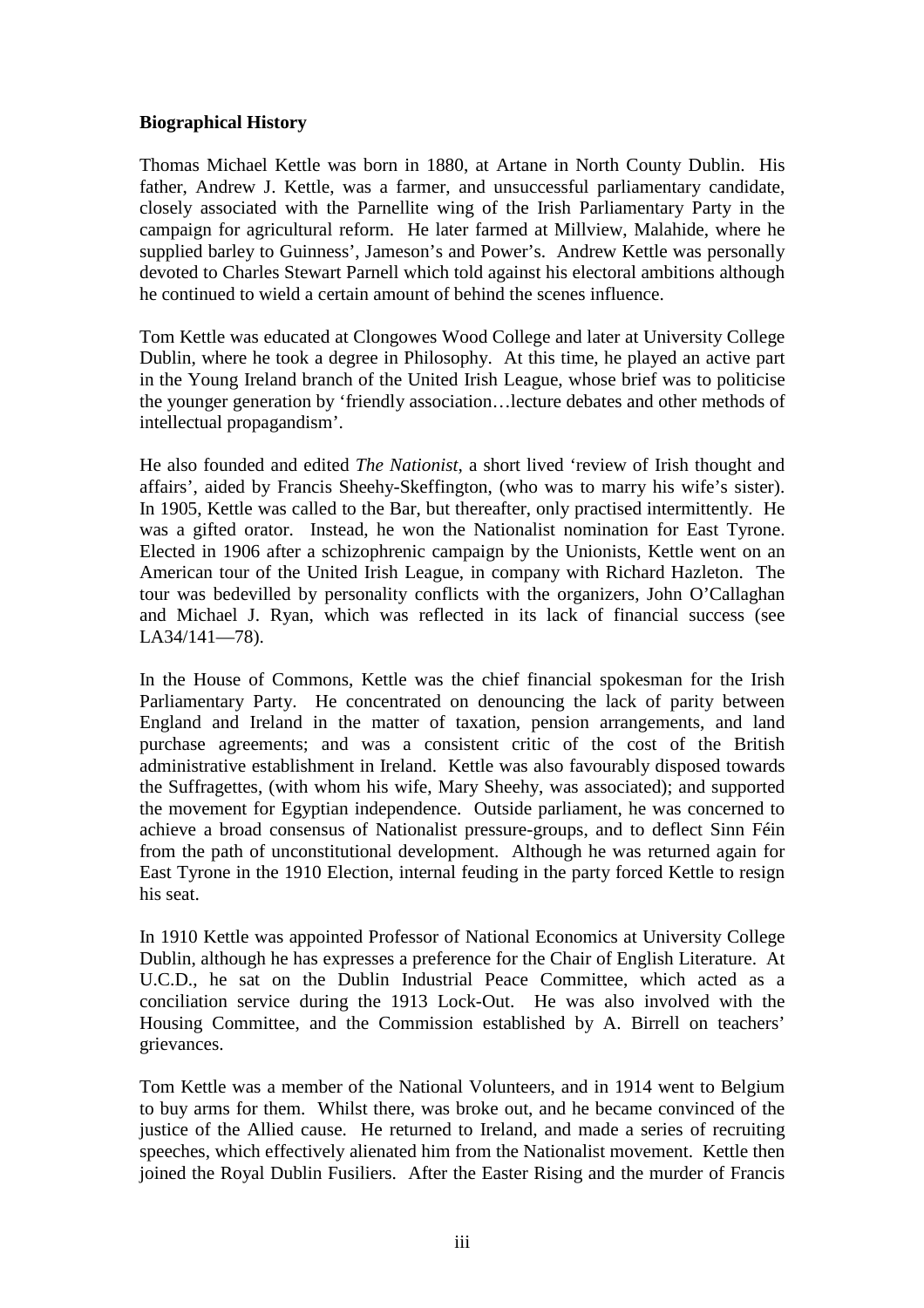Sheehy-Skeffington he asked to be sent to the Front, and was killed on the eve of the Battle of Ginchy, 9 September 1916. His body was never recovered.

Kettle's writings include *The Open Secret of Ireland* (1912), *Poems and Parodies* (1916) and two posthumous publications, *The Ways of War* (1917) and *The Days Burden* (1918).

### **Archival History**

The Tom Kettle Papers were deposited in UCD Archives by Conor Cruise O'Brien in 1987.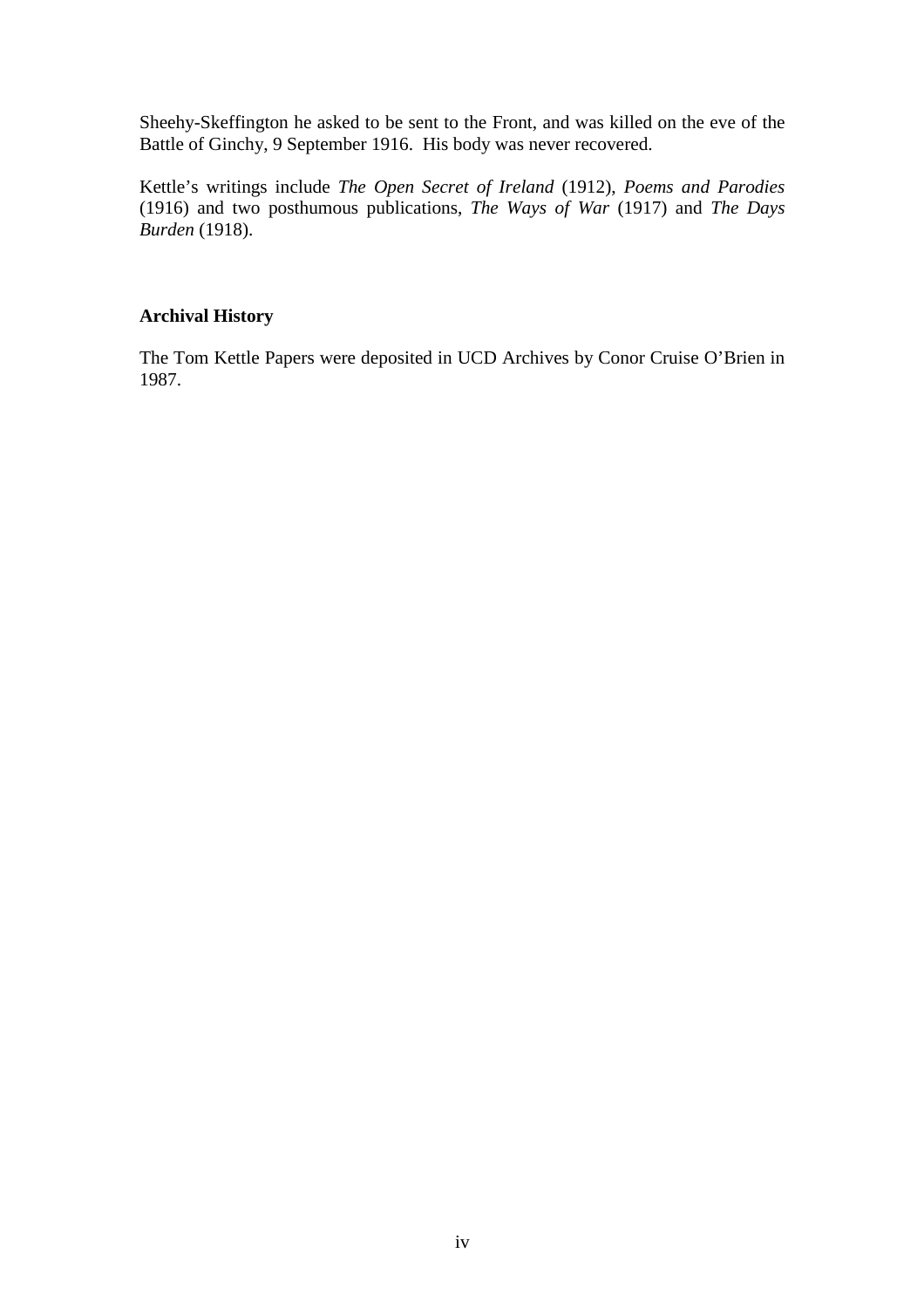#### **Scope and Content**

The present collection represents only a fragment cross-section of records. considerable proportion of the material consists of newspaper clippings, which document specific causes espoused by Kettle. However, the lion's share of the collection relates to notes, drafts, and fair copies of his literary output.

Material grouped under heading A, Kettle, Sheehy and Sheehy-Skeffington families, contains letters from Tom Kettle to Mary Sheehy and others, which indicate the tenor of his thoughts at particularly traumatic periods in his life, for example after the death of his brother in 1904. Letters from Mary Sheehy to Kettle provide some insights into the nature of their relationship, and her perception of his character. (LA34/6)

Much of the material in this section is concerned with the activities of Mary Sheehy after Kettle's death, and in particular, her involvement with the campaign to accord recognition to the Irish veterans of the First World War (LA34/72—76). There are also printed tributes to her father, David Sheehy (LA34/91), and brother-in-law, Francis Sheehy-Skeffington (LA34/95).

Section I, 'Political Events' of B, Thomas Kettles papers, is limited by the absence of material directly related to Kettle's parliamentary life: although the American tour is represented by frequent missives from the American Branch of the United Irish League (LA34/141). These are largely routine in content.

Lecture materials (LA34/216—265) contained in the collection are rather disorganized, and on occasion difficult to relate to the course syllabus in U.C.D. This was a feature of Kettle's tenure of the post: his idiosyncratic style was remarked upon at the time.

It was found convenient to segregate the literary work embarked upon by Kettle in response to the outbreak of war (LA34/364—396) from his earlier journalistic articles, poetry, and lectures. The latter category represent his interest in German culture, the Celtic Renaissance, and literary criticism (LA34/276—327).

More information about Kettle's experiences in the trenches will be found in letters from his fellow-soldiers (LA34/413—425) than his own correspondence. These are also useful as illustrating the nature of the conflict generally.

Although fragmented, this is an important collection like many of his contemporaries Kettle was both a literary figure and a soldier. The collection contains evidence of his incisive mind and devastating wit as well as of his readiness to die in battle. In this respect, it is important ass archival testimony to one of the many Irish soldiers who died in the Great War.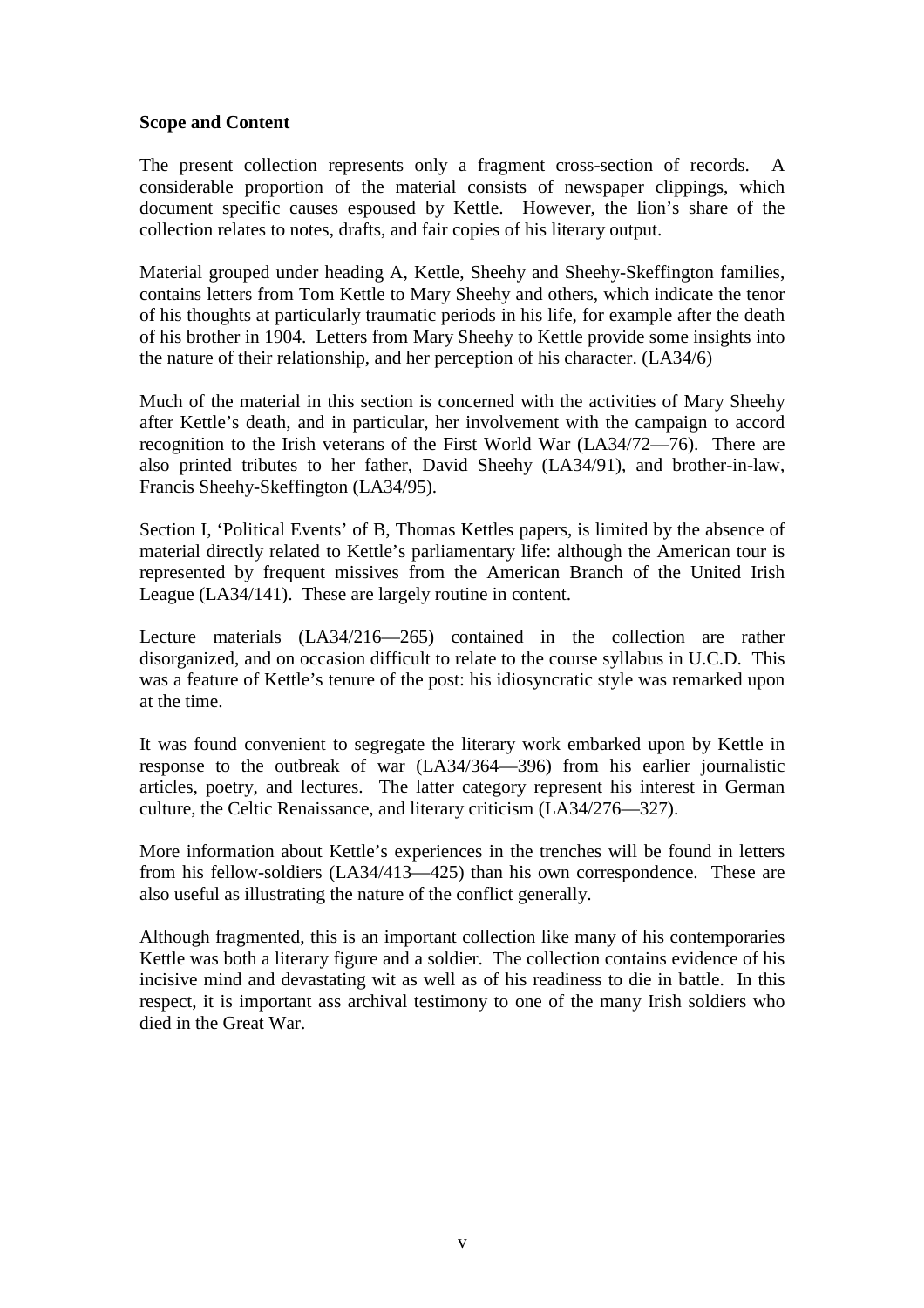## **System of arrangement**

### **A. KETTLE, SHEEHY AND SHEEHY-SKEFFINGTON FAMILIES**

#### **I. Thomas Kettle**

| i. | Personal correspondence, 1904-08       |  |
|----|----------------------------------------|--|
|    | ii. Biographical material              |  |
|    | iii. Posthumous appreciations, 1916-57 |  |
|    | iv. Financial accounts                 |  |
|    | v. Memorabilia                         |  |

### **II. Mary Sheehy Kettle**

| i.  | Personal correspondence, 1907-38                         |    |
|-----|----------------------------------------------------------|----|
| ii. | <b>Irish Convention and other public issues, 1914-50</b> | 10 |
|     | iii. Irish Nationalist Veterans' Association, 1926-30    | 11 |
|     | iv. Presentation by admirers, 1932                       | 12 |
|     | v. Writings, 1920-                                       | 13 |
|     | vi. Memorabilia                                          | 13 |

#### **III. The Sheehy Family**

| i. Fr Eugene Sheehy, 1917   |  |
|-----------------------------|--|
| ii. David Sheehy MP, 1932   |  |
| iii. Eugene Sheehy, 1916-18 |  |

### **IV. The Sheehy-Skeffington Family**

|     | <b>Francis Sheehy-Skeffington</b> |  |
|-----|-----------------------------------|--|
| ii. | <b>Hanna Sheehy-Skeffington</b>   |  |

### **V. Postcards and Photographs**

| <b>Postcards</b> |  |
|------------------|--|
| ii. Photographs  |  |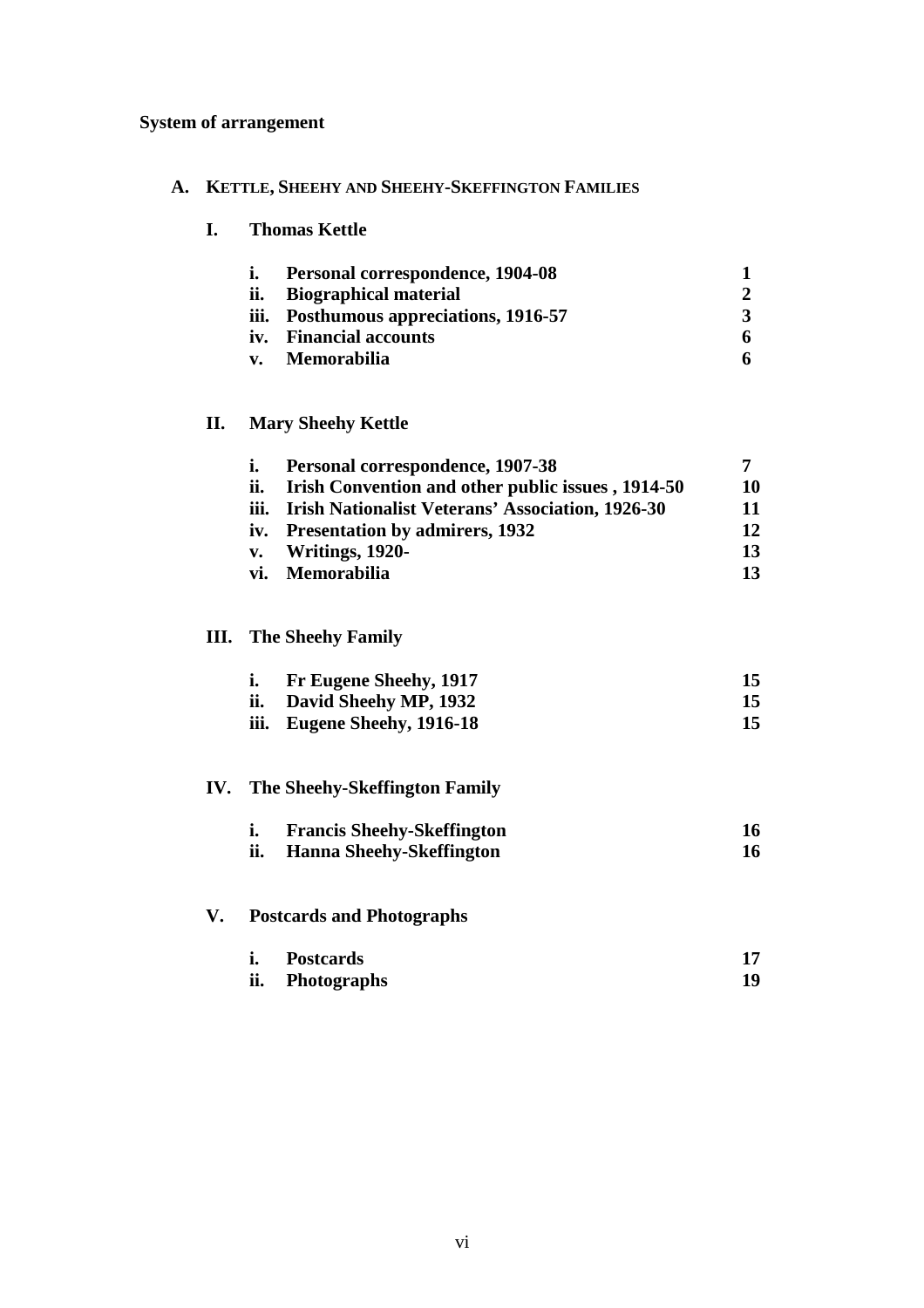### **B. THOMAS MICHAEL KETTLE**

| I. |               | <b>Political Career</b>                                                      |          |  |  |
|----|---------------|------------------------------------------------------------------------------|----------|--|--|
|    | i.<br>ii.     | Letters on constituency and public issues<br><b>Speeches</b> , 1906-12       | 20<br>21 |  |  |
|    | iii.          | <b>American Tour, 1906-07</b><br>a. Correspondence                           | 22       |  |  |
|    |               | <b>b.</b> News reports                                                       | 23       |  |  |
|    |               | c. Notes and itineraries                                                     | 25       |  |  |
|    |               | d. Articles from American magazines                                          | 26       |  |  |
|    |               | e. Memorabilia                                                               | 27       |  |  |
|    | iv.           | <b>Tributes and general memorabilia</b>                                      | 28       |  |  |
|    | $V_{\bullet}$ | <b>Newscuttings</b>                                                          | 30       |  |  |
| П. |               | <b>Professor of National Economics, University College Dublin</b>            |          |  |  |
|    | i.            | The Chair of National Economics and academic<br>matters                      | 32       |  |  |
|    | ii.           | <b>Lecture materials</b>                                                     |          |  |  |
|    |               | a. National economics                                                        | 33       |  |  |
|    |               | b. Agricultural economics                                                    | 34<br>36 |  |  |
|    |               | c. Labour and production<br>d. Business enterprise                           | 38       |  |  |
|    |               |                                                                              |          |  |  |
|    | iii.          | <b>Research materials</b>                                                    |          |  |  |
|    |               | a. Articles                                                                  | 39       |  |  |
|    |               | b. Notes                                                                     | 39       |  |  |
| Ш. |               | <b>Literary Output</b>                                                       |          |  |  |
|    | i.            | <b>Articles and research notes</b>                                           | 41       |  |  |
|    | ii.           | Poetry                                                                       | 45       |  |  |
|    | iii.          | <b>Lectures</b>                                                              | 46       |  |  |
|    | iv.           | Literary correspondence                                                      |          |  |  |
|    |               | a. Letters to Kettle<br>b. Letters to Mary Sheehy Kettle concerning Kettle's | 48<br>49 |  |  |
|    |               | published work                                                               |          |  |  |
|    | v.            | <b>Reviews</b>                                                               | 51       |  |  |
|    | vi.           | Literary memorabilia                                                         | 52       |  |  |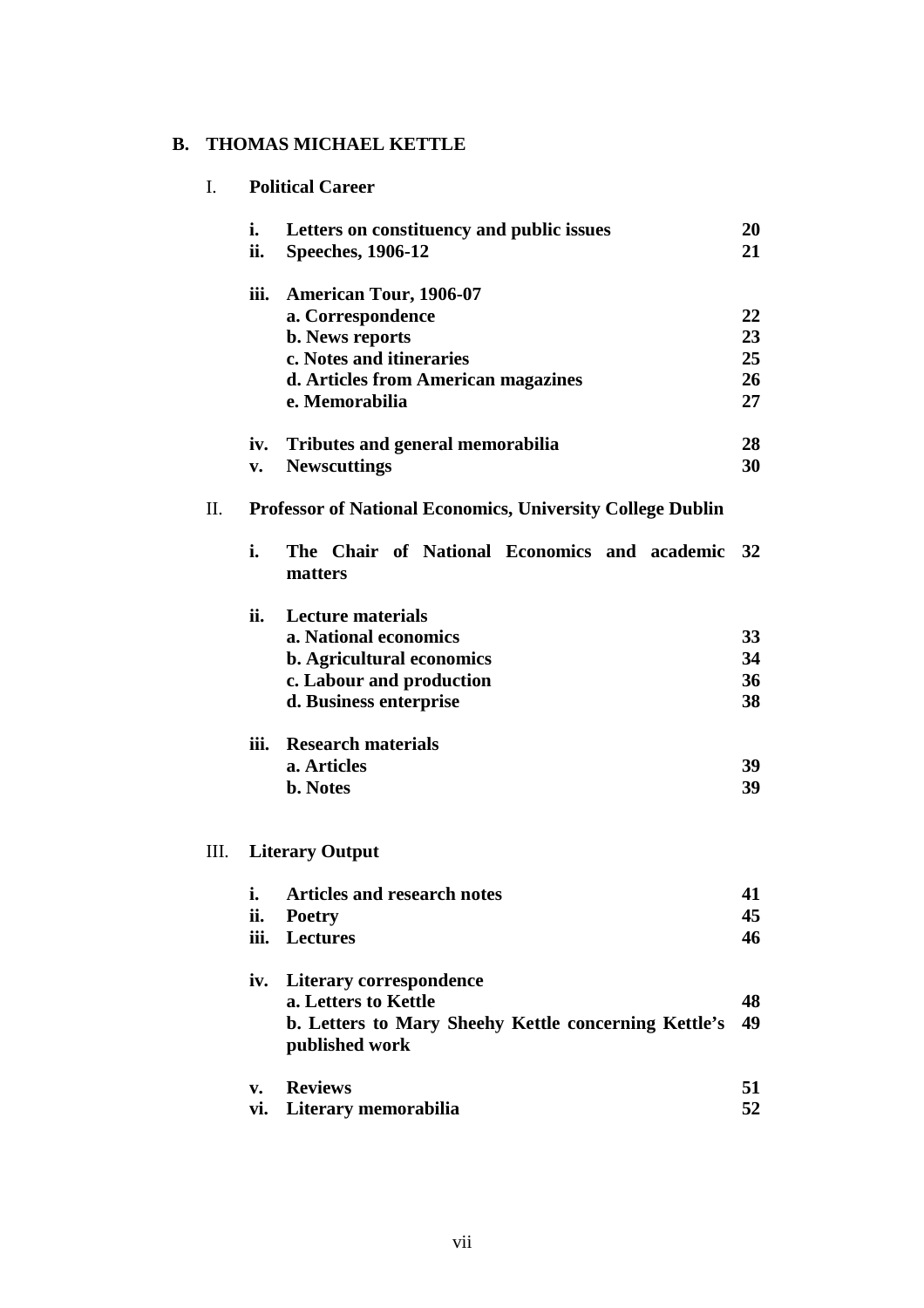### IV. **The Great War**

| i.   | War Reportage for the <i>Daily News</i> , <i>The Star</i> and other 53<br>papers (1914 |    |
|------|----------------------------------------------------------------------------------------|----|
| ii.  | War analysis                                                                           |    |
|      | a. Evidence of Belgian atrocities                                                      | 54 |
|      | b. The Ways of War and Ireland and the Great War                                       | 55 |
| iii. | <b>Active service</b>                                                                  |    |
|      | a. Final letters from the field and codicils                                           | 56 |
|      | b. Final poems                                                                         | 57 |
|      | c. Military record                                                                     | 57 |
| iv.  | Killed in action                                                                       |    |
|      | a. Commemorative material                                                              | 59 |
|      | b. Letters of condolence and material concerning<br>Kettle's grave                     | 61 |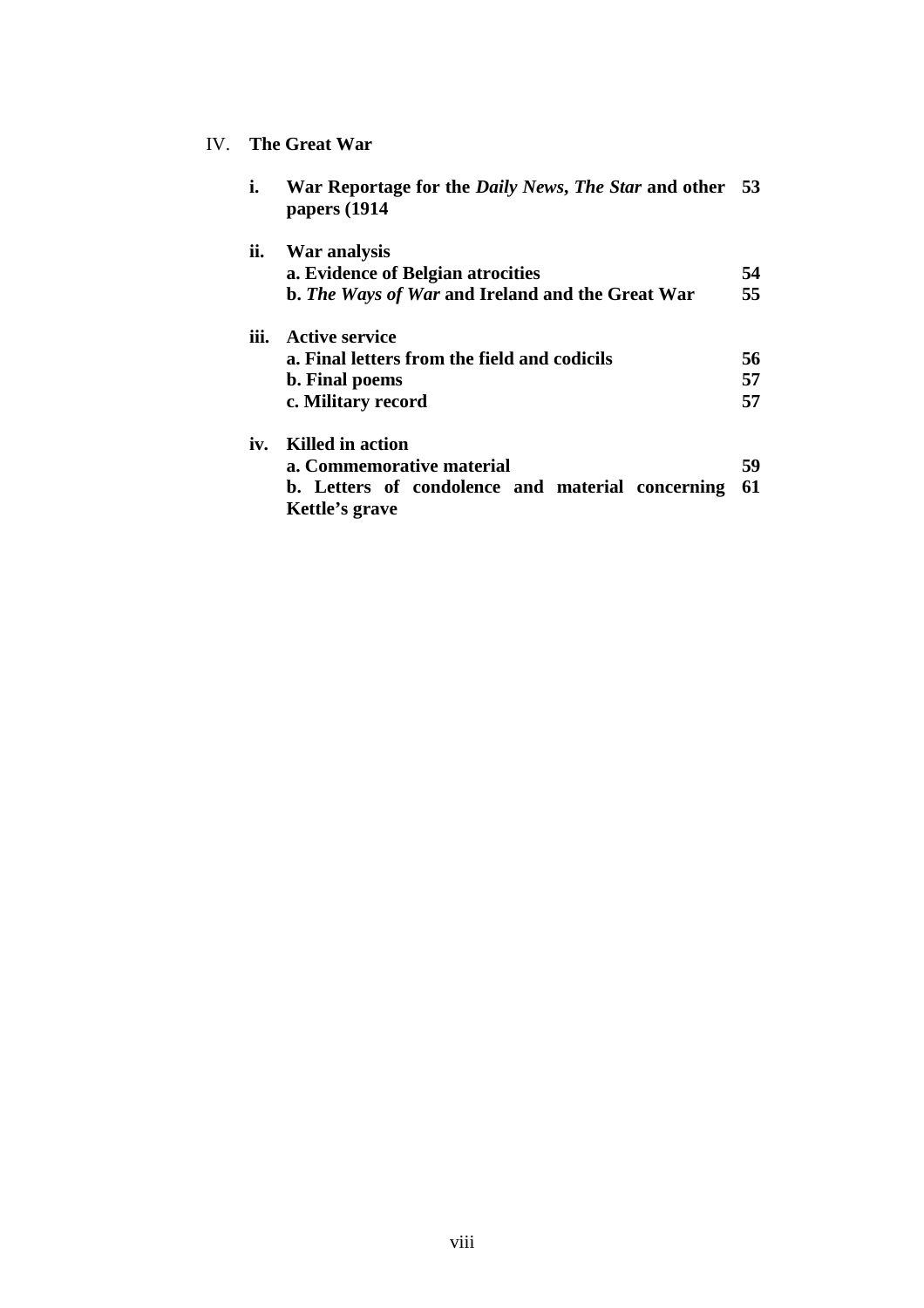#### **Contents**

#### **A. Kettle, Sheehy and Sheehy-Skeffington Families**

#### **I. Thomas Kettle**

#### **i. Personal Correspondence (1904—8)**

**1** 10 July 1904 Letter from Tom [Kettle] to 'my dear Jamie', thanking him for his letter. Kettle discusses his isolation at

> Innsbruck, and the difficulties of communicating in a foreign tongue. He goes on to itemize the 'qualities of the Tyrolese', commenting in particular on their 'intense and engrained Catholicity.' He mentions that illness, 'the baking heat and the horrible cookery have all but neutralised the good effects of the change'. Kettle relates the course of his friendship with two Irish theological students on holiday at Innsbruck, and gives a detailed account of a mountain-climbing expedition in their company: 'all I know is that three weeks ago in Dublin I was in a state of the most frightful collapse, two days ago in Innsbruck I was hardly a whit better, but yesterday on the mountains I felt like a new man'. He adds that he intends to base a series of articles on his stay at Innsbruck. The letter includes a personal translation of a poem by A. Pabler entitled 'At Achause' with a commentary on the text. He concludes, 'Don't forget to pray for me, for altho' I am in splendid condition today, I have much longer spells of black depression'. 6pp.

**2** Letter from Kettle, 17 Milton Avenue, Highgate, London, to 'My own dear wife' [Mary Sheehy], thanking her for a

pound, which 'spared me from utter hopelessness'. He intends to begin a new life under her guidance, now that 'Dublin, as a focus of temptation, has disappeared for me'. He alludes to an earlier episode of 'madness', and, referring to his contacts on 'the fringe of shady Irish—London', states 'in every case of a fall from hope, decency, and good repute I saw myself mirrored,' There is mention of a projected visit to Sir Laurence Parsons, who will assist an 'application'; and he implores her to believe 'that this time my will is growing strong'. 2pp.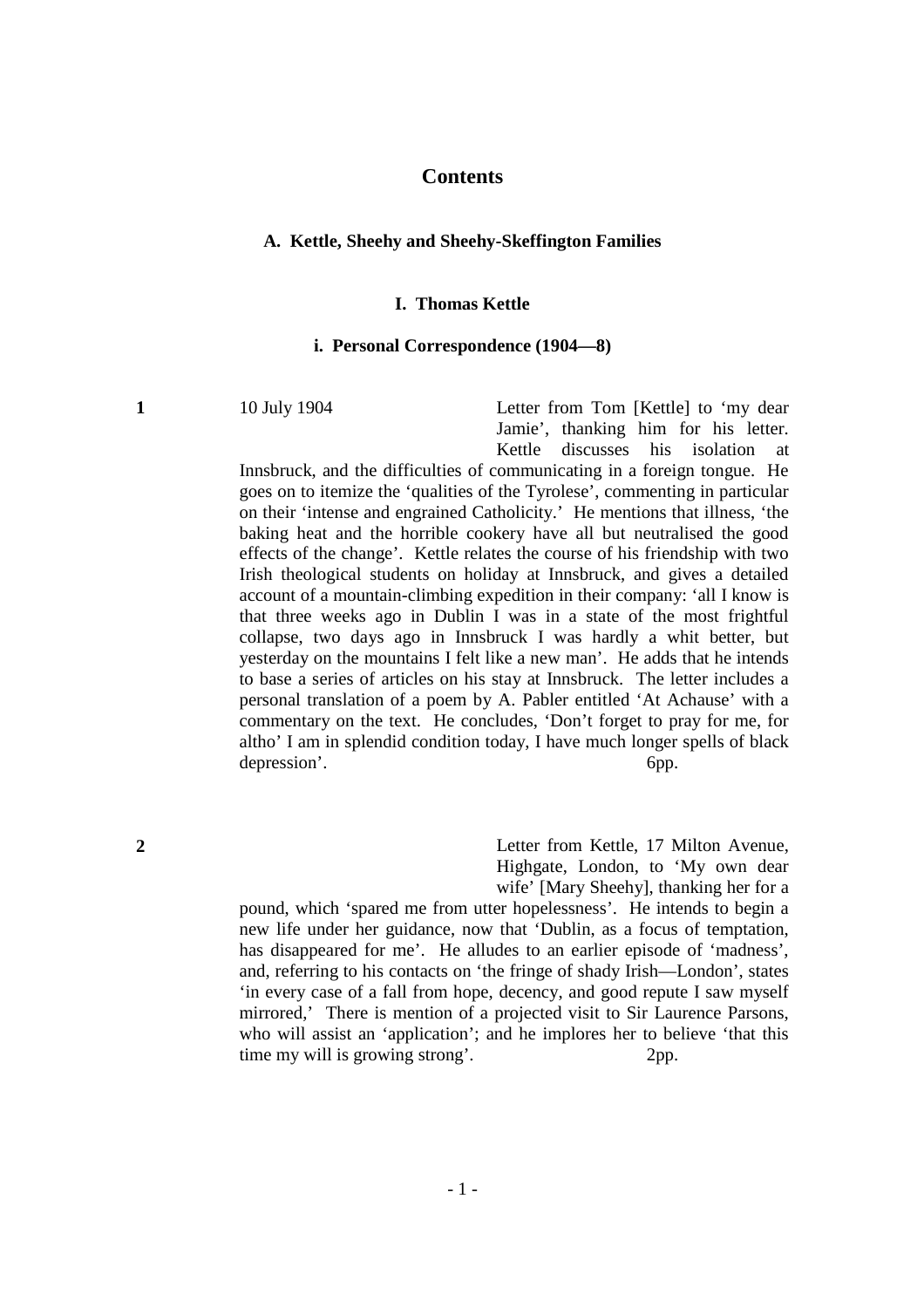| 3                | 29 August 1907<br>London, to Kettle, forwarding 'an old love letter'.<br>theories with anecdotes from his own experience. | Letter from Richard Hazleton, (Member<br>of the Irish Parliamentary Party), 62<br>Street,<br>Cambridge<br>Westminster,<br>He comments<br>humorously on the find, and the nature of romantic love, illustrating his<br>7pp                                                                                                                                                                                                                                                                                                                                                                                                                                                              |
|------------------|---------------------------------------------------------------------------------------------------------------------------|----------------------------------------------------------------------------------------------------------------------------------------------------------------------------------------------------------------------------------------------------------------------------------------------------------------------------------------------------------------------------------------------------------------------------------------------------------------------------------------------------------------------------------------------------------------------------------------------------------------------------------------------------------------------------------------|
| $\boldsymbol{4}$ | 18 December 1907<br>to peace.'                                                                                            | Letter from Hazelton to Kettle giving a<br>light hearted account of his experiences<br>on the bench, with a passing allusion to<br>his recent illness. There is a cryptic allusion to Kettle 'prosecuting the war<br>because I hear thatyou are the only man in Ireland now who is opposed<br>2pp.                                                                                                                                                                                                                                                                                                                                                                                     |
| 5                | sensible talk'.                                                                                                           | Letter from C. Beatrice Hazleton, 18<br>Idrone Terrace, Blackrock, Co. Dublin<br>to Kettle apologizing for her behaviour,<br>and asking him to dine with her, so that they may enjoy 'a nice quiet<br>2pp.                                                                                                                                                                                                                                                                                                                                                                                                                                                                             |
| 6                | 28 October-<br>10 December 1908<br>intermediate inspectors (16 November).                                                 | Letter from Mary Sheehy, 2 Belvedere<br>Place, Dublin to Kettle in London at the<br>parliamentary sessions. Analyses their<br>relationship, discusses his health and his writing and containing occasional<br>political and literary nuances. Notes the imminent closure of the Royal<br>University (2 November); 'we that is to say women nationalists, are to start<br>a new women—suffrage society' (13 November); refers to the silencing of<br>a meeting of the Gaelic League by the Irish Parliamentary Party because of<br>its discussion of Home Rule an related criticism of the Party (13, 17<br>November); expresses alarm at the ineligibility of women to be<br>19 items. |

### **ii. Biographical notes, essays and talk on Kettle**

**7** 1965 Typescript copy of essay by [Fr. Aubrey Gwynn] entitles 'Tom Kettle and Clongowes' with manuscript amendments.

13pp.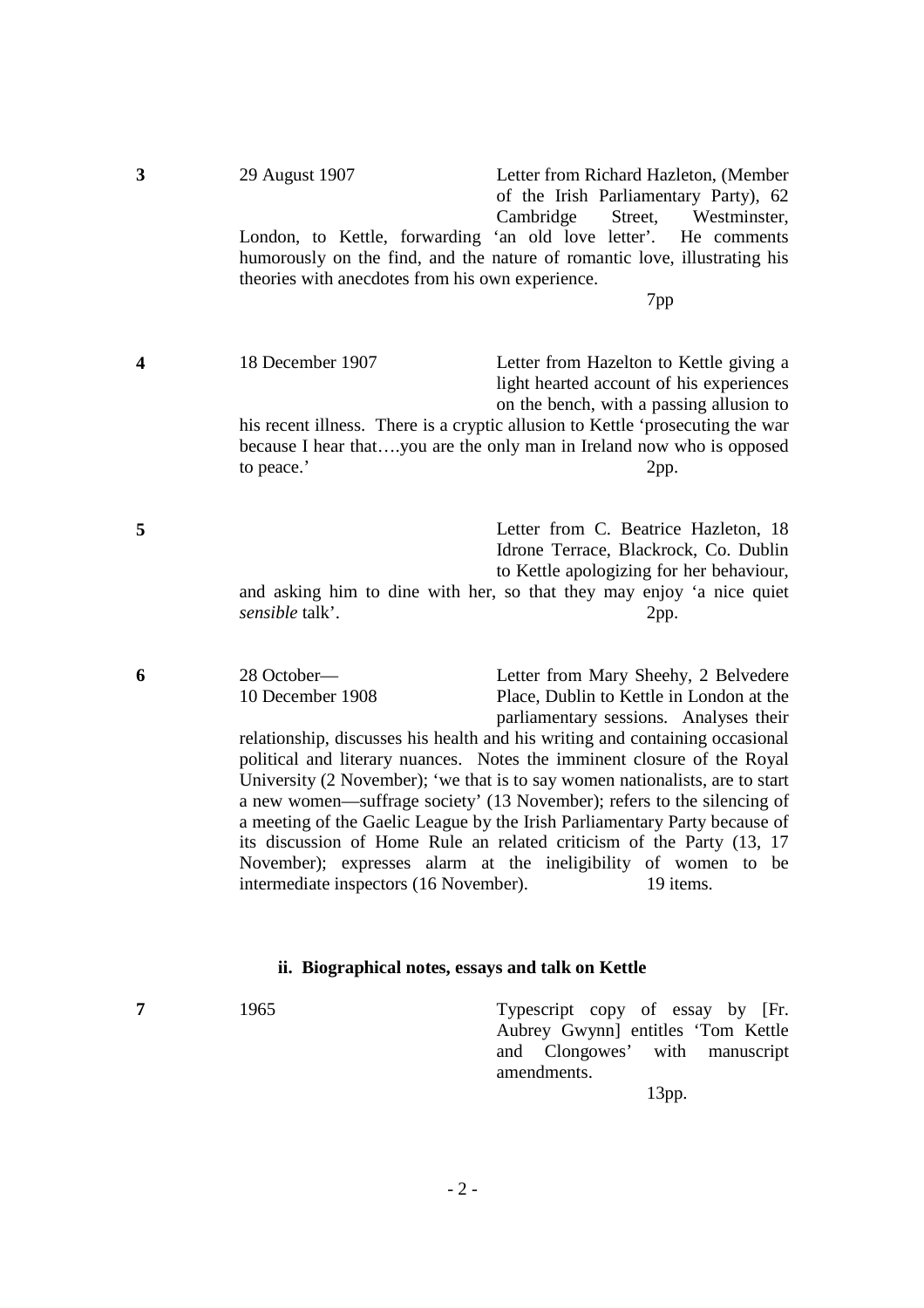| 8  | Typescript copy of essay entitled<br>'Thomas Kettle' 14pp.                                                      |
|----|-----------------------------------------------------------------------------------------------------------------|
| 9  | Typescript transcript of 'Thomas M.<br>Kettle a talk by Oliver St. John<br>Gogarty'. 10pp.                      |
| 10 | Manuscript essay entitled 'Kettle<br>memorabilia' [by Willie Dawson]<br>16pp.                                   |
| 11 | Typescript copy of 'Notes on Tom<br>Kettle, etc'; given by Mary S. Kettle,<br>beginning November 1964.<br>14pp. |

### **iii. Posthumous Appreciations (1916—57)**

| 12 | 22 September 1916 | Newscutting from Le Matin entitled<br>'Tombes Au Champ D'Honneur',<br>recording Kettle's death in action. |
|----|-------------------|-----------------------------------------------------------------------------------------------------------|
| 13 | 22 September 1916 | Newscutting<br>from<br>Le Gaulois<br>announcing the death of Kettle                                       |
| 14 | 30 September 1916 | Presscutting from The New Statesman,<br>entitled 'The Work of T.M. Kettle', by<br>Robert Lynd.            |
| 15 | 30 September 1916 | Newscutting from New Ireland of<br>article entitled 'Tom Kettle' by William<br>Dawson.                    |
| 16 | 30 September 1916 | Copy of the <i>New Statesman</i> containing<br>'The Work of T.M. Kettle', by Robert<br>Lynd.              |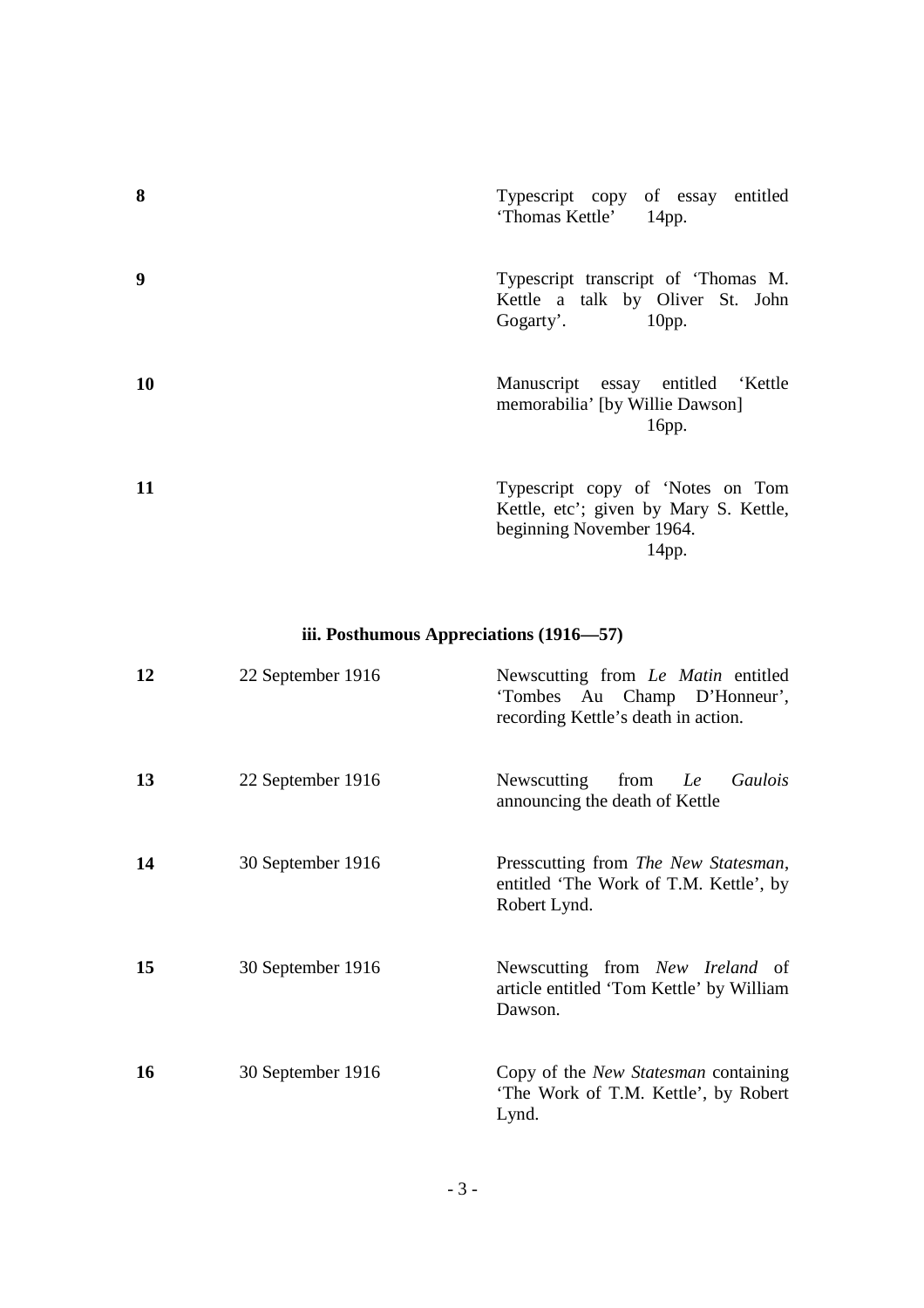| 17 | 30 September 1916                                                  | Copy of <i>Ireland</i> , containing an editorial<br>devoted to a resumé of Kettle's<br>achievements, 'Ave atque Vale', an                                        |
|----|--------------------------------------------------------------------|------------------------------------------------------------------------------------------------------------------------------------------------------------------|
|    | 'Asquith In Dublin'.                                               | essay by Padraic Colum, 'Some Memories of Kettle' by Maurice Joy,<br>'Kettle's Memory In Verse', and a reprint of an article by Kettle, entitled                 |
| 18 | 13 October 1916                                                    | Newscutting from The Catholic Herald,<br>entitled 'Un fils De L'Irlande',                                                                                        |
|    | containing an obituary digested from L'Opinion.                    |                                                                                                                                                                  |
| 19 | 1 November 1916                                                    | Newscutting entitled 'Poem By The<br>Late T.M. Kettle', an apology to Mrs.<br>Mary Kettle from the Evening Mail.                                                 |
| 20 | 2 November 1916                                                    | Newscutting from the Irish Times,<br>'Lieutenant Kettle's<br>entitled<br>Last<br>Poem', apologising for publishing 'To                                           |
|    | My Daughter Betty' without Mrs. Kettle's permission.               |                                                                                                                                                                  |
|    |                                                                    |                                                                                                                                                                  |
| 21 | 3 November 1916                                                    | Newscutting of an obituary from the<br>Irish News entitled 'Lieut. T.M. Kettle.<br>Comrade's<br><b>Brilliant</b><br>Old<br>An<br>Appreciation,' by Shane Leslie. |
| 22 | 4 November 1916                                                    | Presscuttings entitled 'Late Lieut.<br>Kettle-A Remarkable<br>Document<br>Shortly Before Death',<br>Written                                                      |
|    | reproducing Kettle's plea for Home Rule, written 3 September 1916. |                                                                                                                                                                  |
| 23 | 29 September 1917                                                  | Copy of the New Statesman containing<br>'The Good European', a tribute to<br>Kettle by Robert Lynd.                                                              |
| 24 | 29 October 1917                                                    | Newscutting from the Freeman's<br>Journal entitled 'The Late Lieut. T.M.<br>Kettle' reproducing Mrs. Kettle's reply                                              |
|    | Guardians on her husband's death.                                  | to the resolution of sympathy passed by the Dungannon Board of                                                                                                   |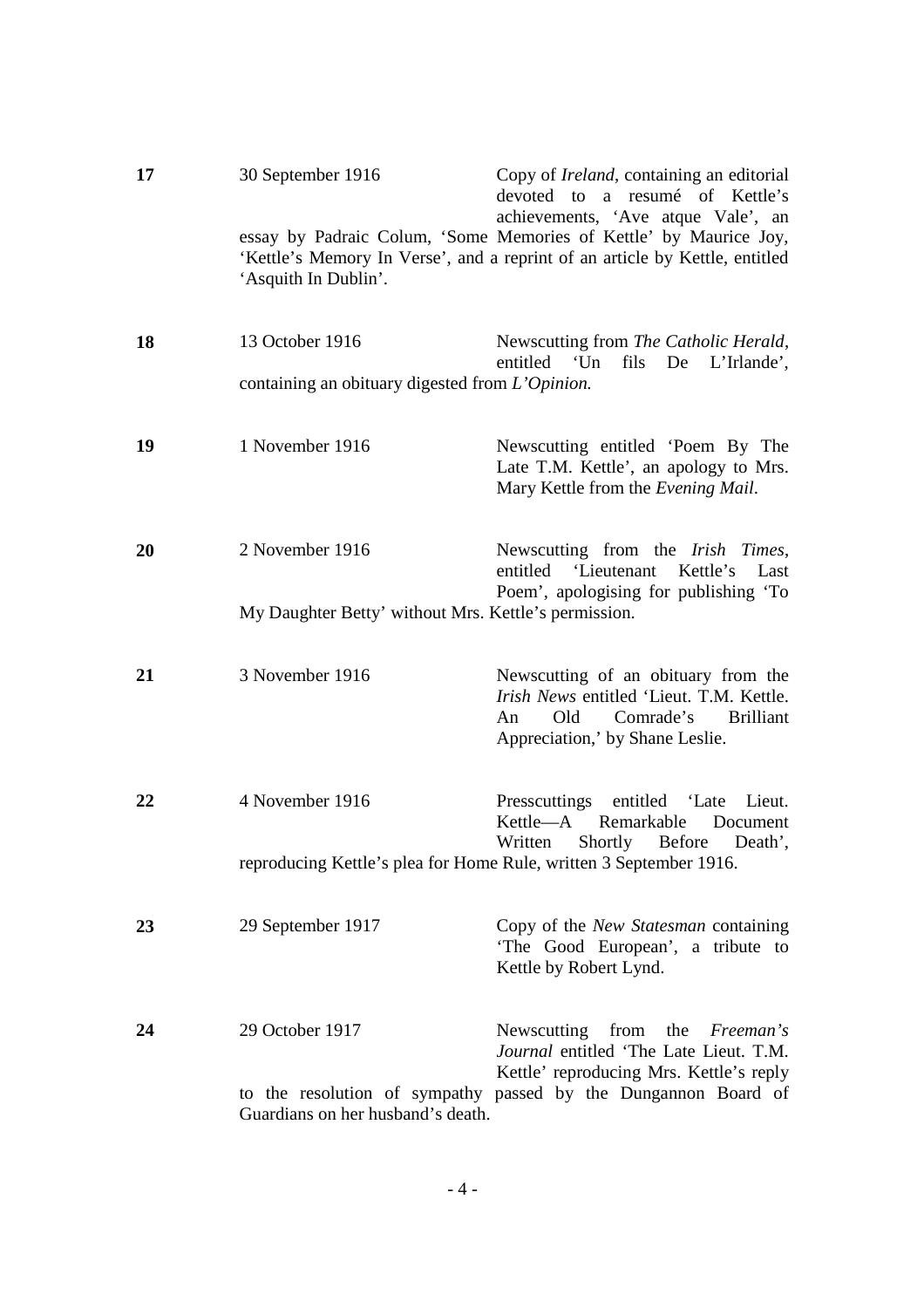| 25 | July-September 1918                                                        | Copy of the <i>Catholic Review</i><br>containing an article, 'Thomas Kettle<br>The Present Hour'.                                                                                                                                                                                                                                                                                                                                                                                                                                                                                                                                                                                                                                   |
|----|----------------------------------------------------------------------------|-------------------------------------------------------------------------------------------------------------------------------------------------------------------------------------------------------------------------------------------------------------------------------------------------------------------------------------------------------------------------------------------------------------------------------------------------------------------------------------------------------------------------------------------------------------------------------------------------------------------------------------------------------------------------------------------------------------------------------------|
| 26 | 12 July 1925                                                               | Presscutting from the <i>Irish News</i><br>entitled 'Kipling and Ireland', including<br>Kettle's reply to Kipling's 'Ulster'.                                                                                                                                                                                                                                                                                                                                                                                                                                                                                                                                                                                                       |
| 27 | 4 April 1931                                                               | Newscutting<br>from<br>Nationality<br>containing an article, 'Tom Kettle and<br>his work'.                                                                                                                                                                                                                                                                                                                                                                                                                                                                                                                                                                                                                                          |
| 28 | January 1936                                                               | Copy of the National Student<br>containing an essay on Kettle's life by<br>R.J.M., entitled 'Death of A Soldier'.                                                                                                                                                                                                                                                                                                                                                                                                                                                                                                                                                                                                                   |
| 29 | 11 September 1953                                                          | Presscutting from the Irish Independent<br>entitled 'Now With the Foolish Dead?'<br>by Vincent Rice.                                                                                                                                                                                                                                                                                                                                                                                                                                                                                                                                                                                                                                |
| 30 | 24 November 1957<br>Differences', which contains an anecdote about Kettle. | Newscutting from<br>the<br>Sunday<br>Independent of an article by Ulick<br>O'Connor, entitled 'Forgetting Old                                                                                                                                                                                                                                                                                                                                                                                                                                                                                                                                                                                                                       |
| 31 | $1915 - 32$<br>achievements                                                | Scrapbook, containing newspaper<br>cuttings of tributes<br>to<br>Kettle,<br>biographical accounts, reviews of his<br>publications, copies of his poems, journalistic reports of his career and<br>Also contains cuttings relating to the Irish Nationalist<br>Veterans' Association, with particular reference to their refusal to<br>participate in the Victory celebrations (1918), in protest against the<br>suspension of Home Rule. There are cuttings concerning the operations of<br>the Irish Battalions on the Western Front in 1916, and edited extracts from<br>Kettle's letters to family and friends discussing the moral justification for<br>Britain's entry into the World War. Includes Cruise O'Brien's sonnet on |
|    | Kettle's death, 'The Wayfarer', (p2); related loose cuttings.              |                                                                                                                                                                                                                                                                                                                                                                                                                                                                                                                                                                                                                                                                                                                                     |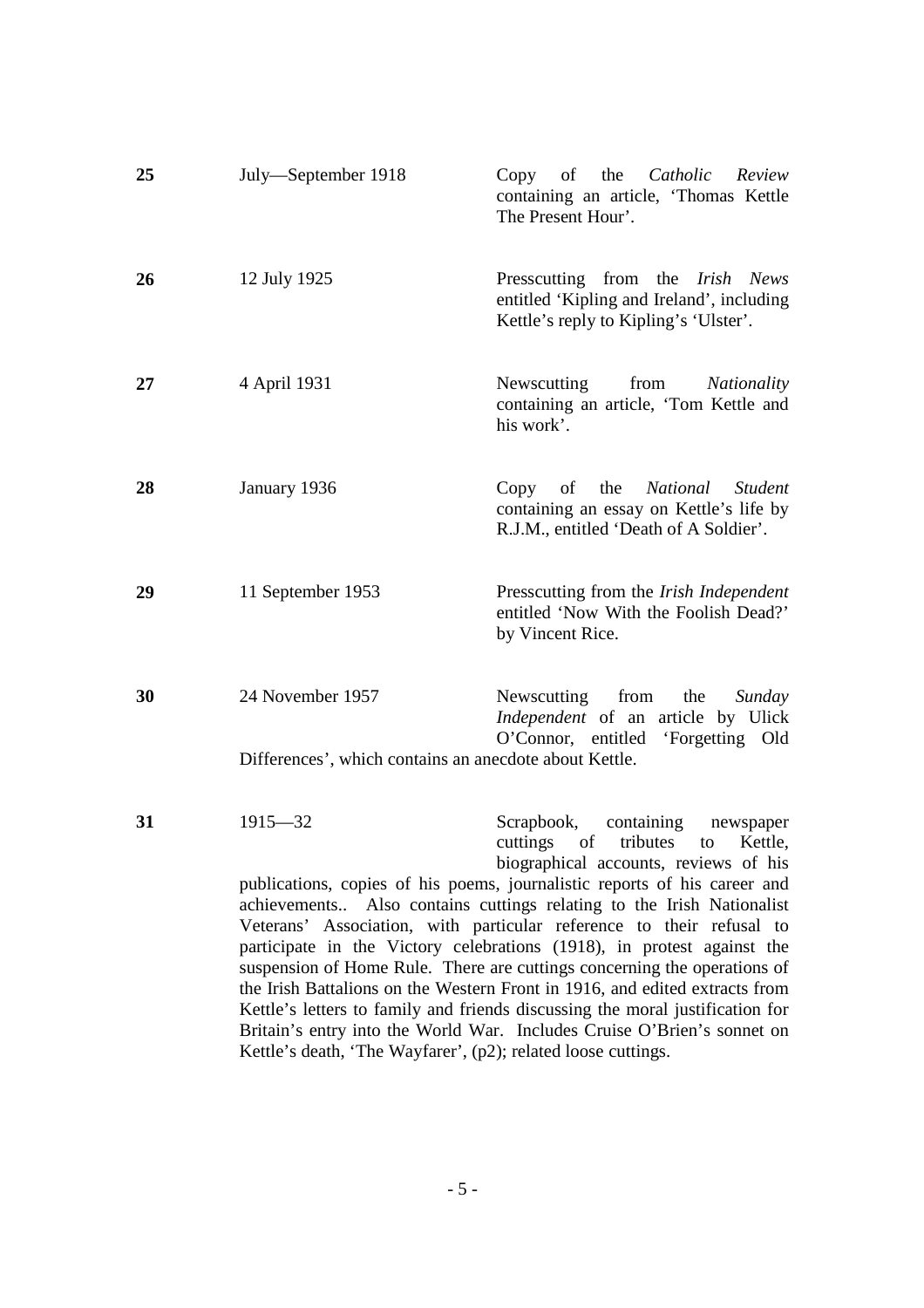### **iv. Financial Accounts (1907—17)**

| 32 | 27 May 1907                                                            | Bill from the Underwood Typewriter<br>Co. for hire of typewriter.                                                                     |
|----|------------------------------------------------------------------------|---------------------------------------------------------------------------------------------------------------------------------------|
| 33 | 9 February 1912                                                        | Typescript copy of memorandum of<br>agreement between Kettle and W.J.<br>Ham-Smith (publishers) of London for                         |
|    | The Open Secret Of Ireland.                                            | 2pp.                                                                                                                                  |
| 34 | 5 October 1915                                                         | Note from William Coman, Surveyor of<br>Taxes, Dublin 2 <sup>nd</sup> District, 4 Beresford<br>Place, Dublin to Kettle, asking for an |
|    | interview in order to establish his returns from journalistic profits. | 1p.                                                                                                                                   |
| 35 | 24 September 1914                                                      | Covering letter from Kettle to the Tax<br>Inspector, enclosing a form claiming<br>tax relief.<br>1p.                                  |
| 36 | September—December 1917                                                | Balance sheet from Constable & Co. for<br>their account of The Ways of War<br>1p.                                                     |

### **v. Memorabilia**

| 37 | 21 September 1889       | I.O.U. from J. Douglas-Pyne to Joseph<br>Biggar, M.P., promising to recompense<br><b>borrowed</b><br>him<br>for<br>monies<br>for |
|----|-------------------------|----------------------------------------------------------------------------------------------------------------------------------|
|    | parliamentary expenses. | 2pp.                                                                                                                             |
| 38 | 21 September 1886       | I.O.U. from P.J. Power to Biggar<br>2pp.                                                                                         |
| 39 |                         | cards, including those of<br>Visiting<br>Kettle, and Francis Sheehy-Skeffington.<br>Many containing notes by Kettle.             |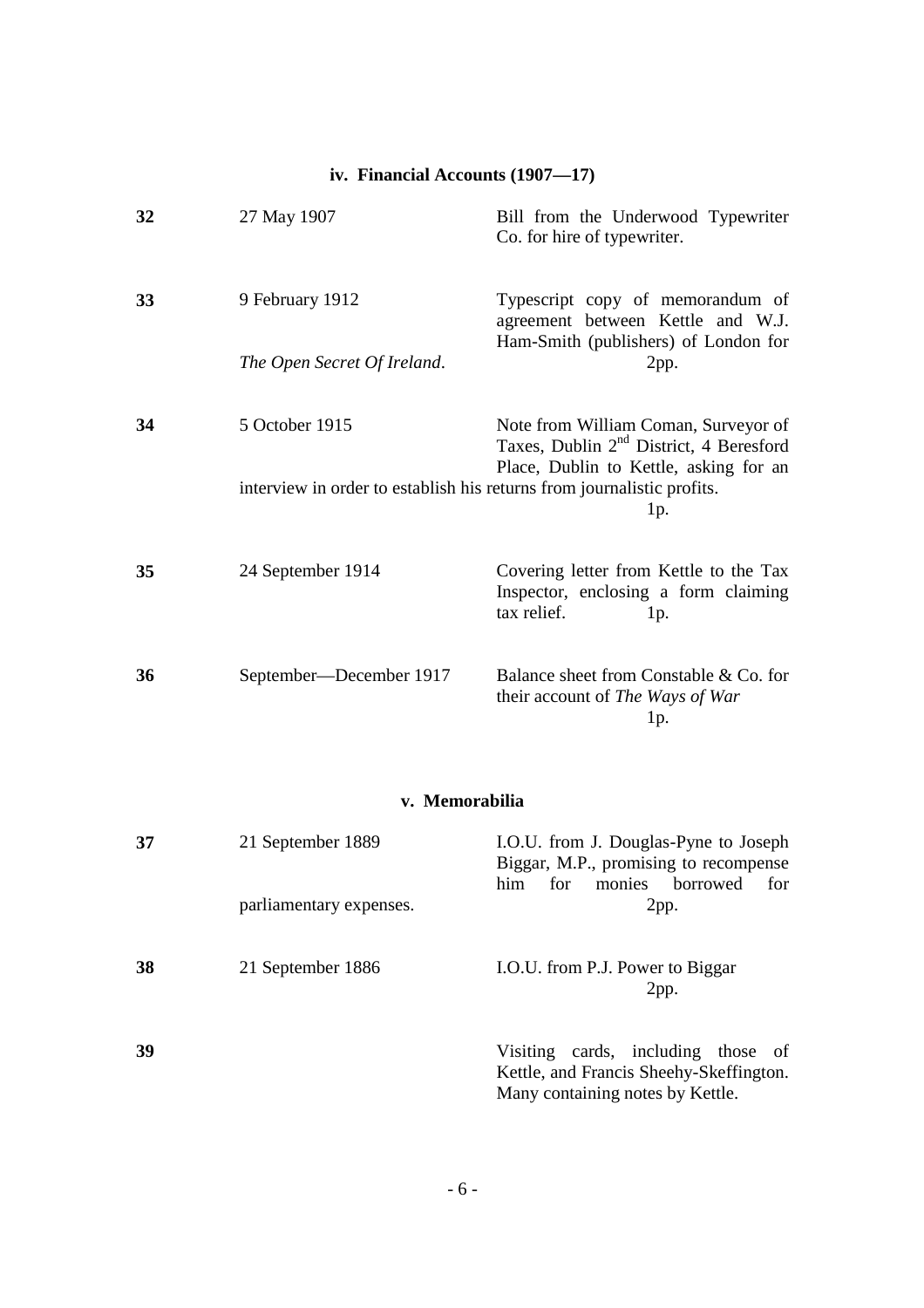## **II. Mary Sheehy Kettle**

## **i. Personal Correspondence (1907—38)**

| 45 | 1 September 1907                 | Sympathy note from Kathleen Pleau,<br>Pierrefonds, France.                                                                                                                                                                                                                   |
|----|----------------------------------|------------------------------------------------------------------------------------------------------------------------------------------------------------------------------------------------------------------------------------------------------------------------------|
| 46 | 5 September 1909                 | Letter from L. Stafford, Smock Alley,<br>to Mary Sheehy, presenting her with a<br>first edition of The Playboy of The<br>Western World as a wedding present.<br>2pp                                                                                                          |
| 47 | 11 September 1917                | Letter from Mary, to 'My dear Coz',<br>discussing her activities in America,<br>and the popular and critical success of<br>'Tom's poems' there.<br>бpр.                                                                                                                      |
| 48 | 16 October 1917                  | Letter from Patrick O'Donnell, Bishop<br>of Raphoe, to Mary Kettle concerning<br>attendance at a meeting.<br>1p.                                                                                                                                                             |
| 49 | 1 March 1919<br>Dubois.          | from<br>Maunsel<br>$\&$<br>Letter<br>Co.<br>Publishers, 50 Lower Baggot Street,<br>Dublin to Mary Kettle, supplying her with the Paris address of René<br>1p.                                                                                                                |
| 50 | 21 November 1919<br>Skeffington. | Letter from Katherine Tynan Hinkson,<br>Kenah Hill, Killiney, Co. Dublin, to<br>Mary Kettle, expressing regret for any<br>pain caused her by a 'bitter and unjust article' in the Irish Citizen<br>concerning Katherine's reminiscences of Francis and Hanna Sheehy-<br>2pp. |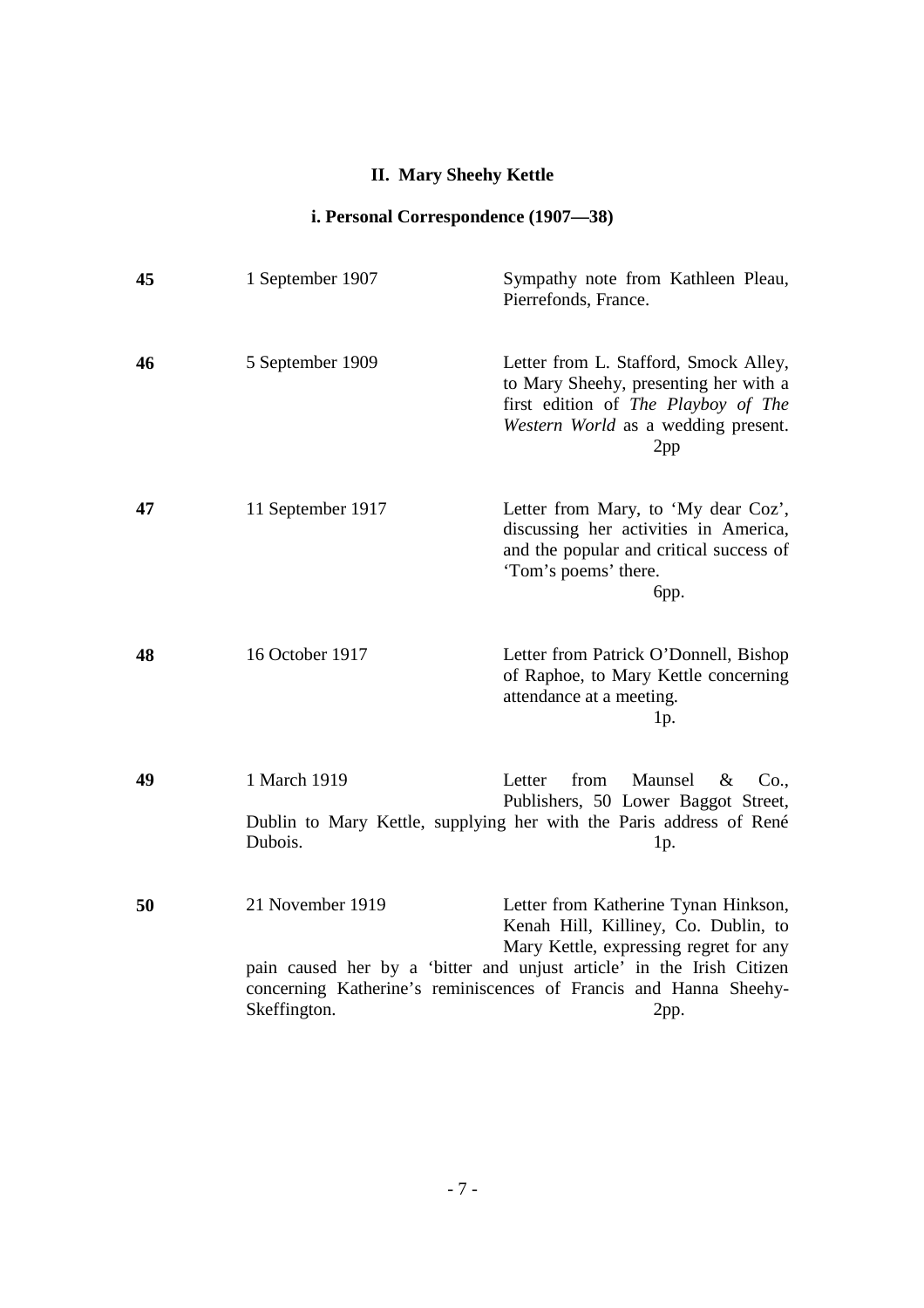| 51 | 16 October 1917                                               | Letter from Katherine Tynan Hinkson,<br>Brookhill, Claremorris Co. Mayo, to<br>Mary Kettle, referring to the illness of                                                                                                                                                    |
|----|---------------------------------------------------------------|----------------------------------------------------------------------------------------------------------------------------------------------------------------------------------------------------------------------------------------------------------------------------|
|    | her son, and the forthcoming publication of a book by Kettle. |                                                                                                                                                                                                                                                                            |
| 52 | 3 November 1931                                               | Letter from Joseph Devlin, 362 Antrim<br>Road,<br>Belfast,<br>Mary<br>to<br>Kettle<br>exchanging social news. Mentions                                                                                                                                                     |
|    | Kettle: 'Tom is still very dear to the people in Tyrone'.     | 1p.                                                                                                                                                                                                                                                                        |
| 53 | 11 July 1933                                                  | Letter from Fr. Lewis J. Farrell, 16<br>Westland Row, Dublin, to Mary<br>Kettle, expressing his regret that she is                                                                                                                                                         |
|    | 'the poor little ones', and all her efforts on their behalf.  | prevented from assisting at the hospital. He thanks her for her interest in<br>$1p$ .                                                                                                                                                                                      |
| 54 | 31 August 1938                                                | from Fr.<br>Stanislaus,<br>St.<br>Letter<br>Theresa's, Clarendon Street, Dublin, to<br>Mary Kettle, offering his condolences<br>on the death of her brother-in-law.<br>2pp.                                                                                                |
| 55 | 2 November 1938                                               | Gerald<br>from<br>Griffin,<br>Letter<br>42<br>Mansions,<br>Ashburham<br>Chelsea,<br>London, to Mary Kettle, expressing his                                                                                                                                                 |
|    | sorrow at the death of her sister [Katharine Cruise O'Brien]. |                                                                                                                                                                                                                                                                            |
| 56 | town will read it and learn something about the war'          | from<br>Elenora<br>Letter<br>Desmond<br>Holbrook, Milton, Massachusetts, to<br>Mary Kettle, informing her how<br>touched she was by Kettle's <i>The Ways Of War</i> . She has placed a copy in<br>Milton Public Library, 'hoping that some of the pro-German Irish in this |
|    |                                                               | 3pp.                                                                                                                                                                                                                                                                       |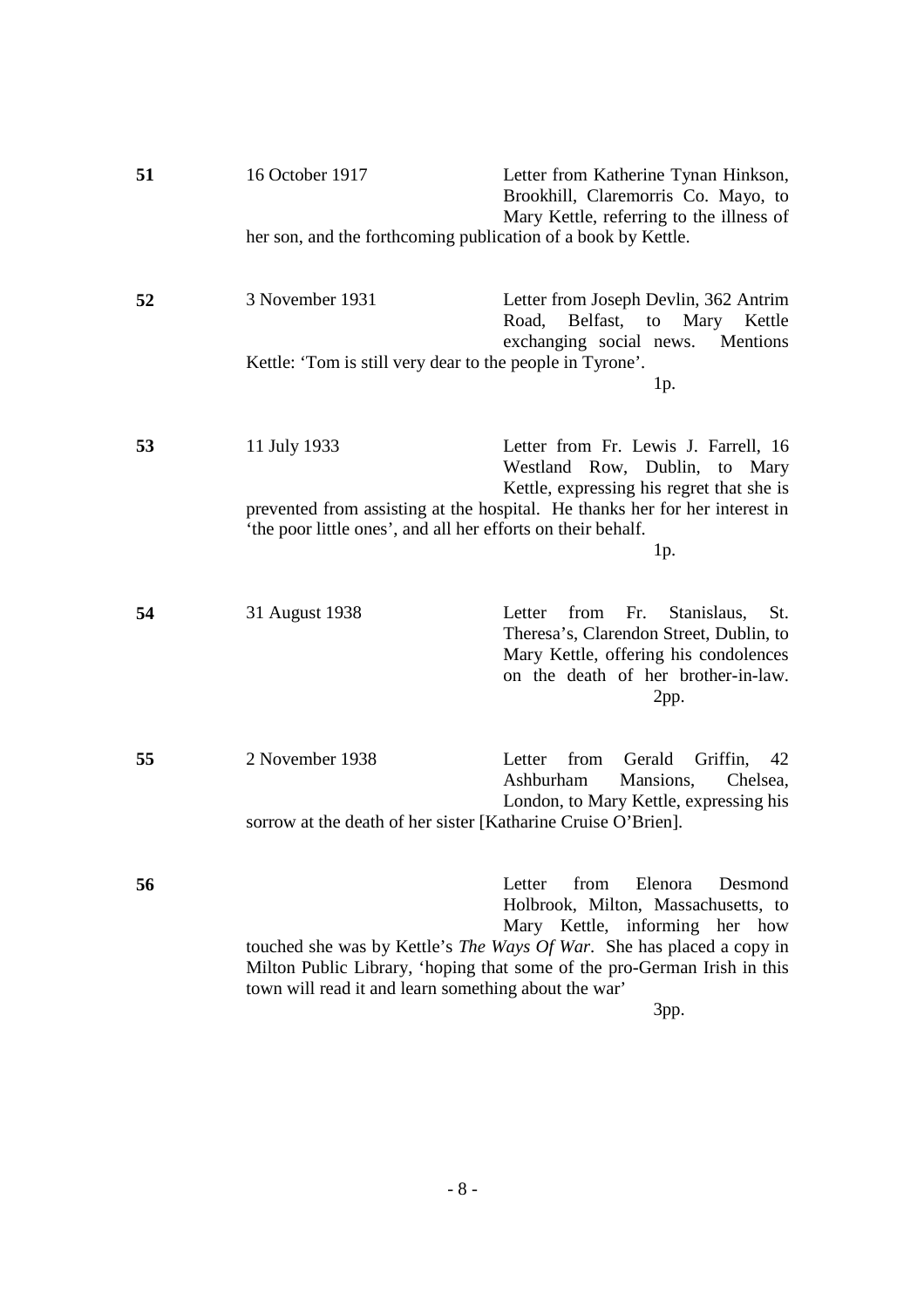| 57 | 7 July<br>reason I can't bear him'. | Letter from Mrs. Holbrook, Milton,<br>Massachusetts,<br>to<br>Mary Kettle<br>containing an exchange of personal<br>news. She alludes to the visit of Eamon de Valera: 'The Massachusetts<br>Legislature did not want him [as he was] pro-German [and] for that very<br>4pp.                                                                                                  |
|----|-------------------------------------|------------------------------------------------------------------------------------------------------------------------------------------------------------------------------------------------------------------------------------------------------------------------------------------------------------------------------------------------------------------------------|
| 58 |                                     | Letter from her mother to Mary Kettle<br>containing family news.<br>2pp.                                                                                                                                                                                                                                                                                                     |
| 59 | Square.                             | Letter from 'Joan' to Mary Kettle<br>referring to 'your pathetic appealfor<br>bills' and offering to forward some of<br>her own. She goes on to discuss house-hunting in Belgrave Road and<br>2pp.                                                                                                                                                                           |
| 60 | 12 August [1916]                    | Letter from Belle S. Shortt, Chief<br>Secretary's Lodge, Dublin, to Mary<br>Kettle, expressing her anxiety 'to help<br>your sister'.<br>2pp.                                                                                                                                                                                                                                 |
| 61 |                                     | Letter from her mother to Mary,<br>containing an exchange of domestic<br>2pp.<br>news.                                                                                                                                                                                                                                                                                       |
| 62 | $1911 - 33$                         | Letters<br>from<br>Katharine<br>Tynan<br>Hinkson, William Dawson, Bertram<br>Windle, D. Hammond, Brand Whitlock [U.S. Consulate] and Joseph<br>Devlin, relating to or thanking Mary Kettle for copies of Kettle's<br>published works, - Poems and Parodies and The Ways of War; letter of<br>thanks from William J. Walsh, Archbishop of Dublin to [Tom] Kettle.<br>8 items. |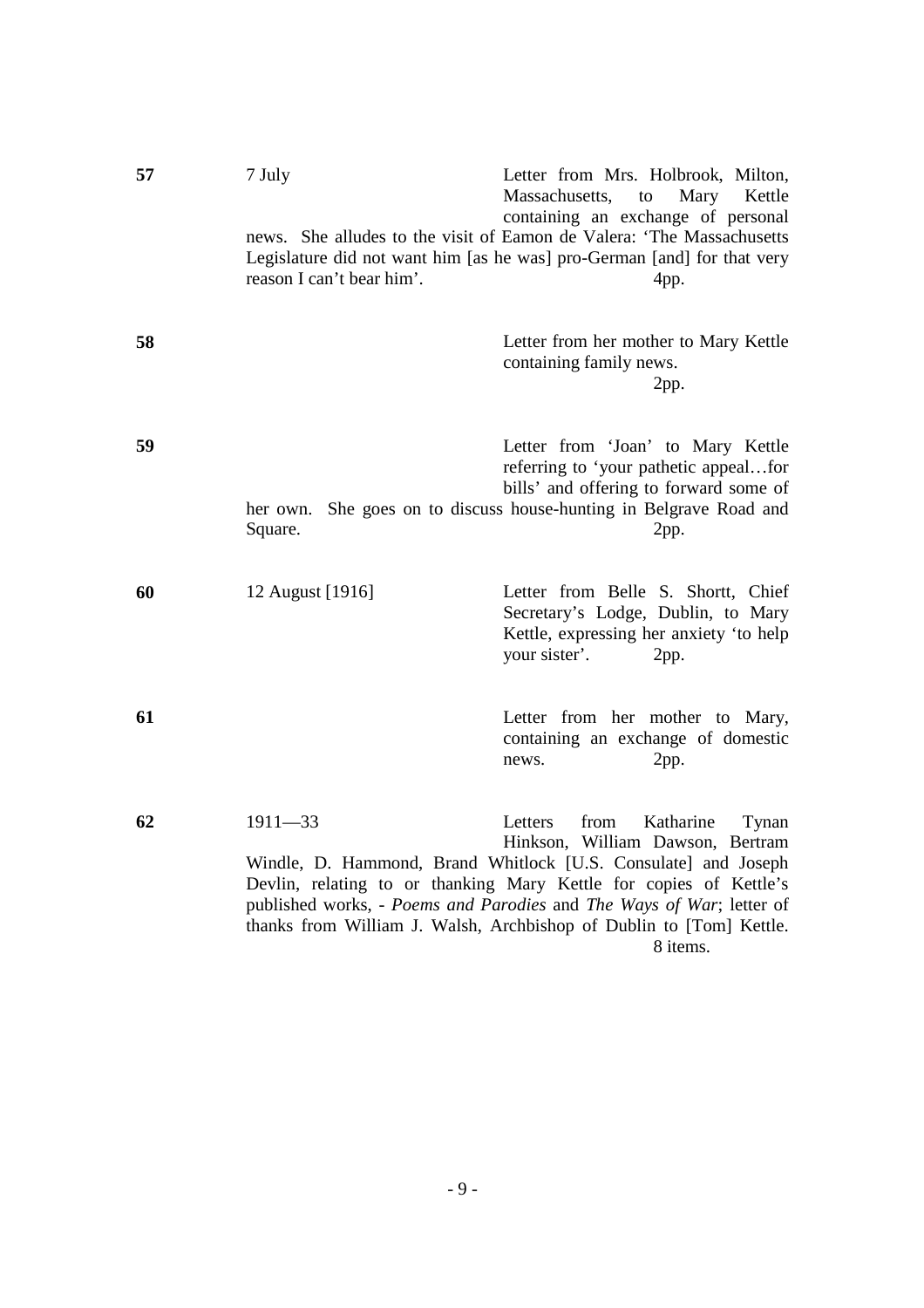| 63 | 16 February 1914                                        | Notebook<br>containing<br>shorthand<br>version and longhand transcript of a<br>letter to Mr. G. Curry, concerning the<br>forthcoming conference of the International Labour Organisation on the |
|----|---------------------------------------------------------|-------------------------------------------------------------------------------------------------------------------------------------------------------------------------------------------------|
|    |                                                         | issue of women's status at work, with particular reference to the<br>desirability of appointing a female representative to the Irish delegation.<br>9pp.                                        |
| 64 | 9 August 1917                                           | Shane<br>Letter<br>from<br>Leslie,<br>St.<br>Vermont,<br>Johnsbury,<br>'Mr.<br>to                                                                                                               |
|    | to give an enclosure to 'my friends widow—Mrs. Kettle'. | Harbinson', expressing his pleasure<br>that Harbinson is a delegate to the Irish Convention.; and requesting him<br>2pp.                                                                        |
| 65 | 20 August 1917                                          | Letter from W.M. Murphy, Dartry,<br>Dublin, to Mary Kettle, concering elect<br>female delegates to the (Irish)                                                                                  |
|    | arise.                                                  | Convention. He offers his support to her candidacy, should the option<br>3pp.                                                                                                                   |
| 66 | 24 August 1917                                          | Letter from Bishop Joseph Mac Rory,<br>Irish Convention, Dublin, to Mary                                                                                                                        |
|    |                                                         | Kettle, promising to give her letter 'my most sympathetic consideration'.<br>1 <sub>p</sub>                                                                                                     |
| 67 | 19 April 1918                                           | G.M.<br>from<br>Cochsedge,<br>Letter<br>Troopers' Fields, Blessington, Co.<br>Wicklow, to Mary Kettle, offering the                                                                             |
|    | humble little scheme'.                                  | services 'of an old womanfor anything that might be for the Good of<br>Ireland'. She requests Mrs. Kettle's assistance in executing 'my very<br>2pp.                                            |
| 68 | 22 November 1918                                        | Letter from John Dillon, 2 North Great<br>George's Street, Dublin, to Mary<br>Kettle,<br>thanking<br>her<br>for<br>her<br>subscription and support.<br>$1p$ .                                   |

**ii. Irish Convention and other letters on public issues (1914—50)**

- 10 -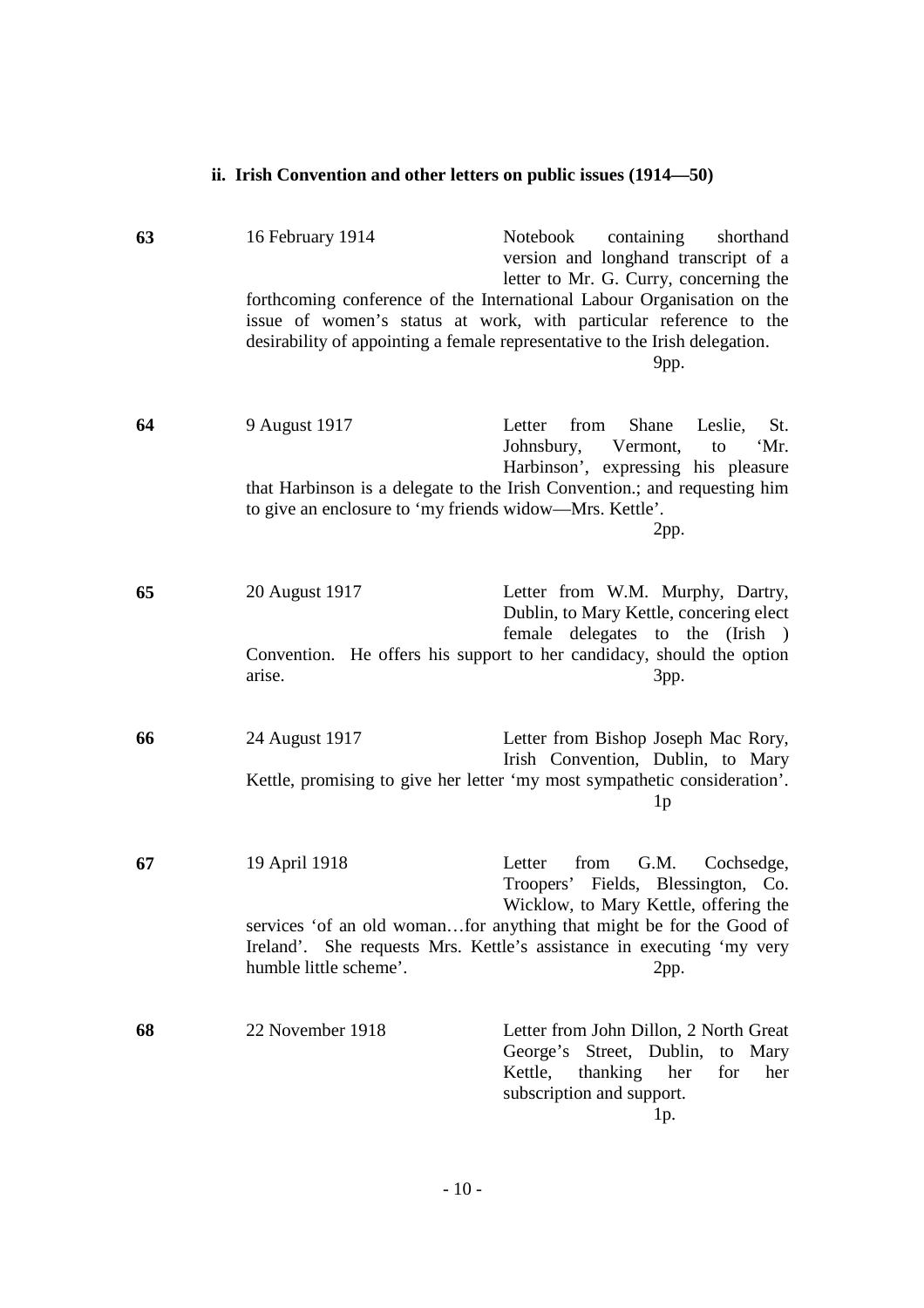| 69 | 16 July 1919 | Letter from Cruise (O'Brien), United                             |
|----|--------------|------------------------------------------------------------------|
|    |              | Arts Club, 44 St. Stephen's Green,                               |
|    |              | Dublin, to Mary Kettle, congratulating                           |
|    |              | her on a speech 'at the VeteransHow proud Tom would have been to |
|    | hear you'.   | 2pp.                                                             |

**70** 20 December 1950 Letter from O.H. Litster, Department of Health, Custom House, Dublin, to Mary Kettle, raising the possibility of a newspaper campaign in favour of an adoption act. He refers to the Government's attitude that it is not considered right 'to relieve parents irrevocably of their responsibilities' and to the inclusion of a provision 'against proselytising' to satisfy the ecclesiastical authorities, which is sponsored by General McEoin. 1p.

**71** 28 March Letter from Erskine Childers, Dáil Éireann, to Mary Kettle, thanking her for a copy of 'fathers booklet', He comments briefly on 'the insoluble problem of Irish history'—whether there was a genuine grassroots commitment to republicanism in 1918, or whether it was imposed on the people by a 'fundamentally indoctrinated' minority. 1p.

#### **iii. Irish Nationalist Veterans' Association(1926—30)**

- **72** 1 November 1926 Newscuttinging from *Irish Truth*, of a letter from Cruise O'Brien to the Editor, concerning the scheme to transfer Merrion Square to the City Corporation, as a public park memorializing the dead of World War I. O'Brien fears that the Executive Council will not ratify the proposal; and concludes 'My only excuse for intervening in this discussion is the remembrance of many of my friends…who fell in the war, chief among them was my life-long friend Tom Kettle.'
- **73** 13 November 1926 Newscutting from *Irish Truth* entitled 'BE ON YOUR GUARD EX-SERVICEMEN', concerning the campaign to erect a national memorial to Ireland's war dead. Includes a photograph of Tom Kettle.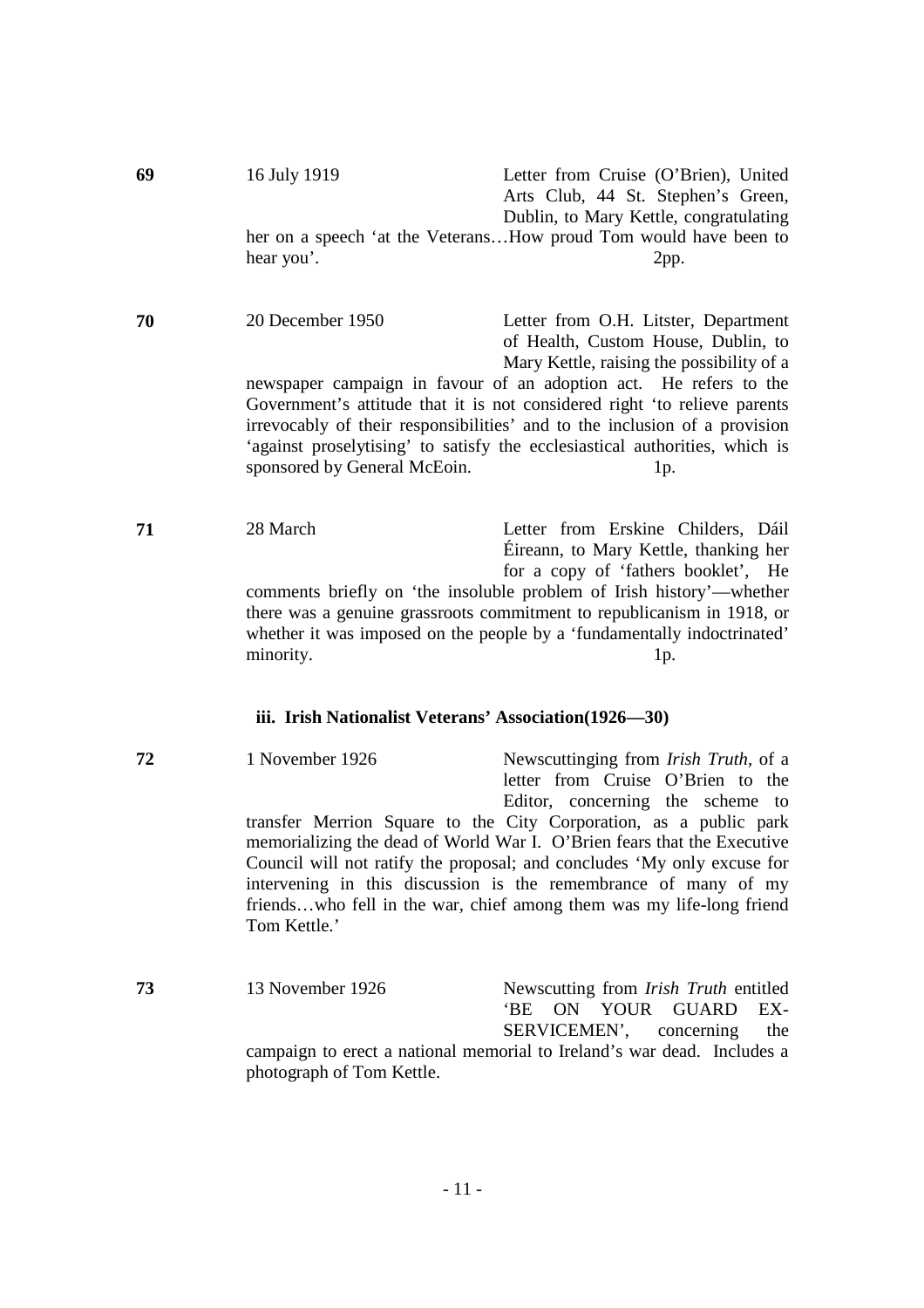| 74 | 21 May                                         | Telegram from Thomas<br>Sinclair,<br>Lisburn, Co. Antrim, to Mary Kettle,<br>apologising for his inability to attend a<br>meeting [of the Veterans Association].                                                                        |
|----|------------------------------------------------|-----------------------------------------------------------------------------------------------------------------------------------------------------------------------------------------------------------------------------------------|
| 75 | 21 May                                         | Letter from Thomas Sinclair to Mary<br>amplifying<br>Kettle,<br>the<br>apologies<br>contained in his telegram,<br>and                                                                                                                   |
|    | War I.                                         | suggesting means of publicizing the numbers of Irish volunteers in World<br>4pp.                                                                                                                                                        |
| 76 | 29 January 1930                                | Letter from George Metcalfe, 101<br>Leinster Road, Rathmines, Dublin to<br>Mrs. Kettle.<br>Discusses committee                                                                                                                          |
|    |                                                | affairs, with reference to the likelihood that 'the vice-chairman would<br>allow his name to go forward' for an unspecified post. He expresses his<br>appreciation of Mrs. Kettle's 'fairness, patience and tact' as a chairman.<br>2pp |
|    | iv. Presentation by Women Admirers ([1930-]32) |                                                                                                                                                                                                                                         |
| 77 | 1932                                           | Newspapers cutting, containing a<br>photograph of Mary Kettle, and<br>accompanying storyline, concerning                                                                                                                                |
|    |                                                | the presentation to her of a municipal robe and hat as a corporation<br>councillor, by Professor Mary Hayden, in the Gresham Hotel, Dublin.                                                                                             |

**78** 9 April 1932 Letter from Mrs. C. Cahalan Burns, 45 Connolly Gardens, Inchicore, to Mary Kettle, informing her that the reports in *The Independent* that the forthcoming presentation will be funded by public subscription are misleading. The presentation will be a private function. 1p.

**79** 5 May 1932 Letter from Maud Gonne MacBride, 'A Cara' congratulating her on her presentation. 1p.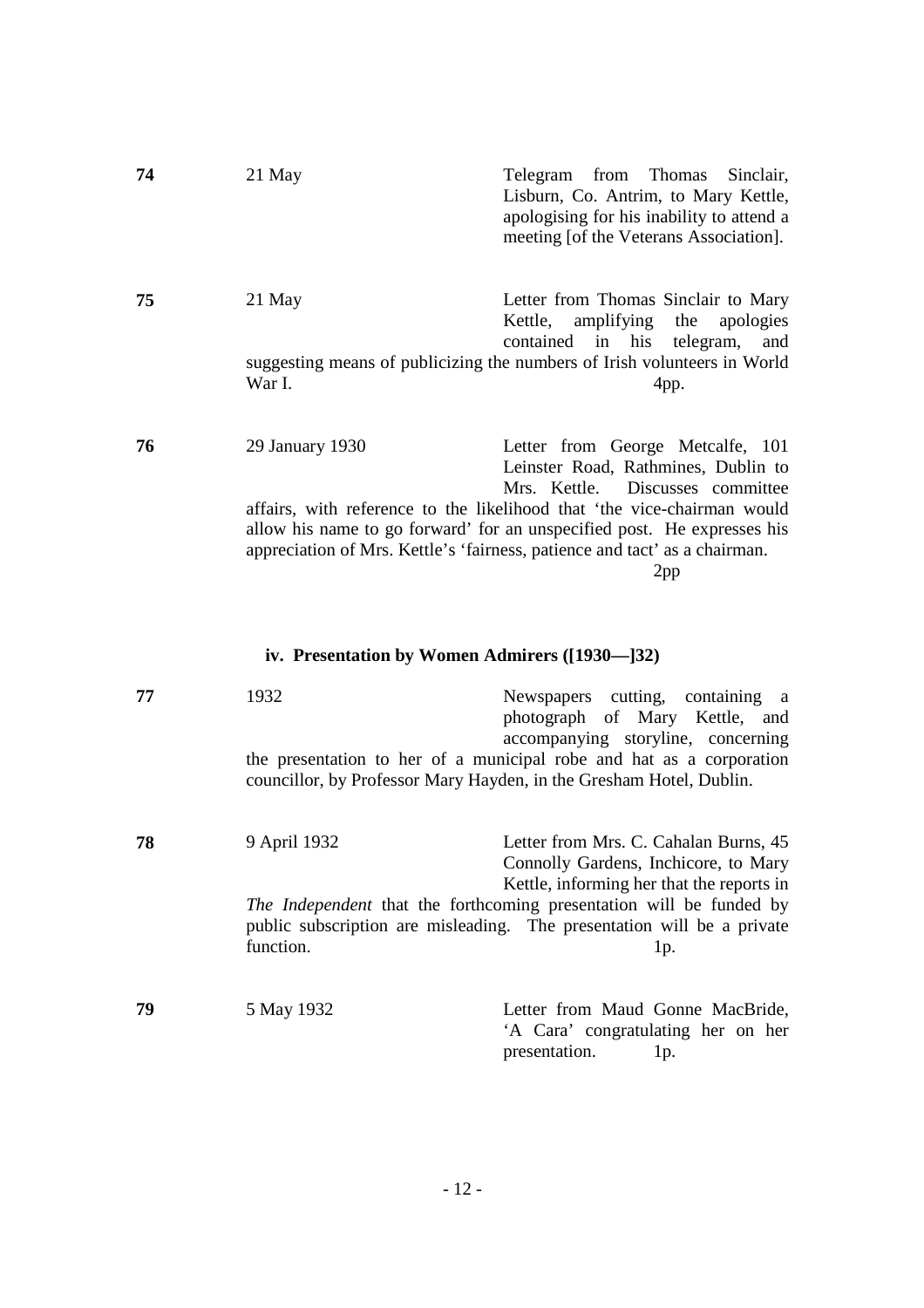| 80 | 20 May 1932                                                    | Letter from Elizabeth Bloxham, 51<br>Main Street Gosley, to Mrs. Burns,<br>tendering her apologies<br>for<br>in                                          |  |  |
|----|----------------------------------------------------------------|----------------------------------------------------------------------------------------------------------------------------------------------------------|--|--|
|    | attendence at Mary Kettle's presentation.                      | 1p.                                                                                                                                                      |  |  |
| 81 | 25 May 1932                                                    | Letter from Maude Joynt, 85 Moyne<br>Dublin,<br>Road,<br>Mrs.<br>Kettle<br>to<br>apologizing for neglecting to attend the<br>presentation ceremony. 4pp. |  |  |
| 82 | [1930]                                                         | Mary Kettle's medal given her on the<br>occasion of her election as councillor<br>in the first election of the City Council,                             |  |  |
|    | by Alderman Alfie Byrne, 'First Lord Mayor of Greater Dublin'. |                                                                                                                                                          |  |  |
|    | v. Literary Writings $(1920)$                                  |                                                                                                                                                          |  |  |
| 83 |                                                                | Manuscript draft by Mary Kettle of<br>'Woman through masculine eyes';<br>'The spirit of woman: some pioneer                                              |  |  |
|    |                                                                | voices'; essay on the character and achievements of Joan of Arc. 24pp.                                                                                   |  |  |
| 84 | November 1920                                                  | Typescript article 'Wanted:<br>An<br>Armistice for Ireland'.<br>4pp.                                                                                     |  |  |
| 85 | 18 November 1920                                               | Presscutting from the <i>Daily News</i> of<br>edited copy of Wanted: An Armistice                                                                        |  |  |
|    | Home Rule.                                                     | for Ireland, calling for the suspension<br>of martial law, an amnesty for Sinn Féin prisoners, and the introduction of<br>1p.                            |  |  |
|    | vi. Memorabilia                                                |                                                                                                                                                          |  |  |
| 86 | 20 September 1907                                              | Copy of letter in French from G.<br>Supérieure<br>Merten,<br>Ecole<br>et<br>professionelle<br>de<br>Jeunes<br>Filles,                                    |  |  |
|    | academic proficiency in French.                                | Amiens, giving a character reference for Mary Sheehy, and attesting to her<br>1p.                                                                        |  |  |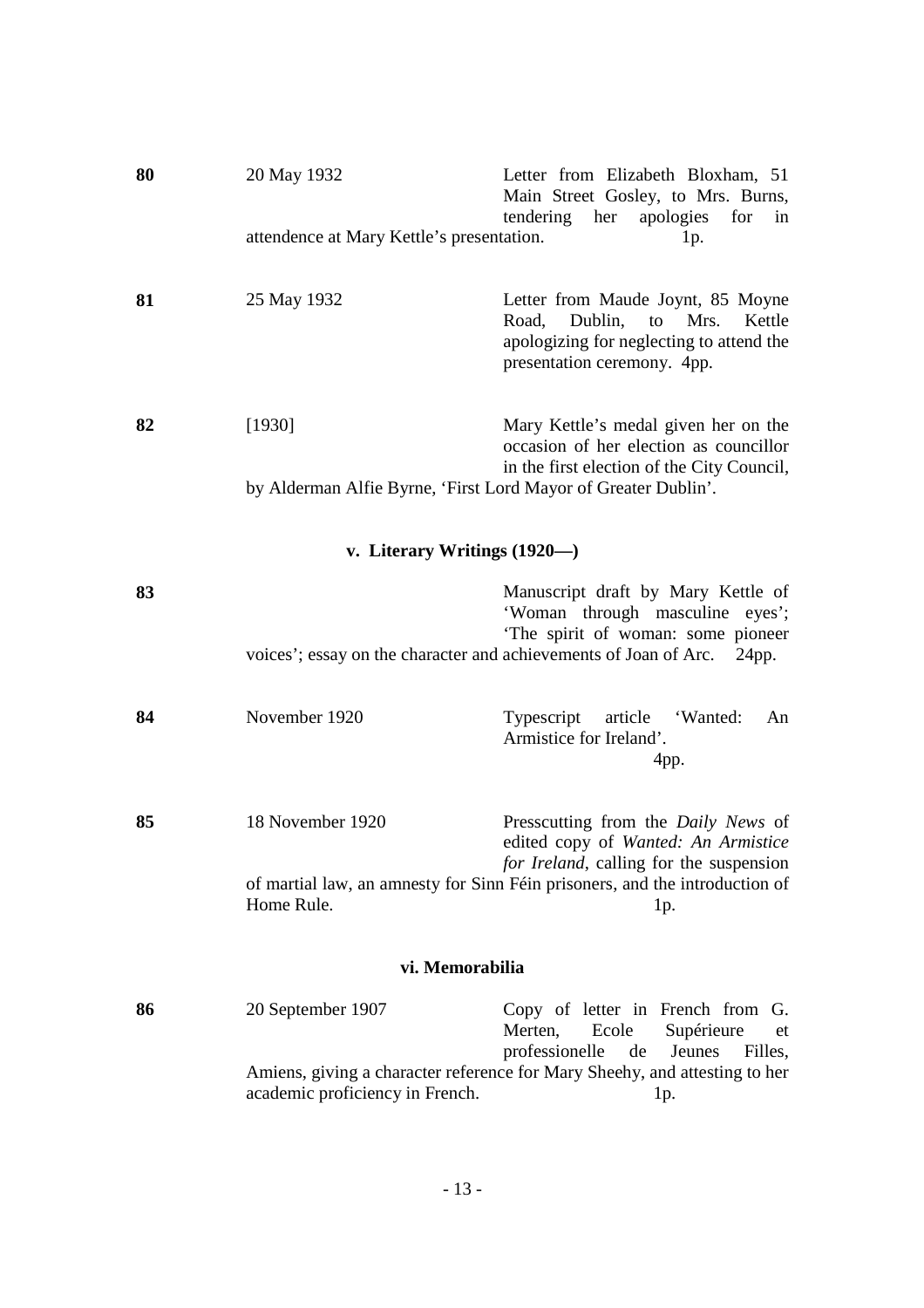| 87 | 14 November 1919                                                       | Presscutting from <i>Daily Sketch</i> , of<br>photograph of Mrs. Kettle and<br>daughter at a funeral service.    |
|----|------------------------------------------------------------------------|------------------------------------------------------------------------------------------------------------------|
| 88 | [1937]<br>Ireland; Miss E.S. Kettle featuring among the medal winners. | Newspaper cutting, giving awards in<br>the 1936—37 session of the Solicitors'<br>Apprentices Debating Society of |
| 89 |                                                                        | Anniversary card for G.K. Chesterton,<br>$(d. 14$ June 1936)                                                     |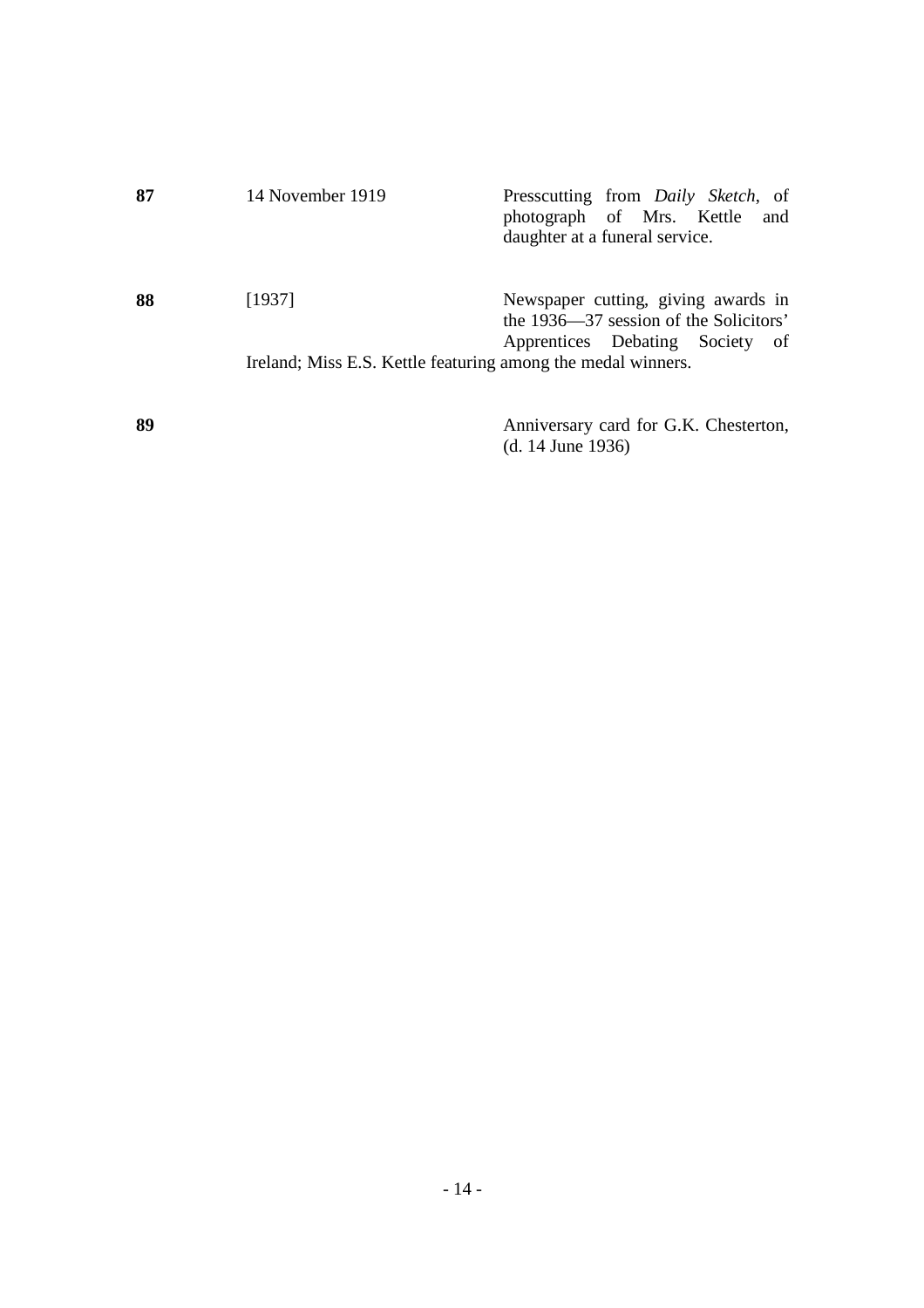### **III. The Sheehy Family**

### **i. Father Eugene Sheehy (1917)**

| 90 | 16 July-21 July 1917                                | Newspaper cuttings of obituaries of                             |
|----|-----------------------------------------------------|-----------------------------------------------------------------|
|    |                                                     | Fr. Eugene Sheehy; Letter from Fr.                              |
|    |                                                     | Sheehy in Bruree, Co. Clare to his                              |
|    | additional messages from her mother and 'Kathleen'. | niece, Mary Sheehy concerning her proposed visit to Prague with |

### **ii. David Sheehy, M.P. (1932)**

| 91 | August—December 1932 |                           |  | Newspaper cuttings of posthumous |
|----|----------------------|---------------------------|--|----------------------------------|
|    |                      | tributes to David Sheehy. |  |                                  |

### **iii. Eugene Sheehy (1916—18)**

| 92 | December 1916— March 1918                                  | Letters from Eugene Sheehy to his<br>sister, Mary Kettle, thanking her for<br>the volume of Tom Kettle's poems,                 |
|----|------------------------------------------------------------|---------------------------------------------------------------------------------------------------------------------------------|
|    | referring to developments in Irish politics and army news. | 2 items                                                                                                                         |
| 93 | 18 November 1918                                           | Letter from Eugene Sheehy, to his<br>mother informing her that he has<br>discovered that Tom Kettle is buried in                |
|    |                                                            | Carnoy Cemetary. He intends to verify his information in the near future.<br>2pp.                                               |
| 94 | 5 April 1918                                               | Letter from 'your silly old uncle',<br>Eugene Sheehy to Betty Kettle,<br>thanking her for her letter and<br>photograph.<br>2pp. |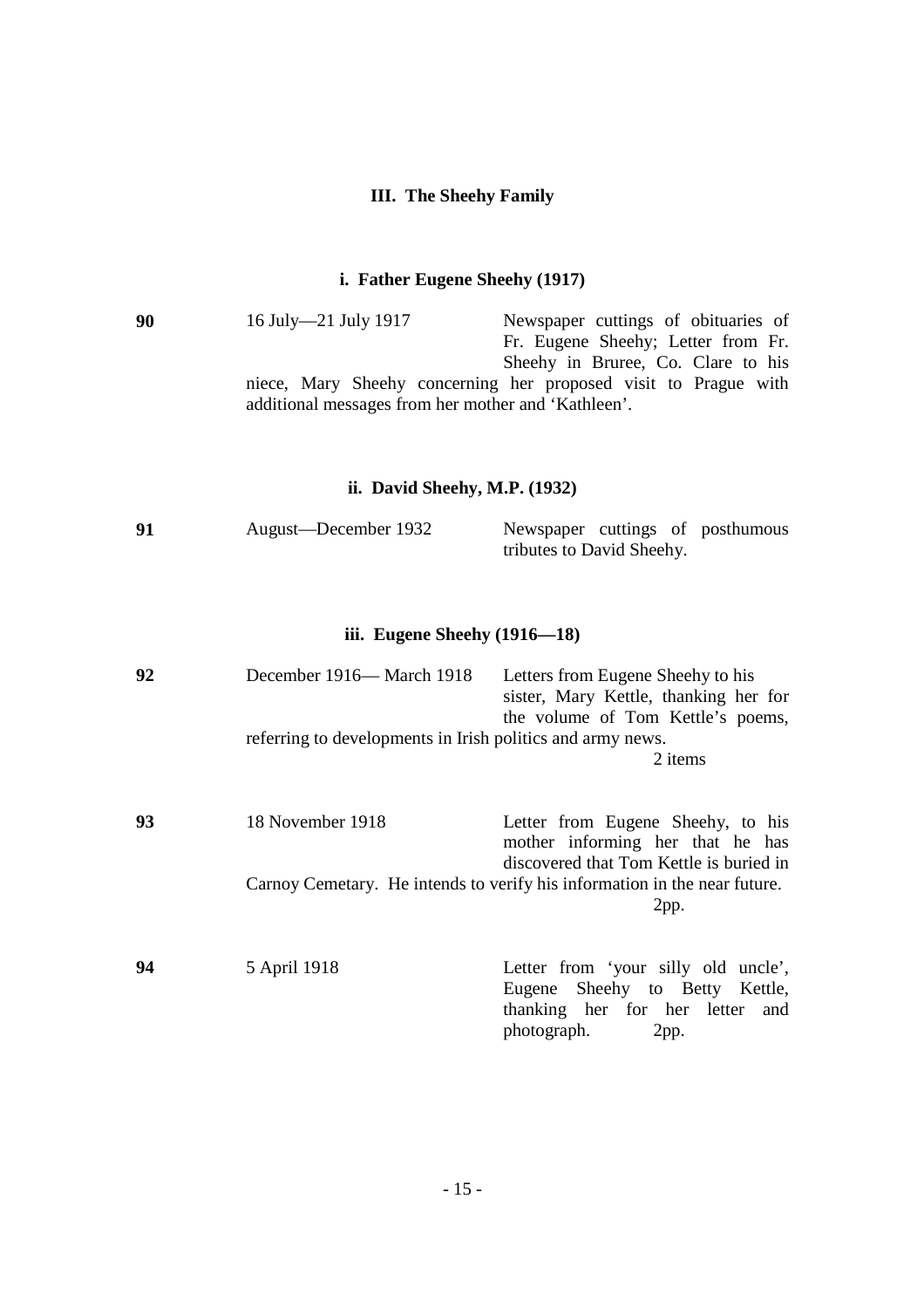# **IV. The Sheehy—Skeffingtons (1916—33)**

### **i. Francis Sheehy-Skeffington**

| 95  | <b>June 1916</b>                       | Copy of The Ploughshare A Quaker<br>Organ of Social Reconstruction,<br>containing 'The Lonely Furrow'—a                                                                                                                                                                                                                                            |
|-----|----------------------------------------|----------------------------------------------------------------------------------------------------------------------------------------------------------------------------------------------------------------------------------------------------------------------------------------------------------------------------------------------------|
|     | tribute to Francis Sheehy-Skeffington. |                                                                                                                                                                                                                                                                                                                                                    |
| 96  | 18 January 1917                        | Newscutting from The New Witness,<br>of a review by Katharine Tynan of<br>Sheehy-Skeffington's In Dark and Evil<br>Days.                                                                                                                                                                                                                           |
| 97  |                                        | The Irish Citizen, special memorial<br>issue for Sheehy-Skeffington.                                                                                                                                                                                                                                                                               |
| 98  |                                        | Copy of typescript account of the<br>education,<br>upbringing,<br>and early<br>friendships<br>of<br>Sheehy-<br>Owen<br>Skeffington.<br>36pp                                                                                                                                                                                                        |
| 99  |                                        | Copy of typescript chapter concerning<br>the relationship of Francis and Hanna<br>Sheehy-Skeffington<br>their<br>and<br>homelife.<br>бpр.                                                                                                                                                                                                          |
|     | ii. Hanna Sheehy-Skeffington           |                                                                                                                                                                                                                                                                                                                                                    |
| 100 | $1932 - 33$                            | Press cuttings giving an account of<br>the arrest and imprisonment of Hanna<br>Sheehy-Skeffington in<br>1932,<br>for<br>entering Co. Armagh in contravention of an exclusion order served on her<br>by the Northern Ireland Government in 1926. Includes the development<br>of the campaign for her release from Armagh Prison, letters of protest |

from M.P.s, and Irish local authorities, and descriptions of her reception in

Dublin, after serving her sentence. 12 items.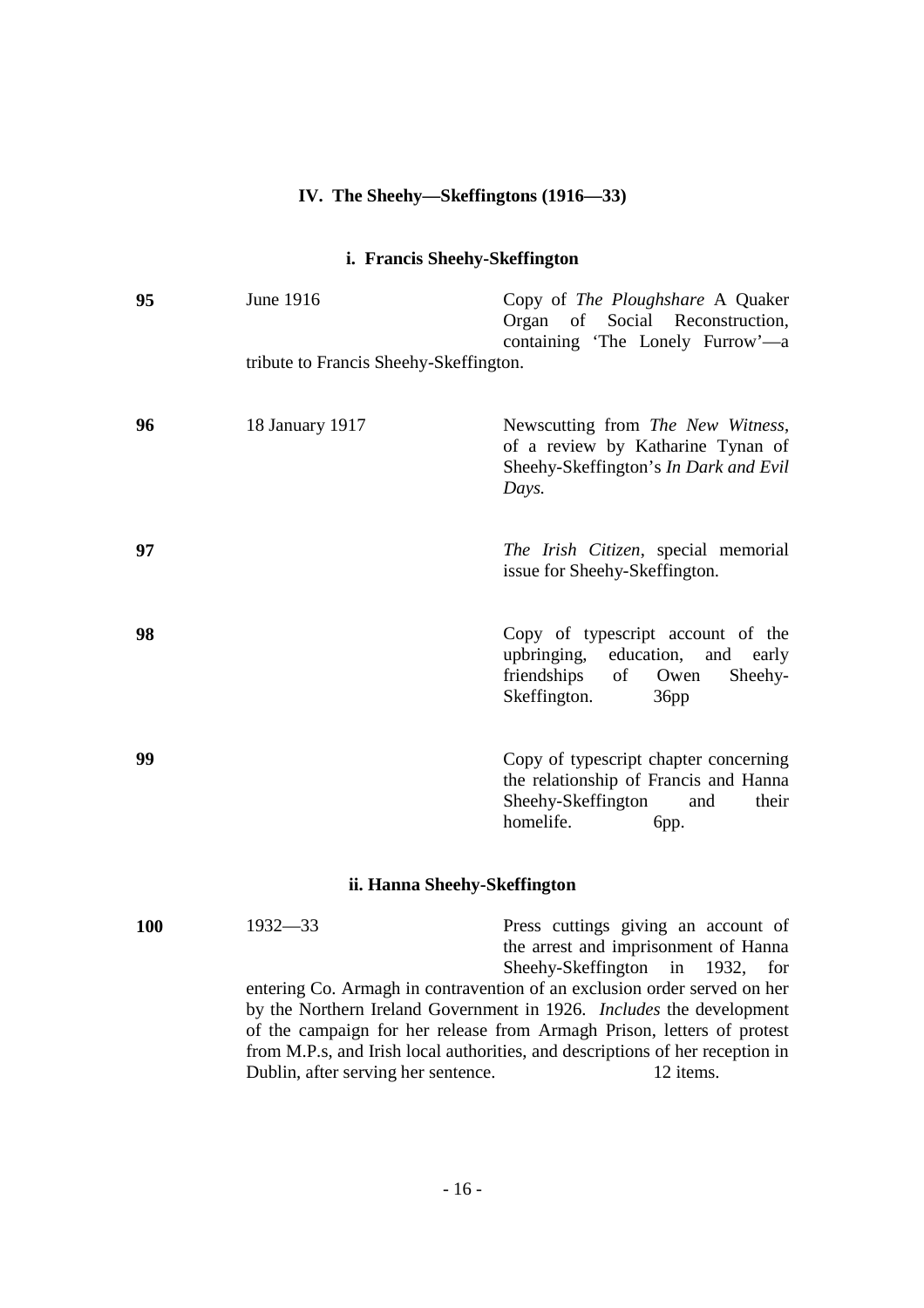## **V. Postcards and Photographs (1907—50)**

### **i. Postcards**

| 101 | 14 July 1907                                                                  | Colour plate reproduction postcard,<br>depicting 'sunset at Sitka, Alaska',<br>from [MBH] to Tom Kettle.                                        |
|-----|-------------------------------------------------------------------------------|-------------------------------------------------------------------------------------------------------------------------------------------------|
| 102 | 31 July 1907                                                                  | Postcard, depicting the Schönbrunn<br>Palace in Vienna from [John Marcus<br>O'Sullivan] to Tom Kettle.                                          |
| 103 | 8 August 1907                                                                 | Photopostcard of Dunbrody Abbey,<br>Co. Wexford, from K.E.P. to Tom<br>Kettle, congratulating him on a speech<br>in the New Ross Standard.      |
| 104 | 15 August 1907                                                                | Colour place postcard of Mount Iowe<br>Railway, California from [MBH] to<br>Tom Kettle, concerning a visit to 'our<br>San Francisco relatives'. |
| 105 | 19 August 1907                                                                | Photopostcard, depicting Beehive<br>House, Salt Lake City, Utah, from<br>[MBH] to Tom Kettle.                                                   |
| 106 | 30 August 1907                                                                | Colour plate postcard of the Baltimore<br>Hotel, from [M.L.G.] to Tom Kettle.                                                                   |
| 107 | 20 December 1907                                                              | Illustrated postcard, depicting the<br><b>Baltimore</b><br>from<br>Cathedral,<br>F.E.<br>Hackett, to Tom Kettle.                                |
| 108 | 1907<br>the impact of a speech by Richard Hazleton upon the local university. | Plate illustration photograph depicting<br>the Post Office, Baltimore, from F.E.<br>H[ackett] to Tom Kettle, discussing                         |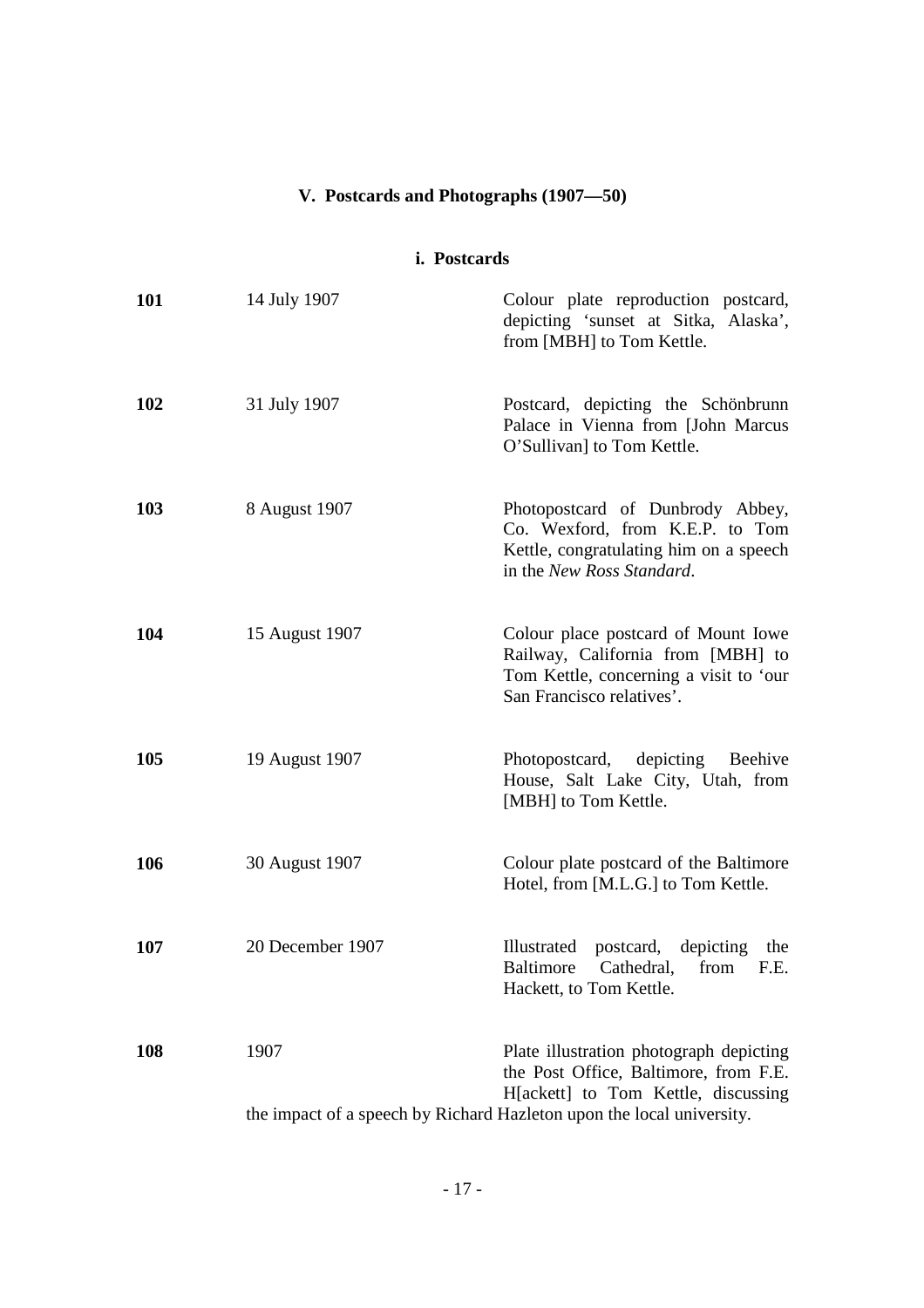| 109        | 11 March 1935     | depicting<br>Postcard<br>the<br>cruiser<br>'Andania' of the Cunard White Star<br>Line, from [H] to Mary Kettle.      |
|------------|-------------------|----------------------------------------------------------------------------------------------------------------------|
| <b>110</b> | 7 august 1946     | Photopostcard depicting the remains of<br>La rue au Lin, Amiens, to Mary Kettle<br>from [Owne].                      |
| 111        | 29 August 1949    | Photopostcard of a Renaissance church<br>door in Aumale, Somme, from Andrée<br>to Mary Kettle.                       |
| 112        | 7 august 1950     | Photopostcard of a medieval tanners at<br>rue de Bain-aux-plantes, Strasbourg,<br>from [Owen] to Mary Kettle.        |
| 113        | [1907]<br>Kettle. | Colour plate postcard of the Provincial<br>Parliament Buildings, Victoria, British<br>Columbia, from [M.B.H.] to Tom |
| 114        |                   | Cartoon postcard of the 'big game'<br>William<br>J.<br>Maloney<br>from<br>and<br>Frederick Ryan to Tom Kettle.       |
| <b>115</b> |                   | Photopostcard<br>depicting baby<br>girl<br>seated on sofa.                                                           |
| 116        |                   | Handtinted photopostcard depicting<br>waterfall in woody highground.                                                 |
| 117        |                   | Photopostcard<br>depicting<br>Oberster<br>Krimmler Waterfall, Austria.                                               |
| <b>118</b> |                   | Photopostcard of Mittlerer Krimmler<br>waterfall, Austria.                                                           |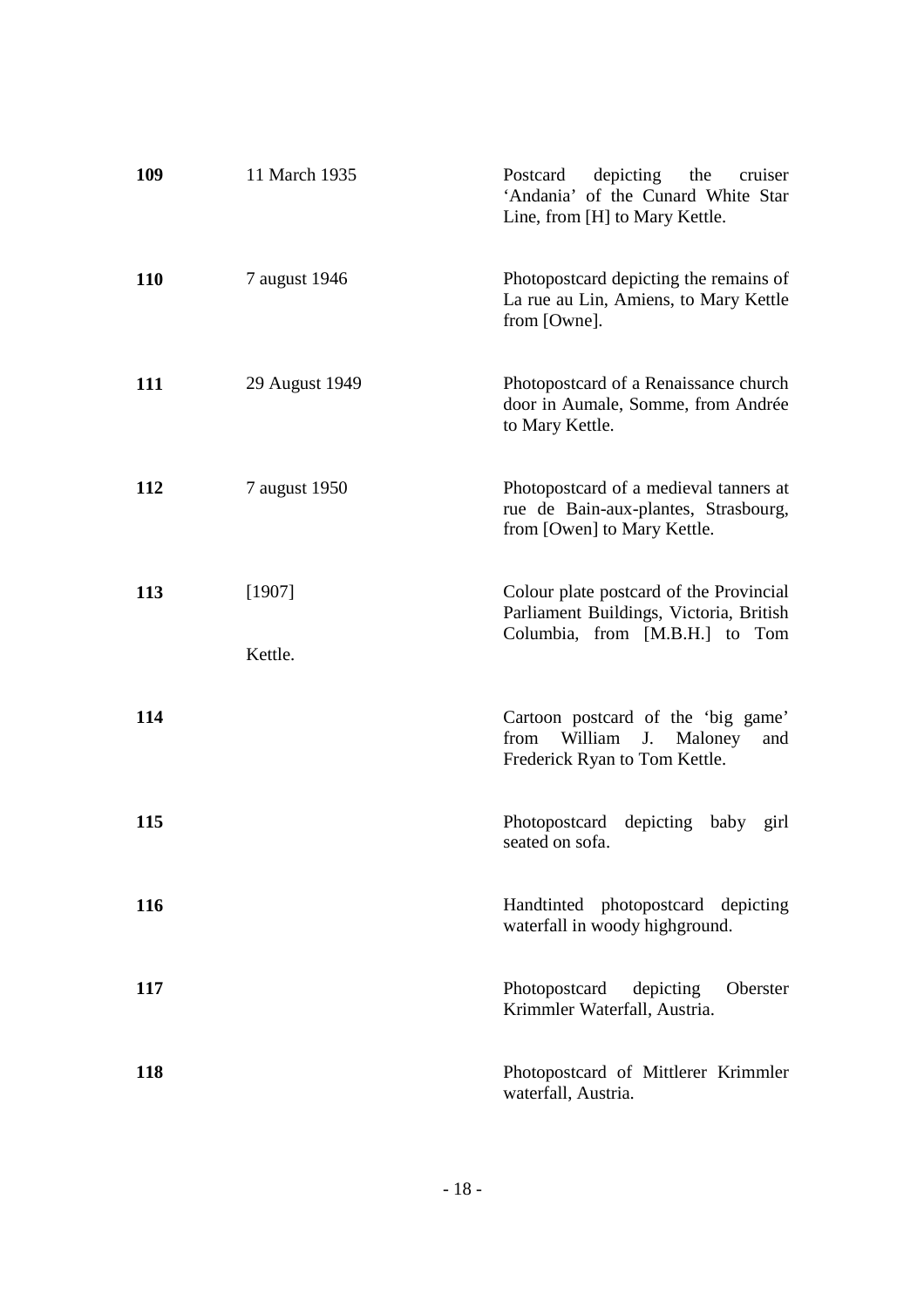| 119             | Photopostcard of unterer Krimmler<br>waterfall, Austria.                                                                |
|-----------------|-------------------------------------------------------------------------------------------------------------------------|
| 120             | Photopostcard depicting the memorial<br>erected to the missing of the Battle of<br>the Somme $(1916 - 17)$ , at Albert. |
| ii. Photographs |                                                                                                                         |
| 121             | B/W studio portrait of Tom Kettle in<br>barrister's wig and gown.                                                       |
| 122             | B/W <i>Irish Times</i> photoportrait of<br>Mary Kettle.                                                                 |
| 123             | B/W photograph of man and woman in<br>Edwardian costume posed against<br>garden railings.                               |
| 124             | B/W photograph of woman and child<br>seated on the grass of a playing field                                             |
| 125             | B/W photograph of man, reclining on<br>the grass in a park.                                                             |
| 126             | B/W photograph of young man seated<br>on a deckchair, against a wooded lawn.                                            |
| 127             | B/W photograph of the harbour at<br>Cannes.                                                                             |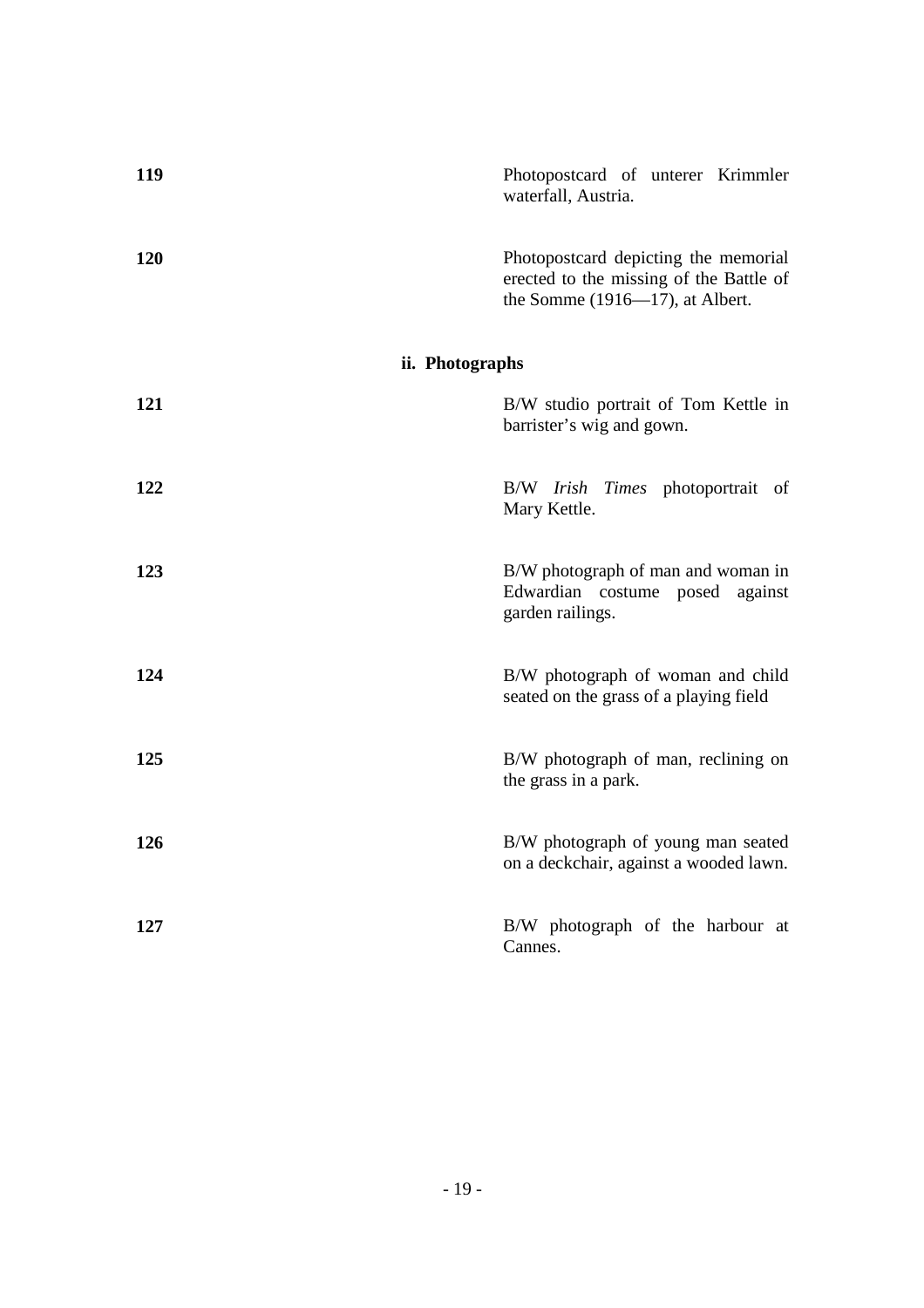## **B. Thomas Michael Kettle**

### **I. Political Activities**

## **i. Letters on Constituency and Public Issues (1906—14)**

| 128 | 3 February 1906<br>in both these undertakings                   | Letter from A[lice] S[topford] Green,<br>36 Grosvenor Square, Westminster, to<br>Tom Kettle, asking him to consider<br>arrangements for 'a system of holiday schools' under the auspices of the<br>Gaelic League, and an Irish Congress. Kettle would hold a salaried post<br>2pp.                                                                                                                                               |
|-----|-----------------------------------------------------------------|----------------------------------------------------------------------------------------------------------------------------------------------------------------------------------------------------------------------------------------------------------------------------------------------------------------------------------------------------------------------------------------------------------------------------------|
| 129 | 10 August 1906<br>conduct towards the East Tyrone constituency. | Letter from S. (Walker), Geldalough<br>House, Recess, Co. Galway, to [Tom<br>obliquely<br>Kettle],<br>censuring<br>his                                                                                                                                                                                                                                                                                                           |
| 130 | 23 September 1906                                               | from<br>John<br>Dillon<br>M.P.,<br>Letter<br>Ballaghadreen, Co. Mayo, to Tom<br>Kettle, suggesting a private meeting in<br>Dublin to discuss a 'situation'. He requests the return of 'Mr. Blunt's<br>letter'. There is a cryptic reference to a written attack upon Dillon's<br>character 'by a man whom I had loved as a comrade for so many years -<br>and who had donesuch splendid work for the Nationalist cause'.<br>3pp. |
| 131 | 19 January 1907<br>in the same local exchange.                  | Letter from J.W. Fleming, Clerk of<br>Cookstown Urban District Council, to<br>Tom Kettle, thanking him for his<br>support in the campaign to include Omagh, Dungannon, and Cookstown<br>1p.                                                                                                                                                                                                                                      |
| 132 | 25 March 1907                                                   | from<br>Francis<br>McAleer,<br>Letter<br>Tyrone<br>Dungannon,<br>Co.<br>to<br>Mr.<br>[Charles?] McVeigh, asking him to<br>raise a question in the House of Commons, concerning the Rural District<br>Council is refusing to act on the findings of the Coffey Report into<br>housing conditions in Dungannon, as 'the Nationalists are in a minority'.<br>4 <sub>pp</sub>                                                        |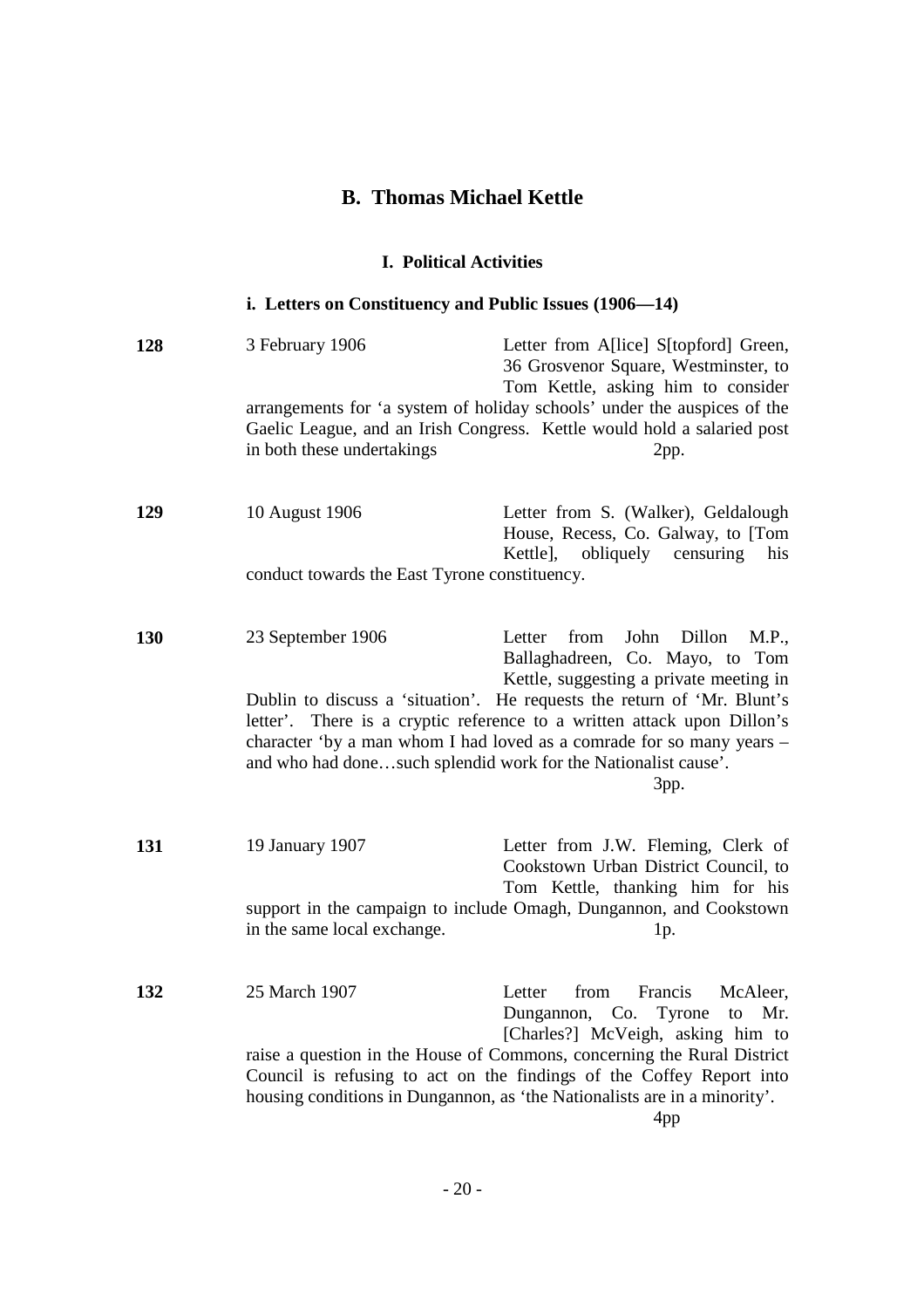| 133 | 6 December 1907                                                      | from<br>Letter<br><b>Thomas</b><br>Dunne,<br>Bellewstown, Co. Meath to [Tome<br>Kettle], requesting information about                                                                                          |
|-----|----------------------------------------------------------------------|----------------------------------------------------------------------------------------------------------------------------------------------------------------------------------------------------------------|
|     | previous disposition, details of which he outlines at length.        | the involvement of Mr. Kettle in the case of Laurence Dunne V. Lord<br>Dunsany (1878). Thomas Dunne is pursuing a claim arising out of the<br>7pp.                                                             |
| 134 | 30 January 1910                                                      | Letter from Charles Watney, News<br>Editor and Lobbey Correspondent of<br>Standard to Tom<br>Kettle,<br><i>The</i>                                                                                             |
|     | congratulating him on his re-election to the House of Commons.       | 1p.                                                                                                                                                                                                            |
| 135 | 25 August 1914                                                       | Letter from John Redmond, House of<br>Commons,<br>Tom<br>Kettle,<br>to<br>congratulating him on his successful                                                                                                 |
|     | weapons.                                                             | acquisition of rifles and giving instructions for the disposition of the<br>1p.                                                                                                                                |
| 136 | raise the matter with the Chief Secretary, A. Birrell.               | Final pages of letter from Fr. P. Quinn,<br>[Kettle],<br>requesting<br>aid<br>in<br>to<br>connection<br>with<br>disputed<br>a<br>government subsidy for building an infants' school. He asks Kettle to<br>3pp. |
|     | ii. Speeches $(1906 - 12)$                                           |                                                                                                                                                                                                                |
| 137 | 1906                                                                 | 'The Philosophy of Politics':<br>Published copy of an address delivered<br>at the Mansion House, Dublin, under                                                                                                 |
|     | the auspices of the Young Ireland Branch of the United Irish League. | 14pp                                                                                                                                                                                                           |
| 138 | (1906)                                                               | 'Why Bully Women? An Argument<br>For The Conciliation Bill'. Published<br>copy of a speech to The Irish Women's<br>Franchise League.<br>8pp.                                                                   |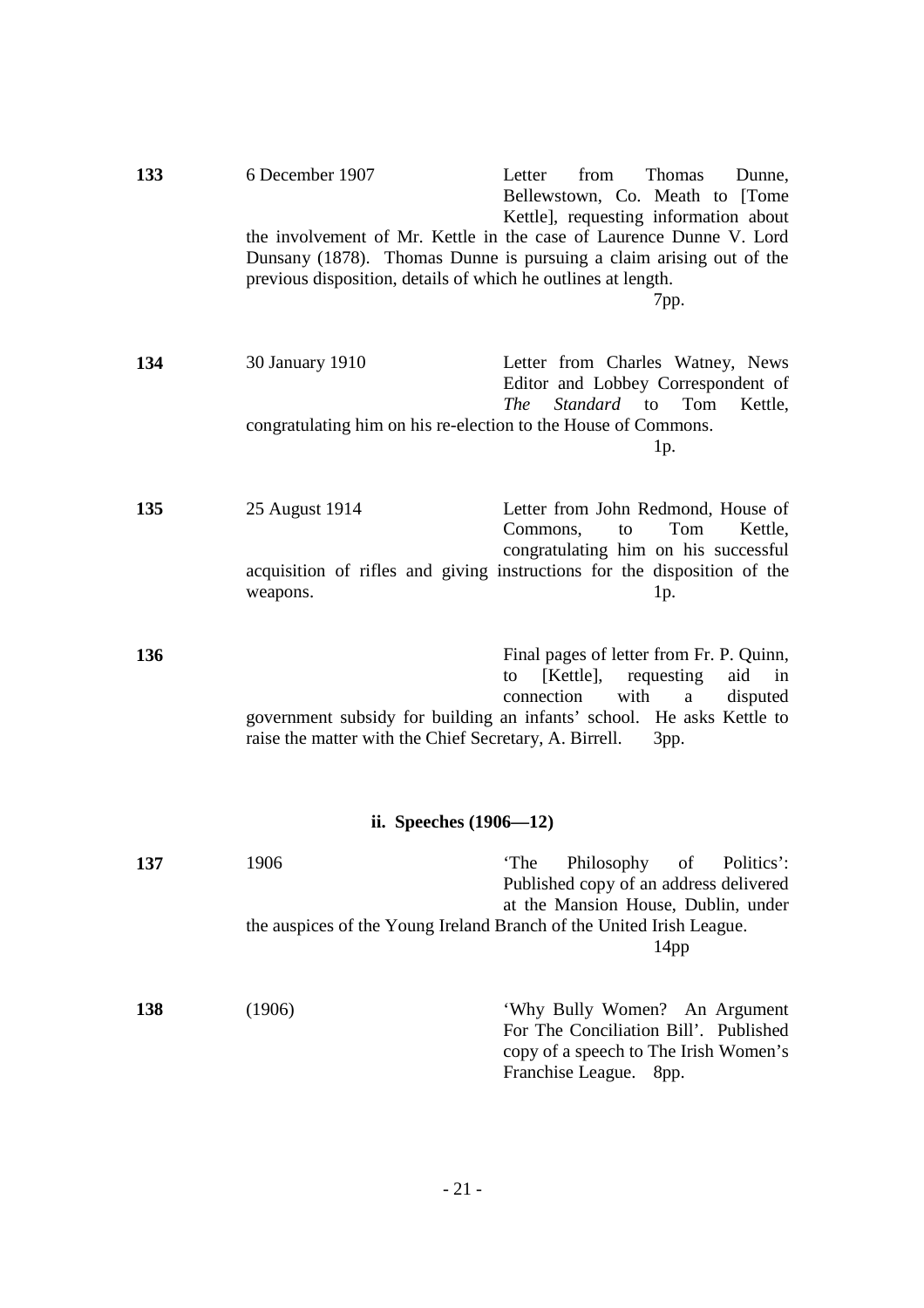| 139 | 11 January 1912  | 'The Economics of Unionism'                                        |
|-----|------------------|--------------------------------------------------------------------|
|     |                  | published copy of an address to the                                |
|     |                  | Political and Economic Circle of The                               |
|     |                  | National Liberal Club. Includes an account of the debate following |
|     | Kettle's speech. | $23$ pp.                                                           |
|     |                  |                                                                    |

**140 140 CONS 140 CONS 140 CONS 140 CONS 140 CONS CONS CONS CONS CONS CONS CONS CONS CONS CONS CONS CONS CONS CONS CONS CONS** Manuscript draft of speech to be delivered at a meeting in Maynooth. (incomplete) 1p.

#### **iii. The American Tour (1906—07)**

#### **a. Correspondence**

**141** November 1906—February 1907 Letters, mainly from Michael J. Ryan, National President of the United Irish League of America, and John O'Callaghan, Secretary of the League, to Tom Kettle, concerning arrangements for the series of public meetings to be held in the mid-and Southwest of America. O'Callaghan frequently deplores the difficulty of communicating with Kettle, given the distances involved, and Kettle's fluid itinerary. He supplies Kettle with lists of sympathizers in various towns, and monitors the success of the meets. Includes copy letter from Edward O'Shea, the Granite Investment Co., Washington, voicing his doubts that the fund-raising tour will be a financial success.

46pp.

**142** 4 December 1906 Letter from Andrew Kettle, Clonmore, Glasnevin, to Tom Kettle, commenting critically on an article by Tom, which appeared in the Irish World; 'The ground has been gone over so often…There are obscure references throughout to 'what is going to happen next year'. He mentions a conversation with John Dillon on this subject, and his own 'sceptical' response. 4pp.

**143** 21 December 1906 Letter from Andrew Kettle, Clonmore, Glasnevin, to Tom Kettle, reproaching him for the tenor of his last letter; 'I fear you will get very little help…from Redmond if you are at logerheads (sic) with Ryan and O'Callaghan'. He points out that 'Hazleton seems to take a line different from you…on the question of Parliamentary politics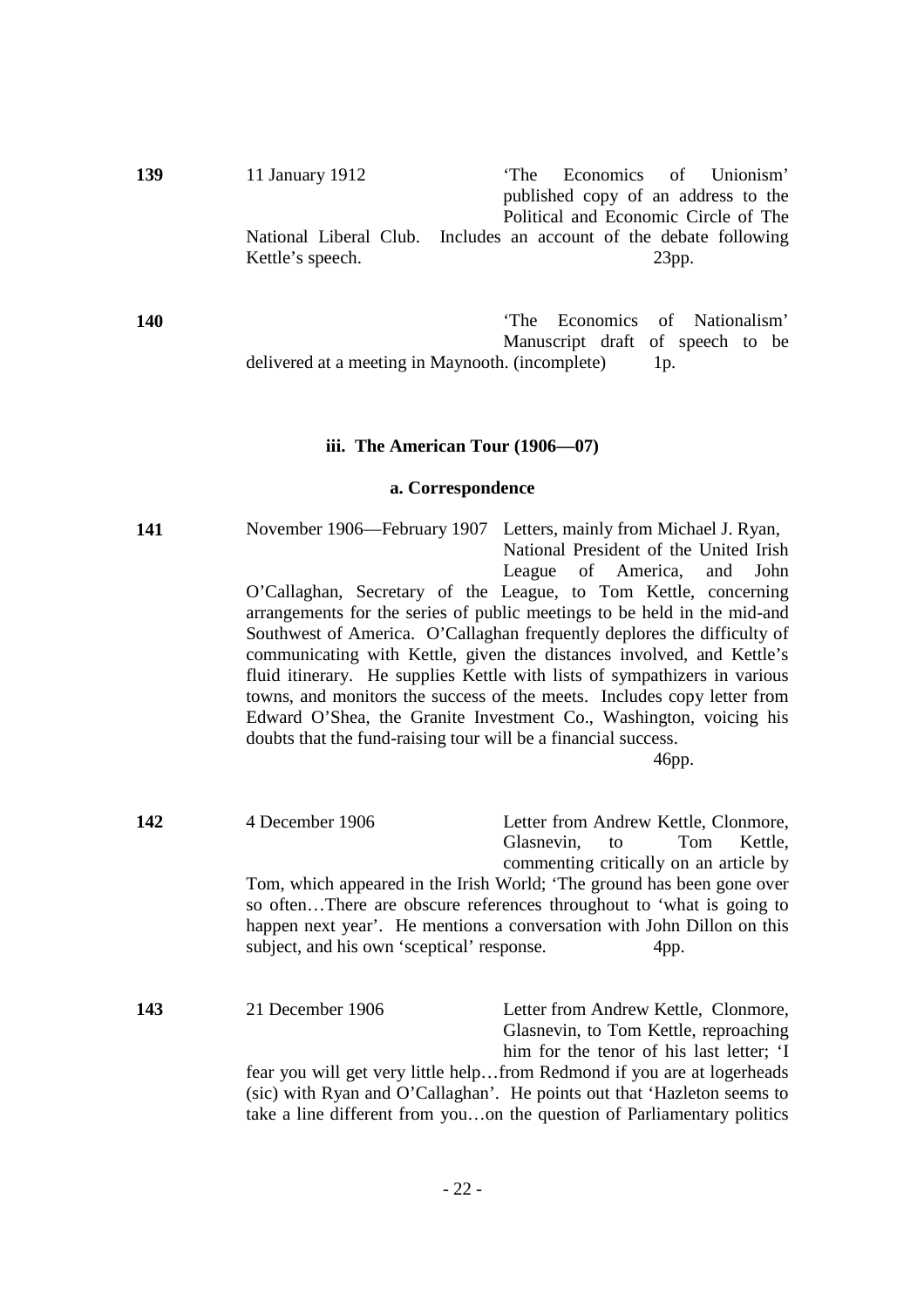| 143 contd | the present at least'. | and Fenianism'. As regards the friction between Kettle and his 'American<br>managers', Kettle considers that his son does not have 'a real friend in the<br>political area', and should therefore 'keep inline with the men in office for<br>3pp |  |  |  |
|-----------|------------------------|--------------------------------------------------------------------------------------------------------------------------------------------------------------------------------------------------------------------------------------------------|--|--|--|
| 144       | 16 November 1906       | Letter from Henrietta MacDonnell,<br>431 West Avenue, New York, to Tom<br>Kettle, offering to assist him, and                                                                                                                                    |  |  |  |
|           |                        | suggesting he contact A.S. Belis, the owner of the New York Times.<br>4pp.                                                                                                                                                                       |  |  |  |
| 145       | 29 December 1906       | Letter from John Arthur of the Law<br>Office of Arthur & Hutchinson Kettle,<br>advising him that a meeting in Seattle                                                                                                                            |  |  |  |
|           |                        | might not be successful due to public apathy.<br>3pp.                                                                                                                                                                                            |  |  |  |
| 146       | 3 February 1907        | Charles<br>from<br>Letter<br>J.<br>Reed,<br>Department of Justice, Office of the<br>United States Marshall, District of                                                                                                                          |  |  |  |
|           | written.               | Oregon, to Tom Kettle, informing him that he has sent to Kettle a copy of<br>Wealth Against Commonwealth, by Henry Demarest Lloyd, which he<br>calls 'the most exhaustive account of the Standard Oil Company ever<br>1p.                        |  |  |  |
| 147       | 27 March 1907          | Letter from A.S. Green, 36 Grosvenor<br>Road, Westminster, to Tom Kettle,                                                                                                                                                                        |  |  |  |
|           |                        | enclosing his fee from the Daily News,<br>and welcoming him home from America: 'I do wish we could manage<br>Irish affairs without the perpetual deferences to foreign powers'<br>1p.                                                            |  |  |  |
|           |                        | <b>b.</b> News Reports                                                                                                                                                                                                                           |  |  |  |
| 148       | 1906                   | Exercise<br>book,<br>containing<br>newscuttings from various American<br>papers, relating to the visit by Tom                                                                                                                                    |  |  |  |

Kettle and Richard Hazleton to

America. 17pp.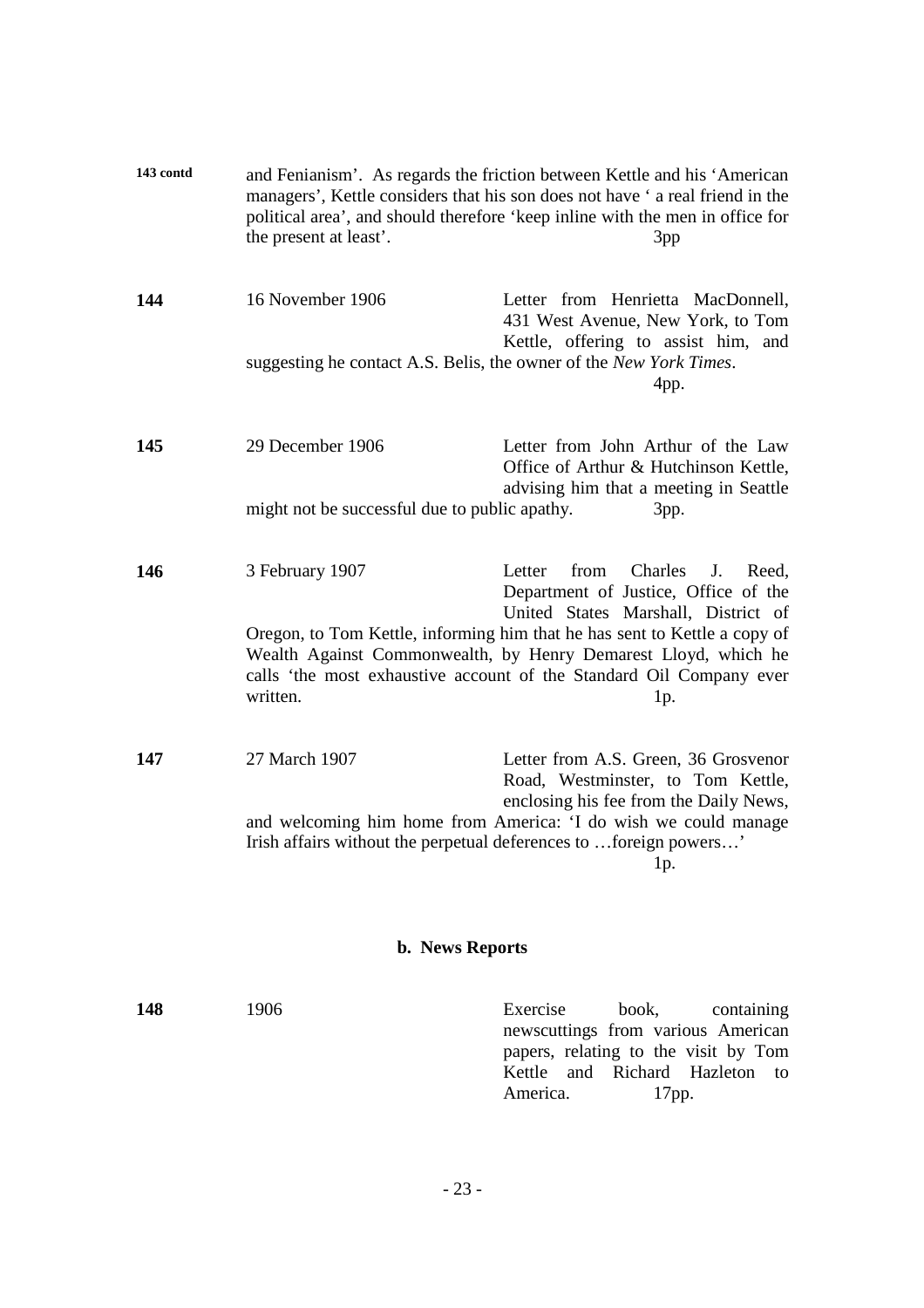| 149        | 26 January 1907 | Newscuttings of letter from Kettle to<br>the Editor of The Irish World giving an<br>account of his fundraising activities.                                                                                                                                                                                                                                 |
|------------|-----------------|------------------------------------------------------------------------------------------------------------------------------------------------------------------------------------------------------------------------------------------------------------------------------------------------------------------------------------------------------------|
| <b>150</b> |                 | Newscutting from The Anaconda<br>News describing an address by Kettle<br>delivered before the Ancient Order of<br>Hibernians.                                                                                                                                                                                                                              |
| <b>151</b> | Parties'.       | Newscuttings concerning a speech<br>made by Kettle at Cathedral Hall,<br>Cleveland, Ohio, in which he alleged<br>that 'the proselytes of physical force reform for Ireland had deliberately<br>and dishonestly attempted to block his efforts in Cleveland on behalf of<br>the United Irish League'; and that Irish Americans constituted 'Two<br>3 items. |
| 152        | 15 January 1907 | Newscutting concerning a severe cold<br>spell in Montana.                                                                                                                                                                                                                                                                                                  |
| 153        |                 | Newscutting concerning the fierce<br>controversy provoked by Kettle's<br>meetings among Irish Americans in<br>Cincinnati.                                                                                                                                                                                                                                  |
| 154        | December 1906   | Newscuttings from the Butte Journal,<br><b>Butte</b><br>Evening News,<br>and<br>the<br>concerning a speech made by Kettle, at<br>Miners' Union Hall,<br>the<br>Butte,<br>Montana.<br>2 items.                                                                                                                                                              |
| 155        |                 | Newspaper cutting, giving an account<br>of a reception for Kettle and Hazleton,<br>at the Southern Hotel, St. Louis,<br>Louisiana.                                                                                                                                                                                                                         |
| 156        |                 | Newspaper cutting, announcing<br><sub>a</sub><br>reception for Kettle and Hazleton at<br>'the Orchestra Hall', [Philadelphia?]                                                                                                                                                                                                                             |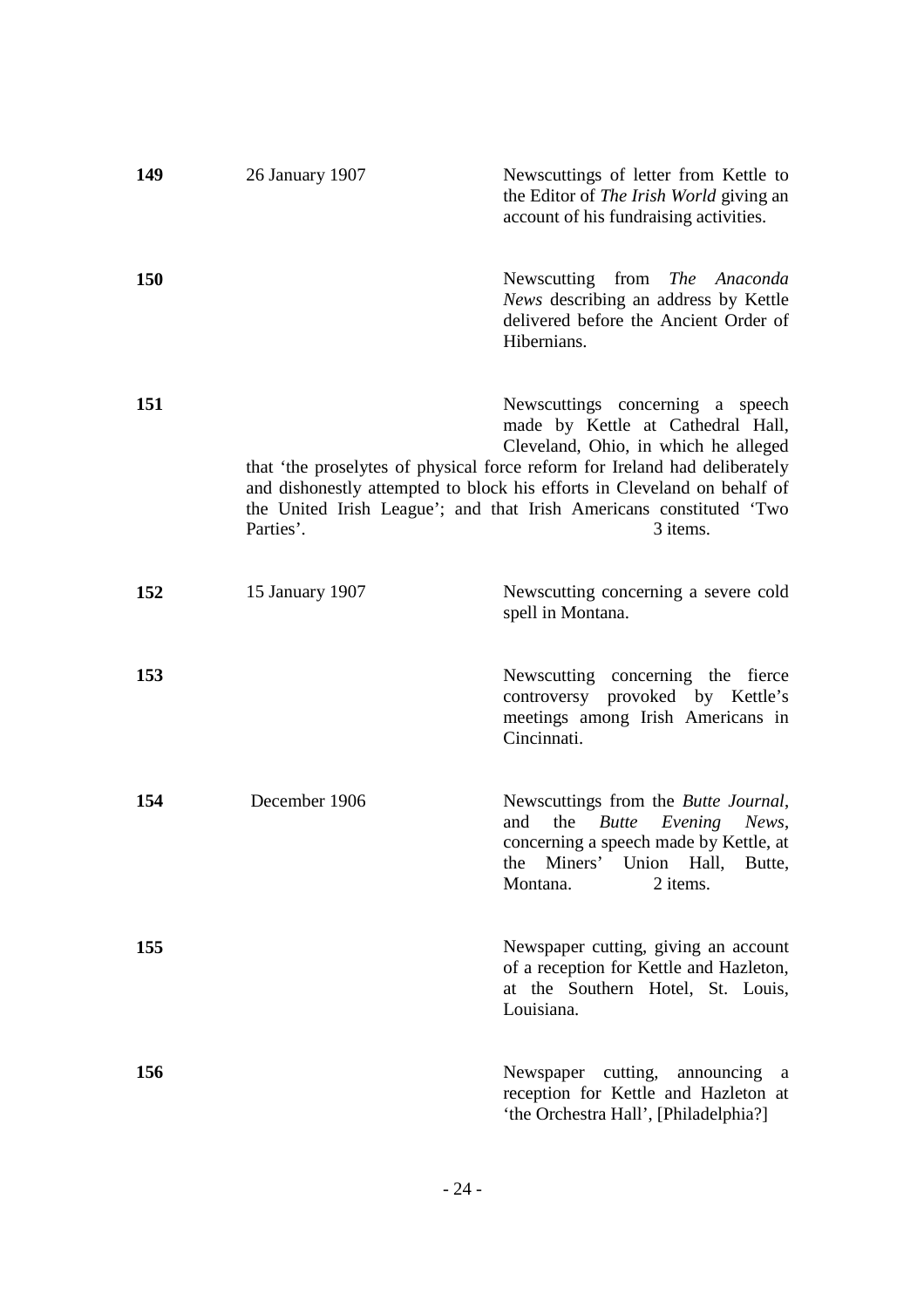| 157 |                                             | Newscutting concerning 'a monster<br>mass meeting' to be held for Kettle in<br>[Butte, Montana?]                                                                     |
|-----|---------------------------------------------|----------------------------------------------------------------------------------------------------------------------------------------------------------------------|
| 158 | 21 January 1907                             | Newscutting<br>from<br>the<br>Kansas<br>Journal, announcing a public meeting<br>for Kettle.                                                                          |
| 159 |                                             | Newscutting entitled What Agitation<br>Has Achieved For Ireland.                                                                                                     |
| 160 |                                             | Newscutting from the Seattle Post-<br>Intelligence, concerning Kettle's views<br>on the appointment of Lewis Harcourt<br>as chief secretary for Ireland.             |
| 161 |                                             | Newscutting concerning allegations<br>of financial impropriety on the part of<br>Redmondite members of the Irish<br>Parliamentary Party, made by William<br>O'Brien. |
| 162 |                                             | Presscutting concerning the wreck of a<br>train on the Harlem Road, New York.                                                                                        |
|     |                                             | c. Notes / Itineraries                                                                                                                                               |
| 163 | Ireland, Great Britain, Europe, America and | of fund-raising<br>Manuscript<br>note<br>calculations<br>based on income from<br>Australia. 1p.                                                                      |
| 164 |                                             | Manuscript note of Kettle's itinerary in<br>Chicago.<br>1p.                                                                                                          |
| 165 | country'.                                   | Typescript list of 'Names of officers of<br>branches in places not yet visited' and<br>'Names of good men in far West, sent in by former envoys to this<br>2pp       |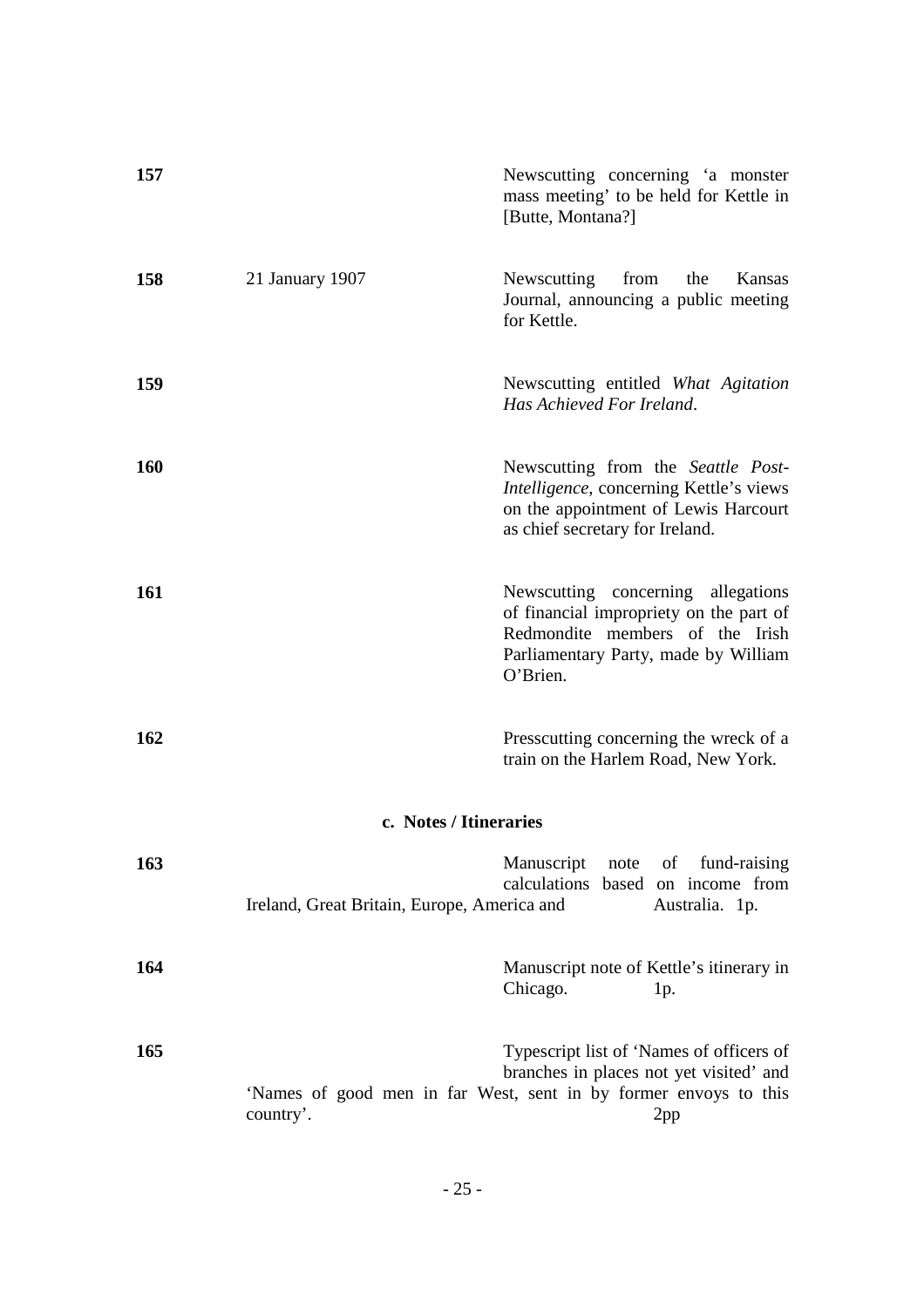| 166 |                                     | Manuscript random notes by Kettle<br>including 'change residence-change<br>apparel'.                                                                         |
|-----|-------------------------------------|--------------------------------------------------------------------------------------------------------------------------------------------------------------|
| 167 |                                     | Manuscript and typescript lists of<br>American colloquialisms.<br>4pp                                                                                        |
| 168 |                                     | Manuscript<br>concerning<br>notes<br>American legal practice.<br>$1p$ .                                                                                      |
|     | d. Articles from American magazines |                                                                                                                                                              |
| 169 |                                     | 'The Most Prosperous Period In Our<br>History', by Richard H. Edmonds,<br>American Review of Reviews.<br>[10pp]                                              |
| 170 |                                     | 'President Roosevelt And Corporate<br>Wealth', by Arthur Wallace Dunn,<br>American Review<br>of<br>reviews.<br>[incomplete]<br>2pp.                          |
| 171 | 1907                                | 'Is Prosperity's Wave Rising?' from<br>the St Louis Globe Democrat.<br>1p.                                                                                   |
| 172 |                                     | Economic<br>Destiny And American<br>Foreign Trade, by Harold Bolce.<br>5pp.<br>Current Reflections, by Edward S.<br>Martin, from Appleton's Magazine<br>3pp. |
| 173 |                                     | 'The Irish In America', by Herbert N.<br>Casson, Munsey's Magazine<br>$19$ pp.                                                                               |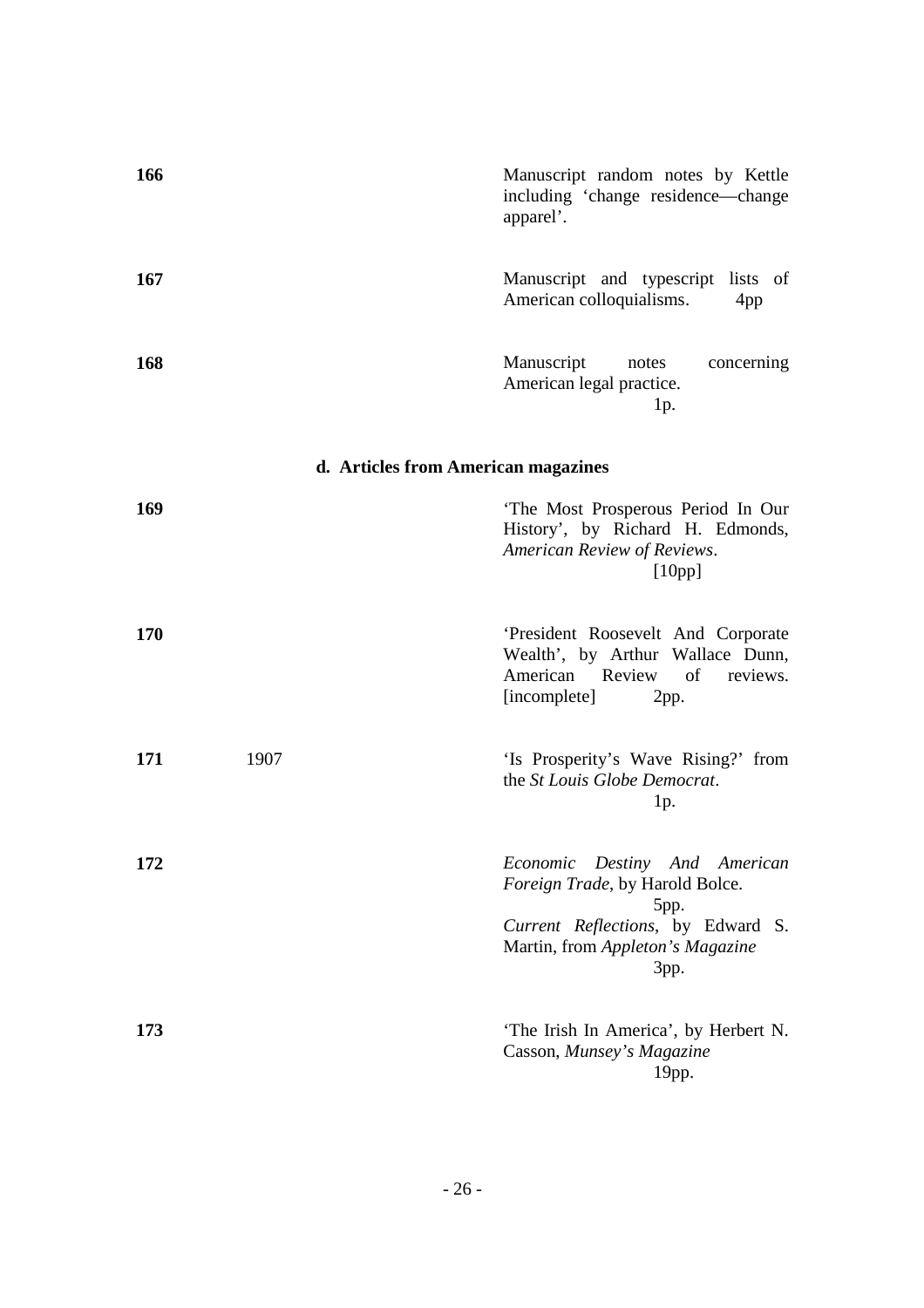| 174        |                 | 'The World-Wide Migration<br>To<br>America', by Herbert N. Casson,<br>Dun's Review<br>4pp.                                                                                                 |
|------------|-----------------|--------------------------------------------------------------------------------------------------------------------------------------------------------------------------------------------|
| 175        |                 | 'Sidelights Of the Race Question' by<br>Kate Kinsey Brook. Tomorrow<br>5pp.                                                                                                                |
| 176        |                 | 'The<br>Riddle<br>of<br>Personality'<br>Appleton's Magazine<br>4 <sub>pp</sub>                                                                                                             |
| 177        |                 | 'Graft In England by Frederic C.<br>Howe, The American Magazine<br>5pp                                                                                                                     |
| 178        | Magazine        | 'The Birth Of Jesus Christ.<br>The<br>Saviour's Nativity As Told by General<br>Lew Wallace In His Famous Book Ben<br>Hur'; and 'Jesus Of Nazareth' by Charles E. Sawyer, Occidental<br>8pp |
|            | e. Memorabilia  |                                                                                                                                                                                            |
| 179        | 23 October 1906 | Constitution of the United Irish League<br>of America.<br>16pp.                                                                                                                            |
| <b>180</b> |                 | Printed copy of the ceremony of<br>initiation into<br>unnamed<br>a<br>secret<br>brotherhood.<br>12pp.                                                                                      |
| 181        |                 | Printed copy of the Constitution of the<br>Irish National Club of New York,<br>including the membership details of<br>Alex McMullen.                                                       |
| 182        |                 | Guidebook to the city of Portland,<br>Oregon.<br>96pp.                                                                                                                                     |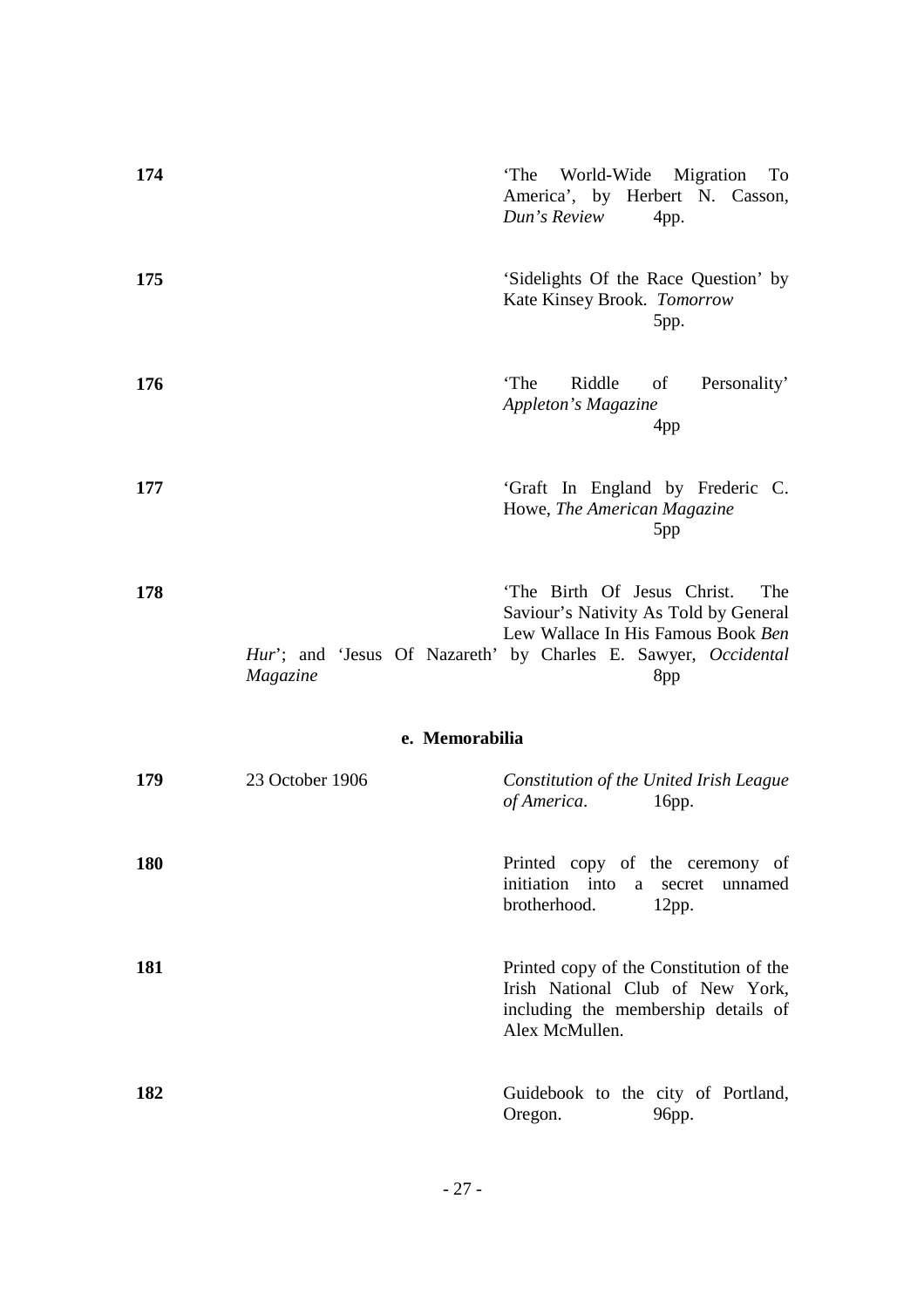| 183 | November 1906                                                                 | Prospectus of the Mercantile Trust Co.,<br>Saint Louis, Missouri.<br>4pp.                                                                                                                                                           |
|-----|-------------------------------------------------------------------------------|-------------------------------------------------------------------------------------------------------------------------------------------------------------------------------------------------------------------------------------|
| 184 | 1907                                                                          | programme<br>Concert<br>for George<br>Washington's birthday in Columbia<br>Hall, New Brunswick, N.J. noting                                                                                                                         |
|     | 'Middlesex County's Greeting to the Irish Envoys'.                            | 4pp.                                                                                                                                                                                                                                |
| 186 | editor of the Review of Reviews.                                              | Letters of introduction for Tom Kettle<br>from Charles Brown, Attorney-at-Law,<br>Cincinnati, to Congressman Nicholas<br>Longworth, President Roosevelt's son-in-law, and to Dr. Albert Shaw,<br>3 items                            |
|     | iv. Parliamentary, Tributes And Memorabilia (1906–10)                         |                                                                                                                                                                                                                                     |
| 187 | 1906<br>contains cryptic notes possibly relating to the production of a book. | Pocket diary containing entries by<br>Tom Kettle commencing in June.<br>Contains<br>details<br>of<br>meetings,<br>engagements and visits. Indexed by month. A memoranda section<br>c. 103pp                                         |
| 188 | 19 February 1906                                                              | Printed copy of a speech by John<br>Redmond, entitles 'The Irish Problem',                                                                                                                                                          |
|     | King's address from the Throne, at the opening of Parliament.                 | delivered during the debate on the<br>20pp.                                                                                                                                                                                         |
| 189 | March 1906                                                                    | Bound illuminated address from the<br>Irish Parliamentary Party to Tom<br>Kettle and Richard Hazleton, presented                                                                                                                    |
|     |                                                                               | on their return from America. Contains a eulogy of Kettle and Hazleton,<br>in recognition of their 'eloquence and tireless industry' in the service of<br>the Party. Signed by members of the Party including John Redmond.<br>4pp. |
|     |                                                                               |                                                                                                                                                                                                                                     |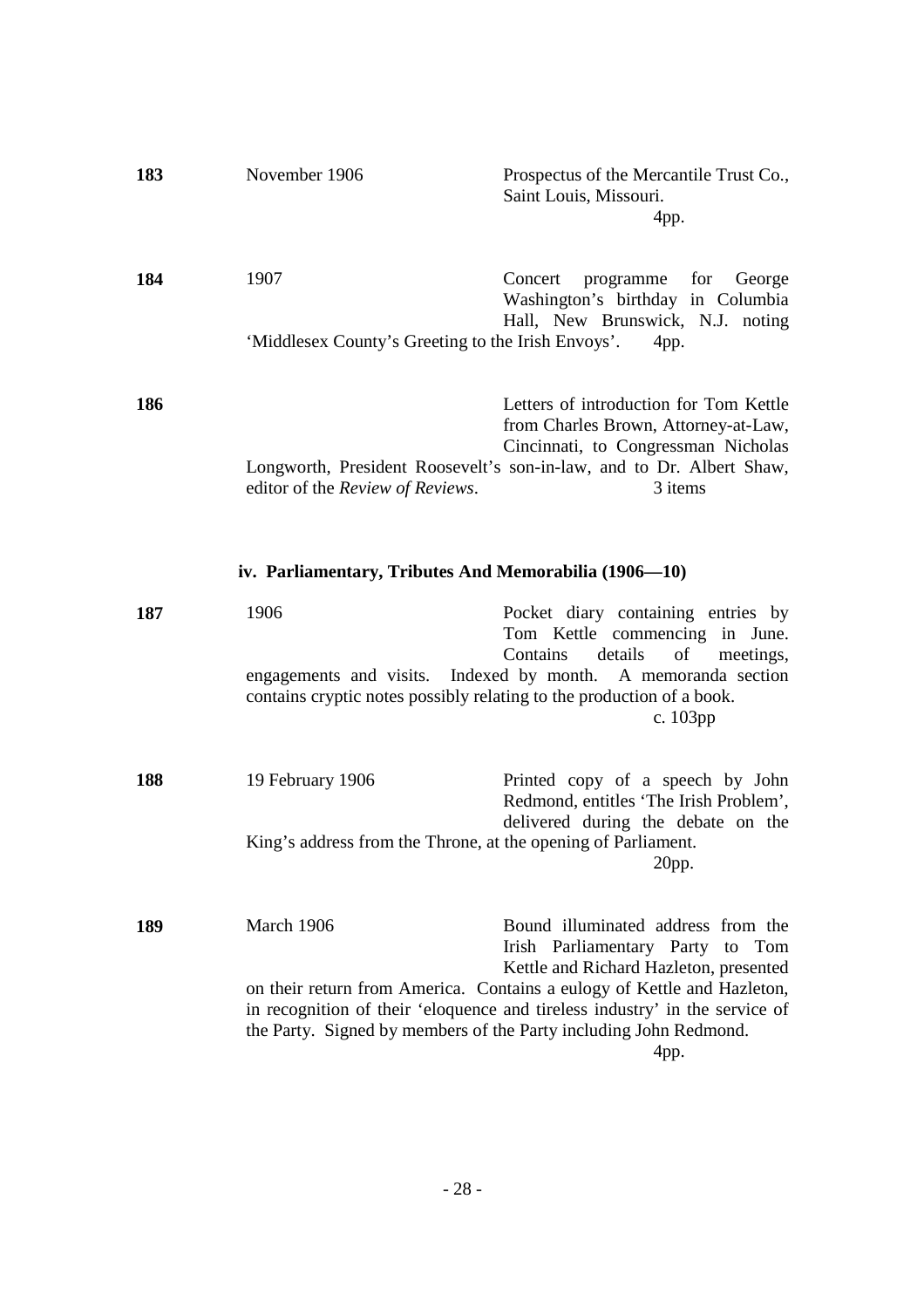| <b>190</b> | 29 April - 6 May 1908                                                                                            | Manuscript record by Kettle<br>of<br>meetings of the Irish Parliamentary                                                                                                                                                            |
|------------|------------------------------------------------------------------------------------------------------------------|-------------------------------------------------------------------------------------------------------------------------------------------------------------------------------------------------------------------------------------|
|            | council system.                                                                                                  | Party with details of attendance and<br>skeletal accounts of resolutions relating to the operation of the county<br>5pp                                                                                                             |
| 191        | 22 June 1910                                                                                                     | Parliamentary Debates, House of<br>Commons Official Report, Vol. 18, No.<br>59. Irish business includes the Irish                                                                                                                   |
|            | and the Old Age Pensions (Ireland) Act (P.349).                                                                  | Land Act 1909 and Agrarian Crimes (p.352), the Labourers' Acts, (p.357),<br>235pp                                                                                                                                                   |
| 192        | 27 June 1910                                                                                                     | Parliamentary Debates, House of<br>Commons Official Report, Vol. 18, No.<br>Irish business includes National<br>62.                                                                                                                 |
|            | the debate on the Army estimates, 1910-11.                                                                       | School teachers (Ireland), (p.663), Belfast factory workers (fines), (p.670),<br>an evicted tenant, West Clare, (p.679) drunkenness in Dublin (p.682), and<br>154 <sub>pp</sub>                                                     |
| 193        | Individualist'.                                                                                                  | Newspaper cutting of cartoon entitled<br>'Snapshots at Westminster', by David<br>Wilson<br>depicting various<br>M.P.s<br>debating the Women's Suffrage Bill, including 'Mr. T.M. Kettle,                                            |
| 194        |                                                                                                                  | Cartoon by 'Mac' [possibly of W.B.<br>Yeats].                                                                                                                                                                                       |
| 195        |                                                                                                                  | Menu from the Hotel Beau-Sejour,<br>Geneva, in commemoration of the<br>Second Congress of Egyptian Youth.                                                                                                                           |
|            | On reverse, Manuscript draft of a speech in French by Kettle in praise of<br>the Egyptian independence movement. |                                                                                                                                                                                                                                     |
| 196        | $[1910 - 14?]$                                                                                                   | Copy typescript memorandum entitled<br>'Leinster Railway And Collieries'<br>concerning plans for the construction                                                                                                                   |
|            |                                                                                                                  | of a railway between Wolfhill and Athy to enable the Leinster mines to be<br>exploited on a larger scale, by supplying them with direct communication<br>to Dublin and Waterford. It is felt that the coal deposits in Leinster are |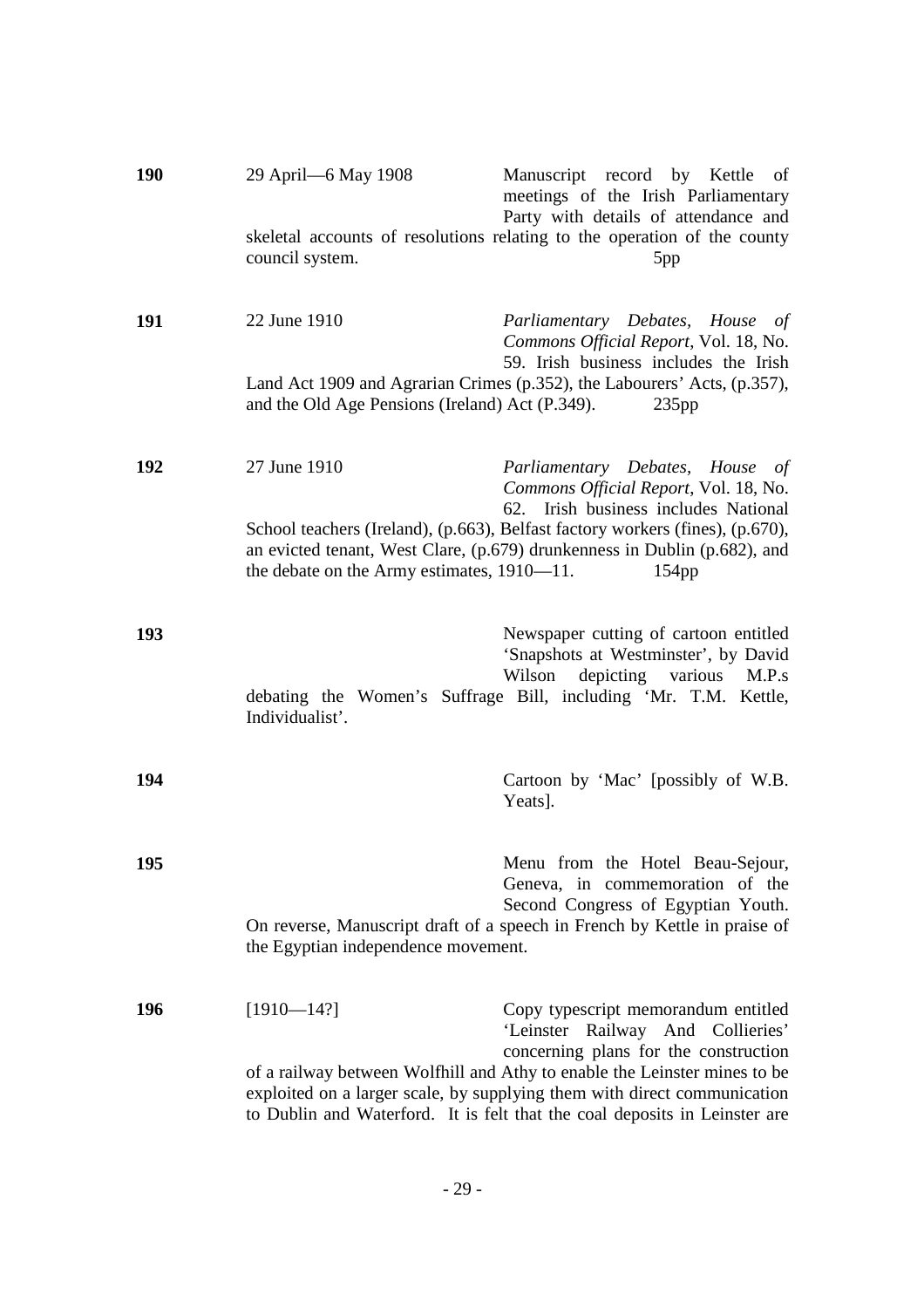| 196 contd | suitable for the manufacture of nitric acid for gun-powder: at present, the |  |
|-----------|-----------------------------------------------------------------------------|--|
|           | War Office can only procure such coal from Chile, and therefore believe     |  |
|           | that the railway scheme will be of 'immense service to the nation,          |  |
|           | particularly in time of war'. The memorandum refers to the evidence         |  |
|           | presented to a Vice-regal Commission in 1907, on this point. It gives a     |  |
|           | detailed description of the mines, with projected production figures,       |  |
|           | capital outlay and estimated profits; a report on labour relations in the   |  |
|           | area, and on outline of work accomplished to date.<br>bpp.                  |  |

**197** Souvenir publication entitled Dublin and the Sinn Féin Rising. Contains photographs of the principal locations of conflict, reproductions of Volunteer documents, facsimiles of the insurgent Irish newspaper, Irish War News, portraits and biographical sketches of the chief protagonists, and a condensed history of the events of Easter Week. 30pp.

#### **v. Newscuttings on political events and personalities (1905—[23])**

| 198                                                                     | 12 January 1905                                                  | Newscutting from Dungannon News<br>detailing the evidence given by<br>aggrieved tenants to Mr. Coffey,                                   |
|-------------------------------------------------------------------------|------------------------------------------------------------------|------------------------------------------------------------------------------------------------------------------------------------------|
|                                                                         | labourers cottages.                                              | Inspector of the Local Government Board, concerning the refusal of<br>Dungannon Rural District Council to grant certain applications for |
| 199                                                                     | [1909]                                                           | Newscutting entitled 'Death Duties',<br>concerning a Parliamentary debate on<br>the desirability of equalizing the cost                  |
|                                                                         | the lighter taxes paid by Ireland under the Lloyd George budget. | of establishment licences between Ireland and Great Britain, in view of                                                                  |
| 200                                                                     | 30 September 1911                                                | Newscutting from the<br>Evening<br>Telegraph, entitled 'The National<br>Monument To Parnell', containing                                 |
| various tributes to C.S. Parnell including a letter from Andrew Kettle. |                                                                  |                                                                                                                                          |
| 201                                                                     | 27 March 1913                                                    | Newscutting from the <i>Freeman's</i><br>Journal, giving an account of<br>proceedings at the Teachers' Congress,                         |

the Mansion House, Dublin, March 1913.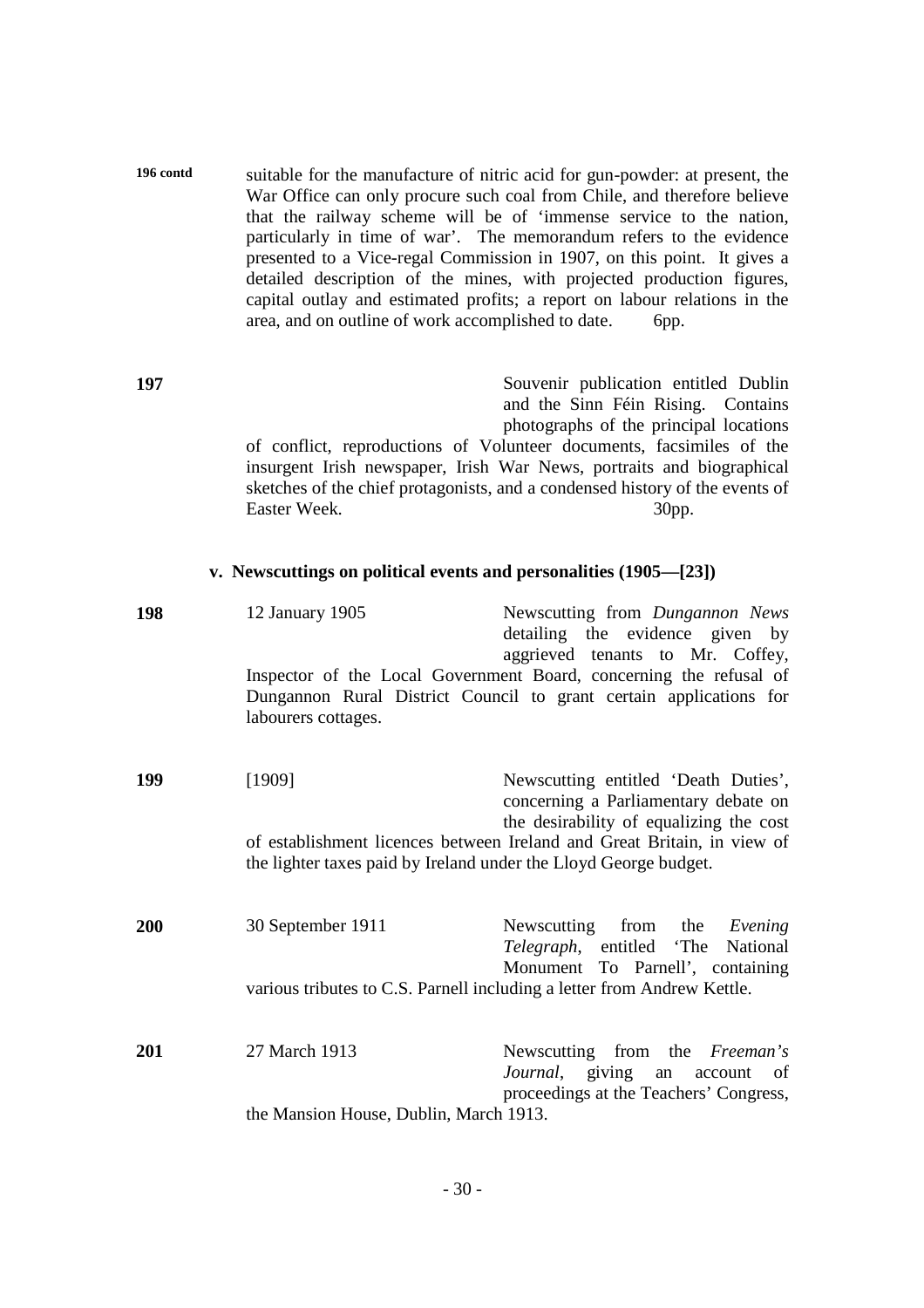| 202 | <b>July 1917</b>                                                                                                                                                    | $Copy$ of an<br>article from<br><b>The</b><br>Nineteenth Century entitled 'An Irish<br>Settlement', by the constitutional                                                                                                                                     |
|-----|---------------------------------------------------------------------------------------------------------------------------------------------------------------------|---------------------------------------------------------------------------------------------------------------------------------------------------------------------------------------------------------------------------------------------------------------|
|     | theoreticians, A.V. Dicey and Henry Blake.                                                                                                                          |                                                                                                                                                                                                                                                               |
| 203 | 26 September 1918                                                                                                                                                   | Newscutting from the Irish Times,<br>giving an account of speeches made by<br>Sir Horace Plunkett and G.K.                                                                                                                                                    |
|     | Dublin.                                                                                                                                                             | Chesterton, at a lunch organised by the Irish War Aims Committee, in<br>honour of the Dominion Press Commission, at the Shelbourne Hotel                                                                                                                      |
| 204 | 7 December 1918                                                                                                                                                     | Newscutting from the Irish News<br>giving an account of a speech by John                                                                                                                                                                                      |
|     | Dillon at Straide in which he attacked Sinn Féin as aiming at 'a holocaust<br>of the young men of Ireland' in their effort to establish 'a Bolshevist<br>Republic'. |                                                                                                                                                                                                                                                               |
| 205 | manner and appearance.                                                                                                                                              | Two newscuttings from The Times<br>and The Standard mounted on House<br>of Commons notepaper,<br>the first<br>summarizing an attack by Kettle on the policy of Lord Cromer in Egypt<br>[the Denshawi Incidents]; the second, giving a description of Kettle's |
| 206 | annual salaries of British officialdom in Ireland.                                                                                                                  | Newscutting<br>concerning<br>the<br>comparative cost of maintaining the<br>Irish Parliamentary Party and the                                                                                                                                                  |
| 207 | [1923]                                                                                                                                                              | Newscutting of a letter<br>from                                                                                                                                                                                                                               |
|     |                                                                                                                                                                     | 'Pacificus' to the Editor of the<br>Saturday Herald, concerning proposals                                                                                                                                                                                     |
|     |                                                                                                                                                                     | for a peaceful reunification of Northern Ireland and the Irish Free State                                                                                                                                                                                     |
| 208 |                                                                                                                                                                     | Newscutting of a reprint from the<br>Northern Whig, of 10 February 1874,<br>urging Roman Catholic readers in                                                                                                                                                  |
|     | Tyrone to support [J.W.E.] Macartney in the forthcoming election.                                                                                                   |                                                                                                                                                                                                                                                               |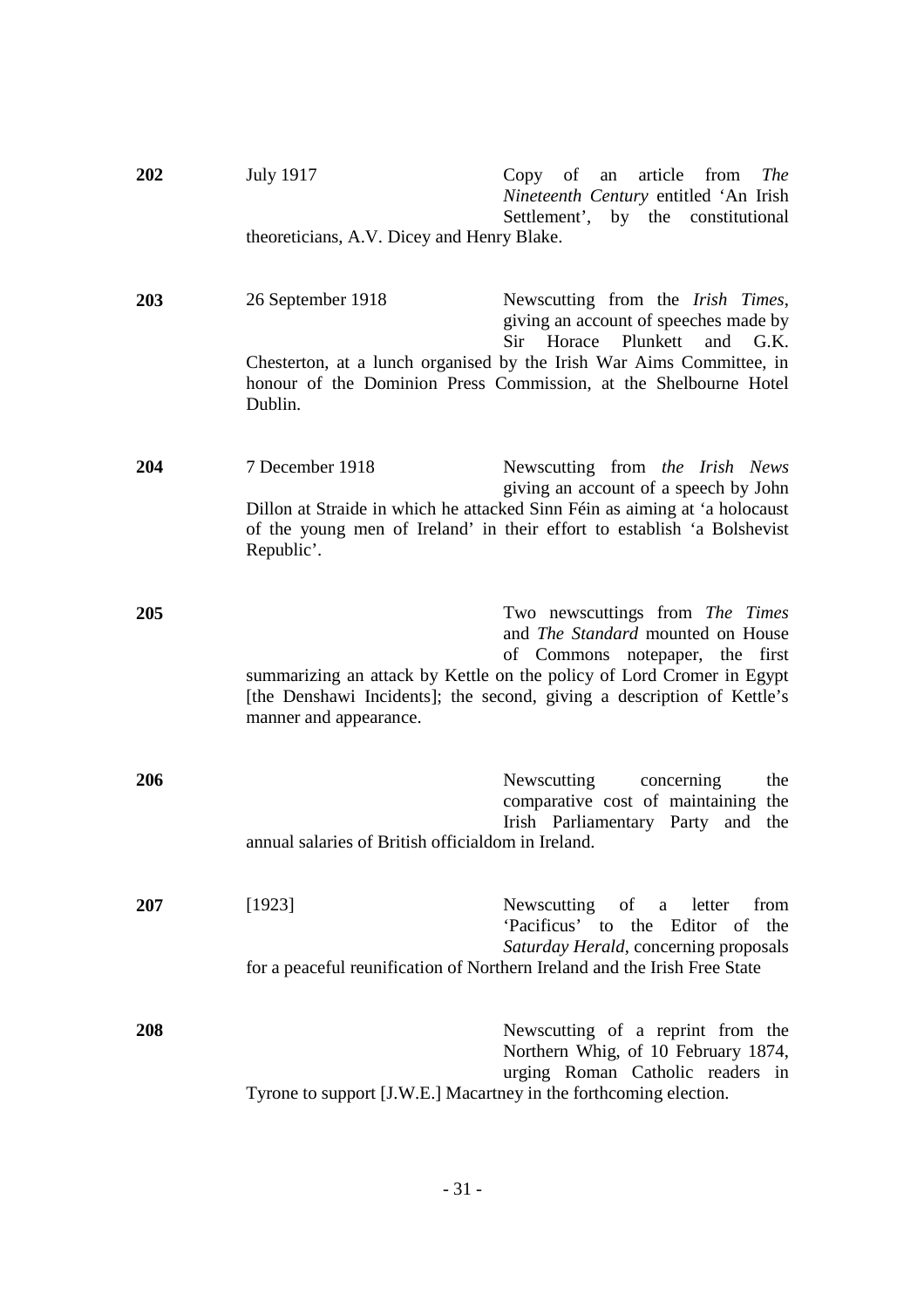### **II. Professor of National Economics, the National University**

# **i. Letters concerning the Chair of National Economics and academic matters (1909)**

| 211 | 15 August 1909<br>application for (the chair of National Economics). | Letter from [T.P. Gill] Le Grand Hotel,<br>Pourville, Dieppe, to Tom Kettle,<br>his<br>discussing<br>suitability<br>and<br>2pp                                                                                                                                                                                     |
|-----|----------------------------------------------------------------------|--------------------------------------------------------------------------------------------------------------------------------------------------------------------------------------------------------------------------------------------------------------------------------------------------------------------|
| 212 | 20 August 1909                                                       | Letter from Professor<br>H.B. Lees-<br><b>Bristol</b><br>Smith,<br>University,<br>recommending Kettle for the chair of<br>National Economics.<br>4pp.                                                                                                                                                              |
| 213 | 27 August 1909                                                       | Letter from Denis Kelly, Bishop of<br>Ross, to Tom Kettle, encouraging his<br>application for the chair of National<br>Economics, discussing its implications, and wishing him success 'for the                                                                                                                    |
|     | sake of Ireland, as well as for your own sake'.                      | 3pp.                                                                                                                                                                                                                                                                                                               |
| 214 | 11 February 1909                                                     | from<br>J.W. Dulanty,<br>Letter<br>228<br>Drogleden Road, Newton Heath,<br>Manchester, to Tom Kettle, discussing                                                                                                                                                                                                   |
|     | refers in an aside to Hazleton 'looking very ill'.                   | a proposal made to Dr. Coffey (President, U.C.D.) by Stephen Gwynn that<br>he might be of value in the organising of the National University in<br>Dublin. He congratulates Kettle on his editing and translation of 'Dubois'<br>splendid work', and requests a copy of Kettles Philosophy of Politics; he<br>4pp. |
| 215 | 4 December 1909                                                      | Letter from A.E. Dobbs, Kings<br>College, Cambridge, to Tom Kettle,<br>suggesting<br>length<br>at<br>that<br>they                                                                                                                                                                                                  |
|     | would elucidate modern economic trends.                              | undertake an historical enquiry into social conditions in Dublin,<br>'somewhat on the lines of Booth's Life and Labour In London,' which<br>8pp                                                                                                                                                                    |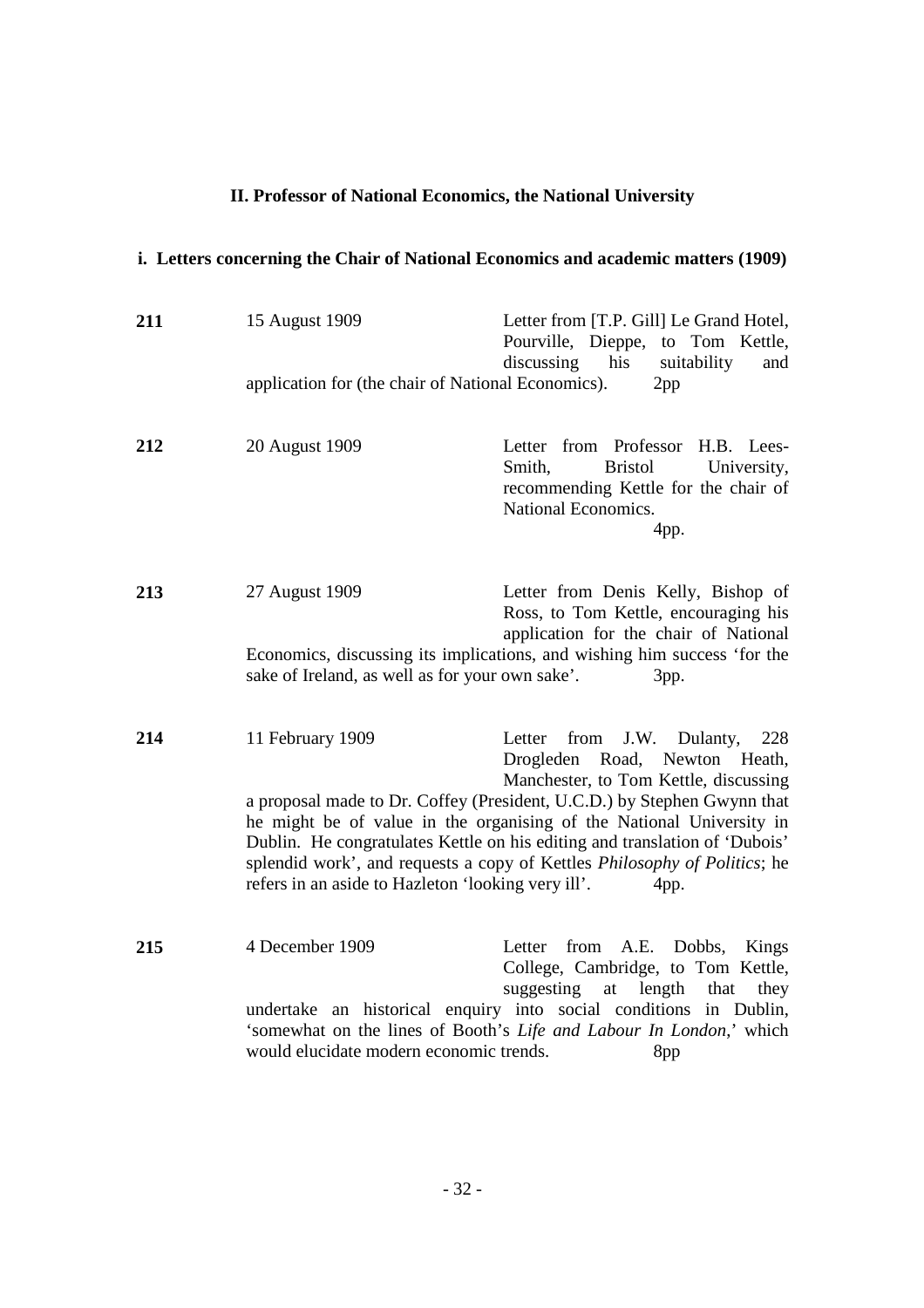#### **ii. Lecture Materials**

### **a. National Economics**

| 216 | Page from the draft syllabus of the<br>course on 'the National economics of<br>Ireland'.<br>1p.                                                                                                               |
|-----|---------------------------------------------------------------------------------------------------------------------------------------------------------------------------------------------------------------|
| 217 | entitled the<br>Notebook<br>National<br>economics of Ireland':<br>containing<br>manuscript text by Kettle of<br>introductory lecture on the subject.<br>11pp                                                  |
| 218 | Notebook<br>entitled<br>the <sup>*</sup><br>National<br>economics of Ireland'; containing<br>manuscript text by Kettle of the second<br>lecture on the subject.<br>8pp.                                       |
| 219 | Manuscript notes by Kettle for lecture<br>three on 'the national economics of<br>Ireland'.<br>7pp.                                                                                                            |
| 220 | Manuscript notes by Kettle for lecture<br>four on 'the national economics of<br>Ireland'.<br>$9$ pp.                                                                                                          |
| 221 | Manuscript notes by Kettle for lecture<br>five on 'the national economics of<br>Ireland'.<br>5pp.                                                                                                             |
| 222 | Notebook<br>entitled<br>'National<br>economics: physical psychological and<br>juridical bases of economic life in<br>Ireland', containing manuscript draft<br>lecture notes by kettle on the subject.<br>бpp. |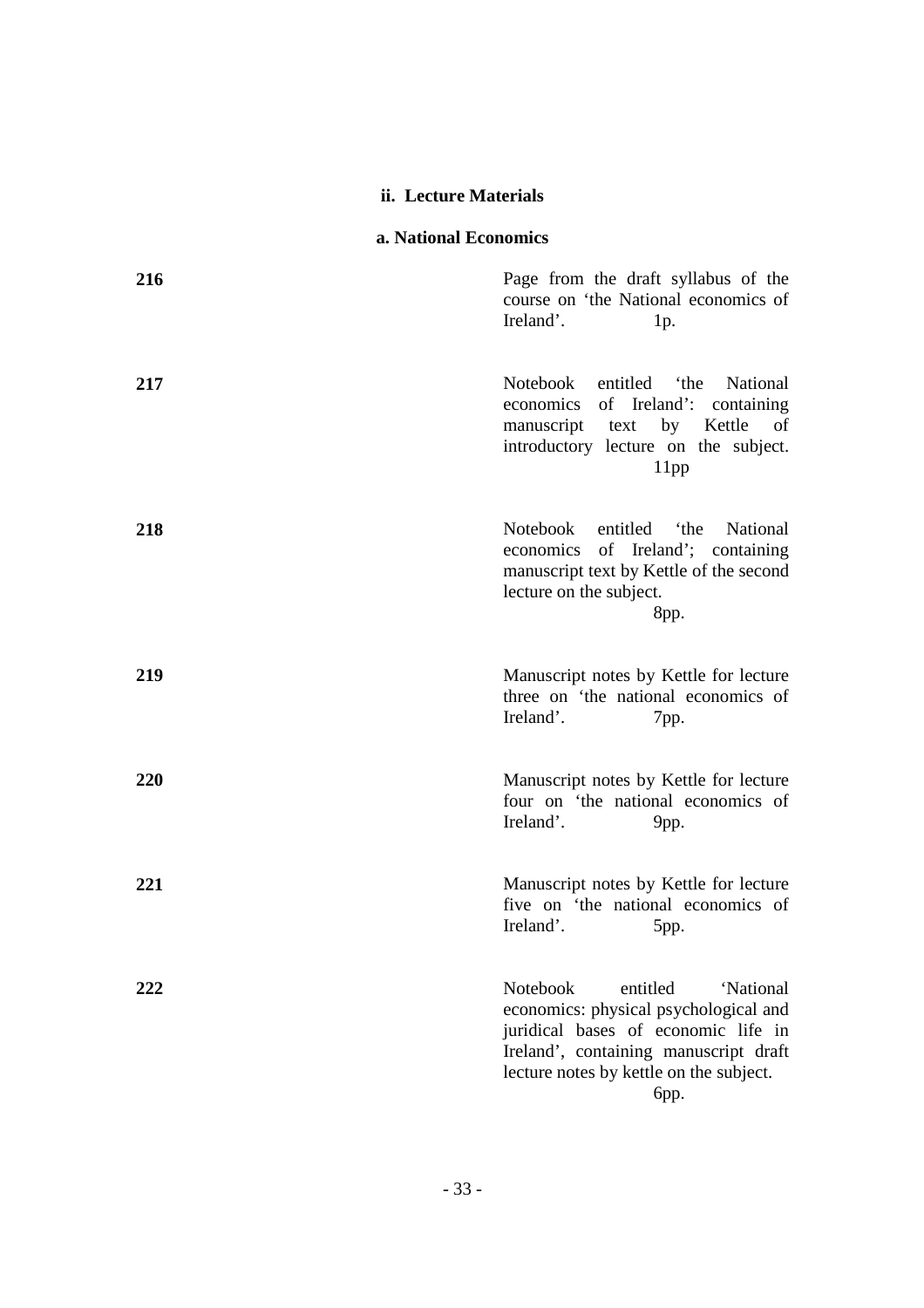| 223 | consumption in modern economic structures.                        | Manuscript draft essay by Kettle<br>discussing the component elements in<br>the study of economics, with particular reference to the importance of<br>2pp.                        |
|-----|-------------------------------------------------------------------|-----------------------------------------------------------------------------------------------------------------------------------------------------------------------------------|
| 224 |                                                                   | Manuscript notes by Kettle concerning<br>the aims of a study of economics.<br>1p.                                                                                                 |
| 225 |                                                                   | Manuscript notes by [Mary S. Kettle?]<br>relating to the concept of national<br>economics.<br>1p.                                                                                 |
| 226 | economic organisation, with manuscript notes by [Mary S. Kettle]. | Manuscript examination by Kettle of<br>modern economic<br>thought,<br>with<br>particular reference to the concept of the nation as the basis of all<br>4pp.                       |
| 227 |                                                                   | Manuscript notes by [Mary S. Kettle]<br>discussing the concept of nationality,<br>and its comparibility with socialism, as<br>exemplified in the condition of<br>Germany.<br>2pp. |
| 228 |                                                                   | Manuscript notes by<br>Kettle<br>on<br>'economics in Irish life'.<br>1p.                                                                                                          |
| 229 |                                                                   | Manuscript notes<br>Kettle<br>by<br>on<br>'Cooperation'.<br>1p.                                                                                                                   |
|     | b. Agricultural Economics                                         |                                                                                                                                                                                   |
| 230 | by                                                                | Notebook containing manuscript notes<br>Kettle on 'freedom and bread' and on<br>other agricultural issues.<br>16pp                                                                |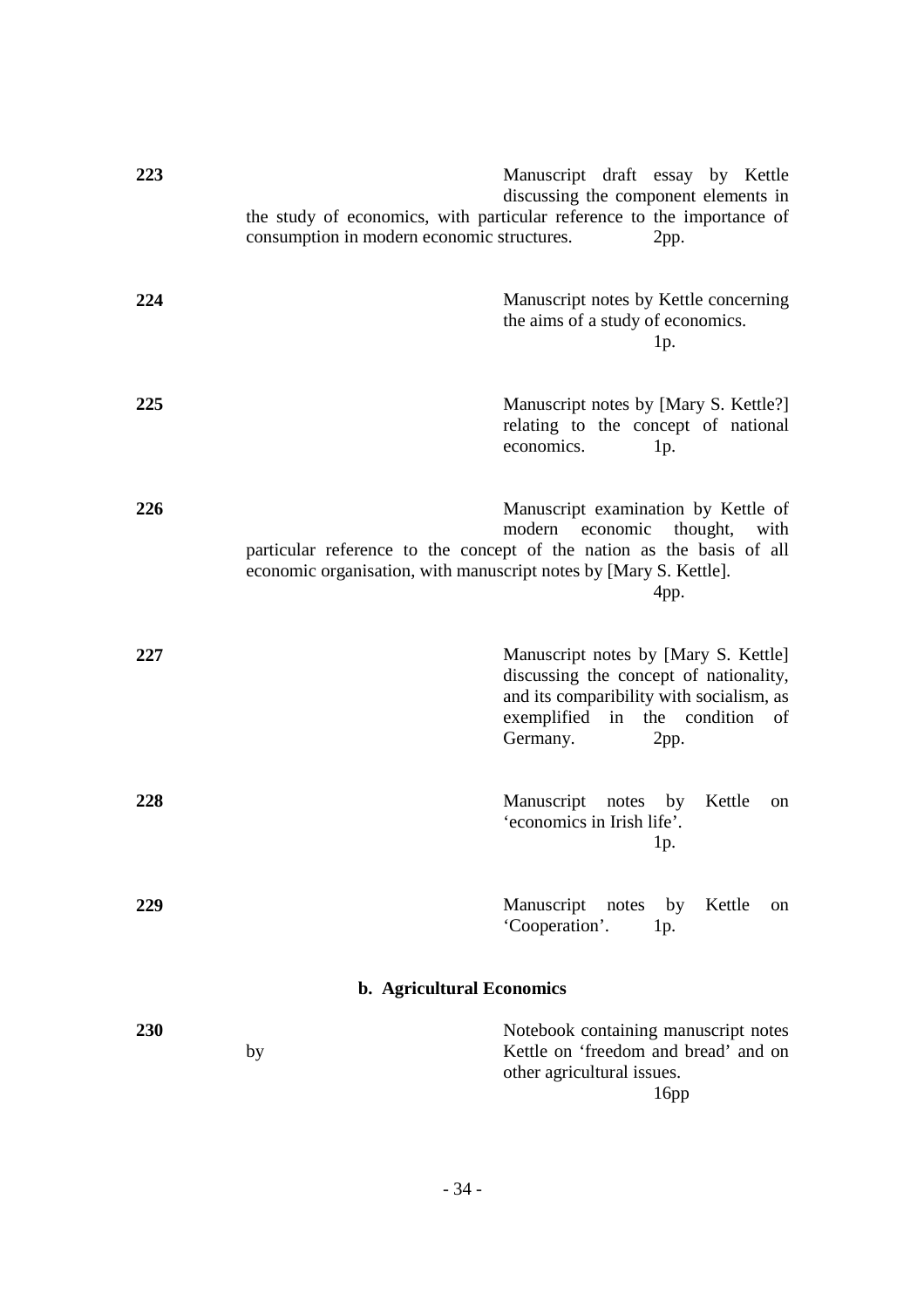| 231 |                                                                                                                                                                                                       | Manuscript notes by Kettle on 'the<br>economics of agriculture'.<br>2pp.           |
|-----|-------------------------------------------------------------------------------------------------------------------------------------------------------------------------------------------------------|------------------------------------------------------------------------------------|
| 232 | operated by them'; 'Number of holdings in Ireland'; 'Annual birth rates in<br>England and Wales, France, Russia, and Belgium, 1850-1908'; Birth<br>rates in England and Wales, Scotland and Ireland'. | Printed and manuscript charts and<br>graphs of 'Holders and area of land<br>бpр.   |
| 233 | the<br>population in Ireland and the pattern of land ownership. 4pp.                                                                                                                                  | Manuscript notes by Kettle concerning<br>distribution and movement of              |
| 234 | the<br>distribution of population in Ireland, and the number of land holdings;<br>chart of the distribution of crops in Ireland.                                                                      | Manuscript notes by Kettle relating to<br>economical and geographical<br>4pp.      |
| 235 |                                                                                                                                                                                                       | Manuscript notes by Kettle on 'tenure<br>of land in Ireland'. 3pp.                 |
| 236 |                                                                                                                                                                                                       | Manuscript notes by Kettle on 'the<br>system of land tenure in Ireland'.<br>1p.    |
| 237 | organisation and the production of wealth.                                                                                                                                                            | Manuscript discussion by Kettle on the<br>effect of land purchase on social<br>1p. |
| 238 | aims<br>particular emphasis on the problem of competing interests in modern<br>commercial society; and on the Irish Land Act (1909), as a socialist<br>measure.                                       | Typescript discussion relating to the<br>of political economy, with<br>2pp.        |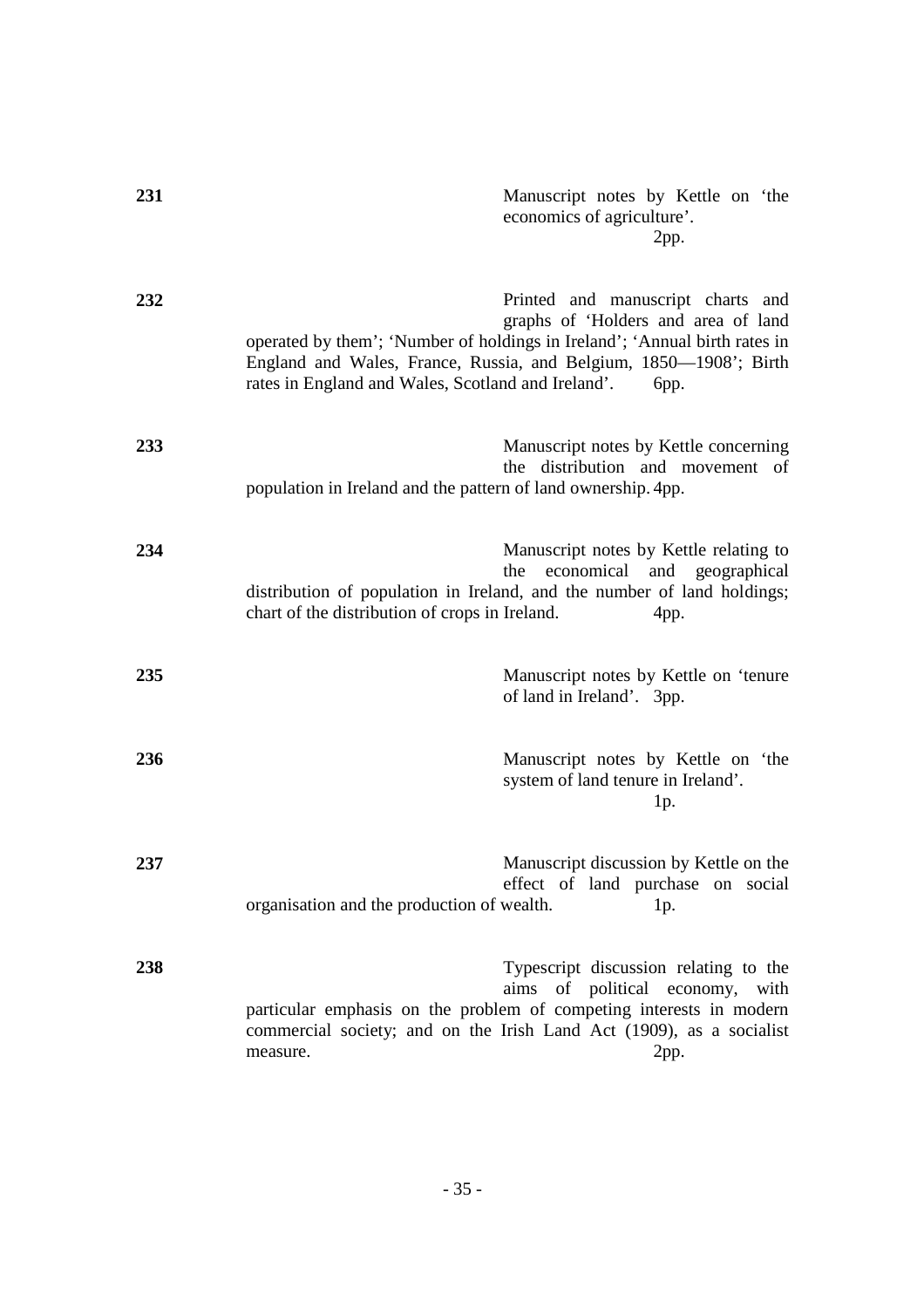| 239 | Manuscript notes by Kettle relating to<br>the arguments in favour of taxation of<br>land values.<br>1p.                                                                                                                                   |     |
|-----|-------------------------------------------------------------------------------------------------------------------------------------------------------------------------------------------------------------------------------------------|-----|
| 240 | Manuscript notes by Kettle concerning<br>proposals that the National Debt<br>Commissioners take land stock at a<br>price equivalent to consols (government stock), and not at market price,<br>which would yield greater profits.<br>2pp. |     |
| 241 | Manuscript notes by Kettle on 'land<br>purchase'.<br>1p.                                                                                                                                                                                  |     |
| 242 | Brief manuscript notes by Kettle<br>concerning social legislation<br>purchased land.<br>1p.                                                                                                                                               | and |
| 243 | Manuscript notes by Kettle on the<br>Land Act, 1870 and 'Gladstone's<br>description of its objects'.<br>1p.                                                                                                                               |     |
| 244 | Manuscript details by Kettle of 'a<br>typical estate' and notes relating to<br>rental and land charges.<br>1p.                                                                                                                            |     |
| 245 | Manuscript notes by Kettle on 'The<br>Famine of 1879: Dr. Grimshaw's<br>figures'.<br>1p.                                                                                                                                                  |     |
|     | c. Labour and Production                                                                                                                                                                                                                  |     |
| 246 | Notebook<br>containing<br>manuscript<br>lecture notes by Kettle on the textile<br>industries in Ireland; and notes concerning the metal industries such as<br>light and heavy engineering, shipbuilding and munitions.                    |     |
|     | 4pp.                                                                                                                                                                                                                                      |     |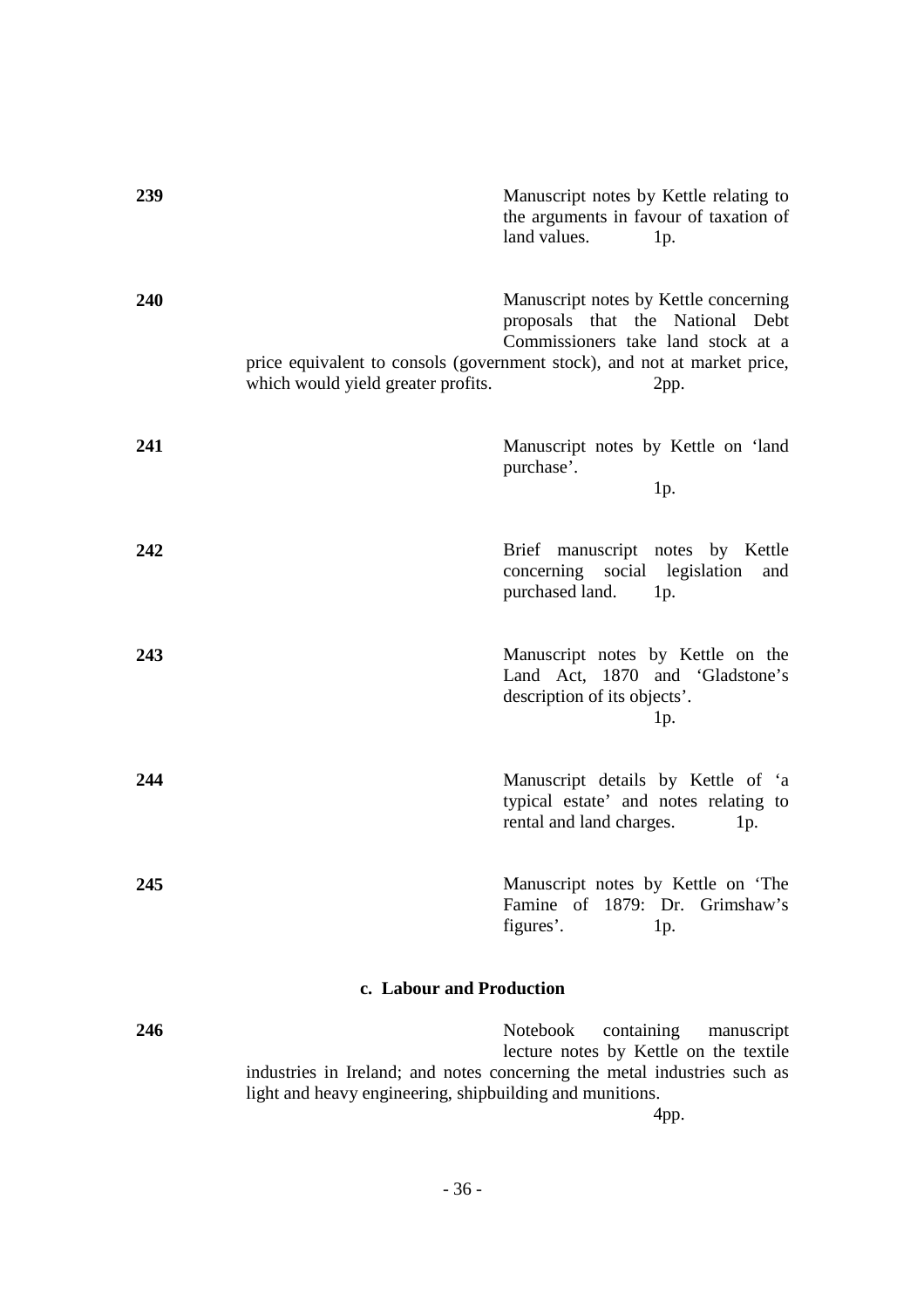| 247 | Manuscript incomplete draft of essay<br>or article by Kettle on 'Labour: War or<br>Peace?'<br>9pp.                                                                                                                     |
|-----|------------------------------------------------------------------------------------------------------------------------------------------------------------------------------------------------------------------------|
| 248 | Manuscript notes by Kettle relating to<br>the creation of an organised and<br>politically conscious working class, and the relevance to their aspirations<br>of the Roman Catholic teaching on material hardship. 6pp. |
| 249 | Brief manuscript note by Kettle<br>concerning industrial unrest,<br>with<br>particular reference to the dockers'<br>strike.                                                                                            |
| 250 | Fragmented page of manuscript<br>discussion by Kettle of the practicality<br>of a universal codification of labour<br>laws.<br>1p.                                                                                     |
| 251 | Brief manuscript notes by Kettle<br>concerning the necessity for a liberal<br>education in commerce and industry.<br>1p.                                                                                               |
| 252 | Typescript discussion concerning the<br>relationship between the population-<br>land ratio and the productive capacity<br>of that land in industrial terms.<br>1p.                                                     |
| 253 | Brief manuscript notes by Kettle on:<br>'Weight of justice and history' and<br>'Labour and nationality'<br>3pp.                                                                                                        |
| 254 | Typescript notes on 'productiveness of<br>labour'<br>1p.                                                                                                                                                               |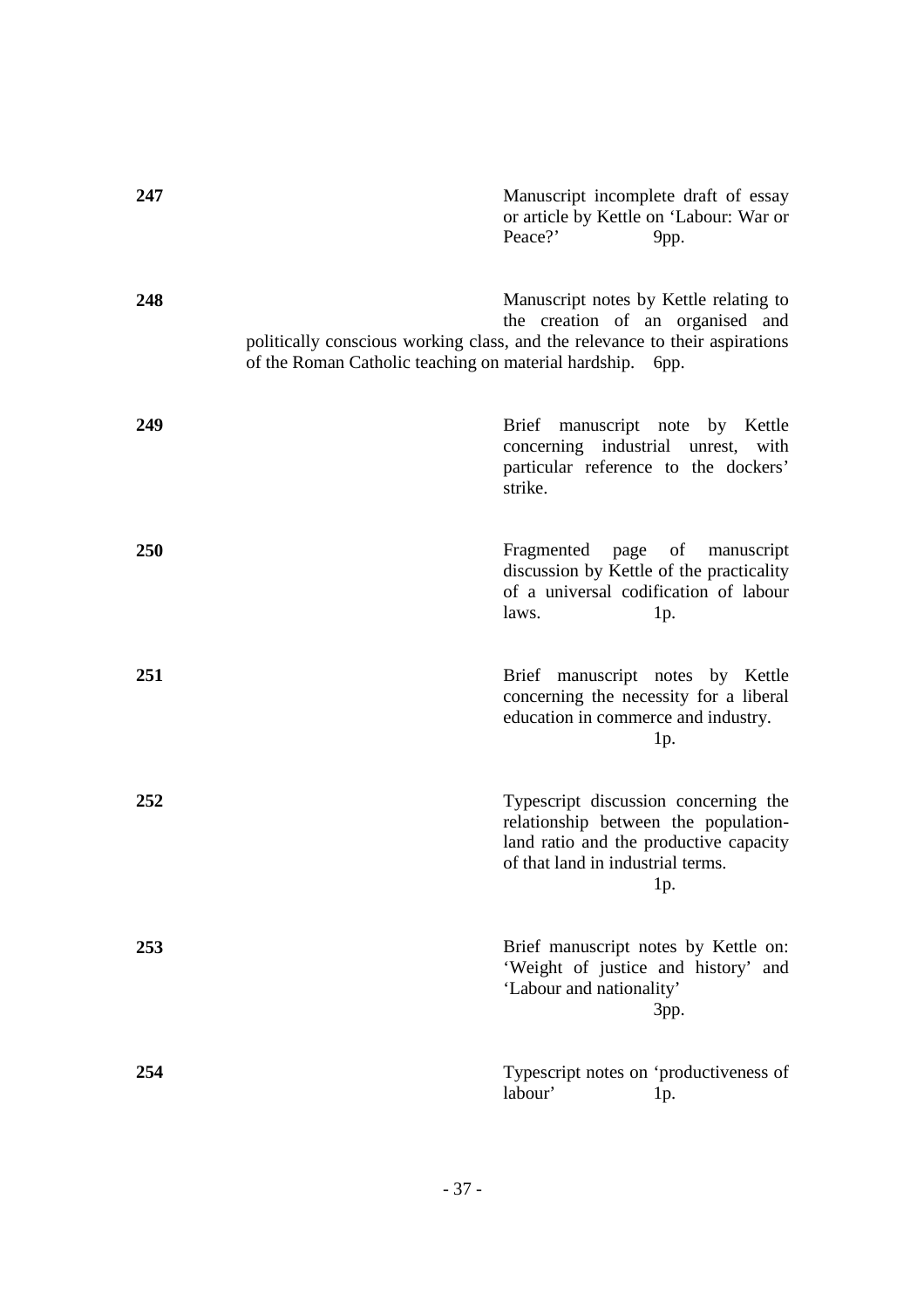## **d. Business Enterprise**

| 256 | Manuscript draft by Kettle of 'The<br>business genius of Belfast?' for The<br><b>English Review.</b><br>16pp.                                                                    |
|-----|----------------------------------------------------------------------------------------------------------------------------------------------------------------------------------|
| 257 | Manuscript text by Kettle of paper on<br>'business and culture'<br>19pp.                                                                                                         |
| 258 | Typescript note on 'the entrepreneur'.<br>1p.                                                                                                                                    |
| 259 | Manuscript notes by Mary S. Kettle<br>concerning the mercantile system.<br>1p.                                                                                                   |
| 260 | Typescript discussion relating to the<br>of<br>transport<br>growth<br>companies,<br>manufacturing of consumer goods,<br>breweries and distilleries, and public<br>works.<br>2pp. |
| 261 | Typescript note entitled 'Dubois on<br>Irish banks'.<br>1p.                                                                                                                      |
| 262 | Newscutting from The Drogheda<br>Argus, containing Kettle's lecture 'The<br>gospel of skill'<br>2pp.                                                                             |
| 263 | Manuscript graph by Kettle of deposits<br>and cash balances in joint stock banks.<br>1p.                                                                                         |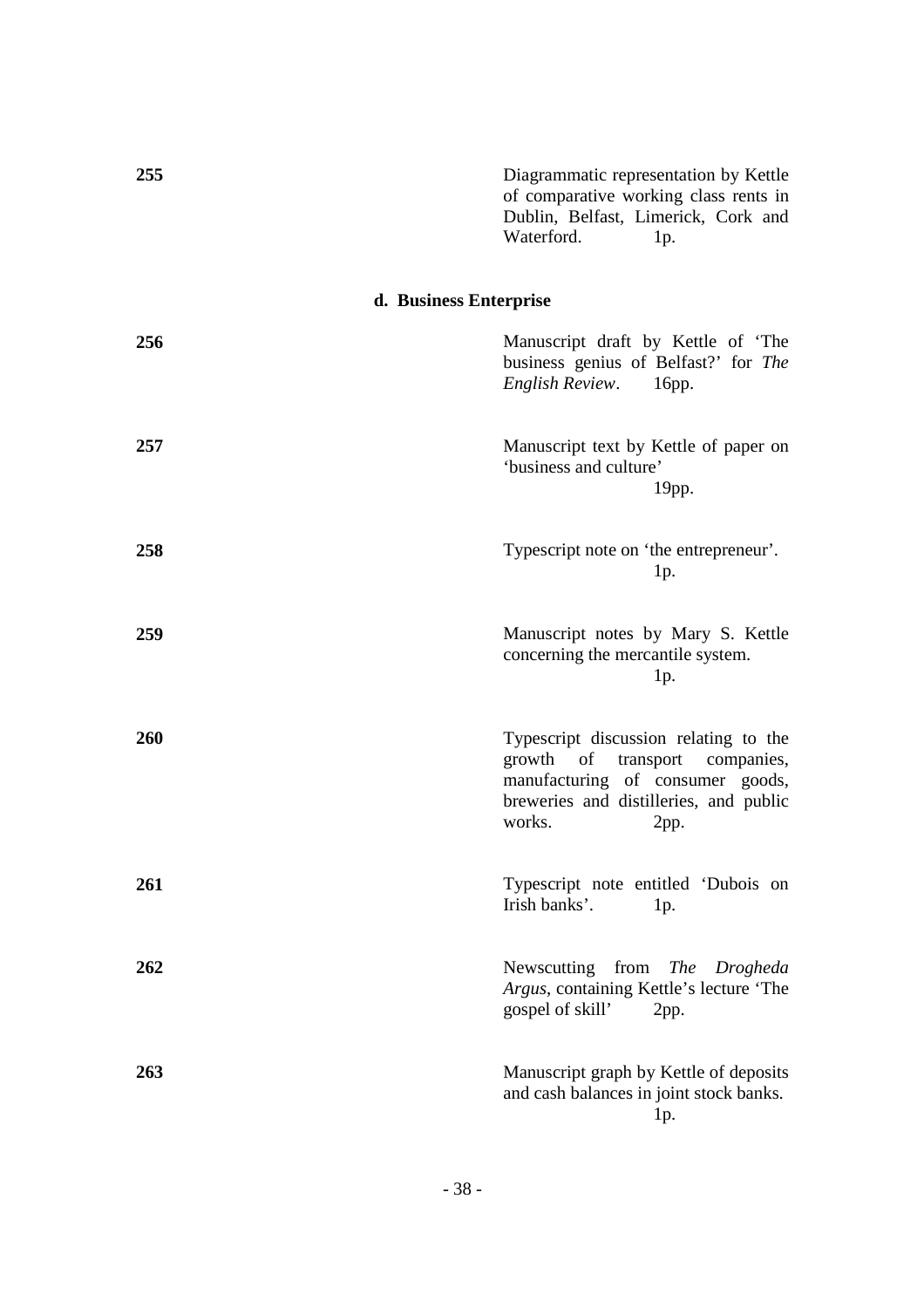| 264 | Manuscript line graph by Kettle.<br>[incomplete]                                                                                | 1p. |  |
|-----|---------------------------------------------------------------------------------------------------------------------------------|-----|--|
| 265 | Manuscript discussion by Kettle<br>relating to the absence of agricultural<br>credit schemes in English capitalist<br>thinking. | Ip. |  |

## **iii. Research Materials (1907—[-10])**

### **a. Articles**

| 266 | 25 April 1907             | Printed policy statement by Edmund<br>K. Muspratt of The Financial Reform<br>Association, concerning the case for<br>direct taxation.<br>3pp.             |
|-----|---------------------------|-----------------------------------------------------------------------------------------------------------------------------------------------------------|
| 267 | 17 July 1907              | Printed statement by Arnold Lupton,<br>entitled <i>India and discontent</i> .<br>4pp.                                                                     |
| 268 | $[25 \text{ June } 1910]$ | 'The murder of a nation', by Henry W.<br>Nevinson, putting the case for the<br>physical integrity of small nations,<br>reprinted from The Nation.<br>4pp. |

### **b. Notes**

| 269        | Manuscript draft discussion by Kettle<br>relating to the theories of Adam Smith<br>and John Stuart Mill, including latterday revisionist interpretations. |
|------------|-----------------------------------------------------------------------------------------------------------------------------------------------------------|
|            | 3pp.                                                                                                                                                      |
| <b>270</b> | Page marked 'Insert at p.19 of the<br>MSS' concerning the economic<br>outlook of Professor Bastable of<br><b>Trinity College Dublin</b>                   |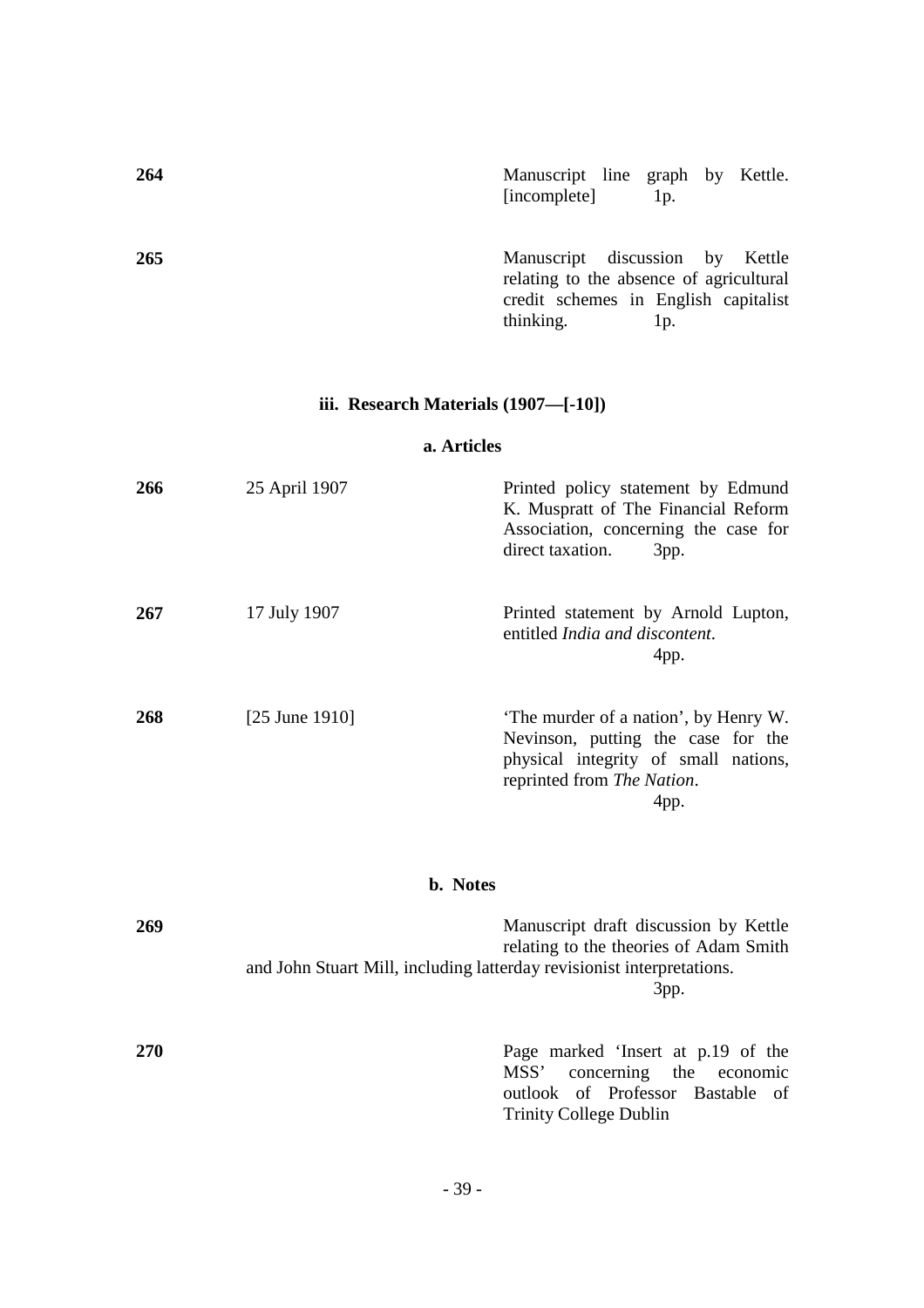| 271 | Lough M.P. concerning economic and social issues. | Typescript notes on Professor Adolph<br>Wagner's Law of increasing public<br>expenditure; incomplete quotation<br>from Orthodoxy; quotations from Fagnet, Chamberlain and Thomas<br>7pp. |
|-----|---------------------------------------------------|------------------------------------------------------------------------------------------------------------------------------------------------------------------------------------------|
| 272 | to the protectionist policies pursued by America. | Typescript extract from Outlines of<br>economics, concerning the issue of<br>tariff reform, with particular reference<br>2pp.                                                            |
| 273 |                                                   | Draft heading of chapter titles and<br>content summaries [by Mary S. Kettle]<br>of book on economics.<br>4pp                                                                             |
| 274 |                                                   | Note relating to potential employment<br>created by turning 'deer forests' into<br>wood forests.<br>1p.                                                                                  |
| 275 |                                                   | Brief manuscript notes by Kettle of<br>cryptic phrases such as 'No Belfasts'.<br>1p.                                                                                                     |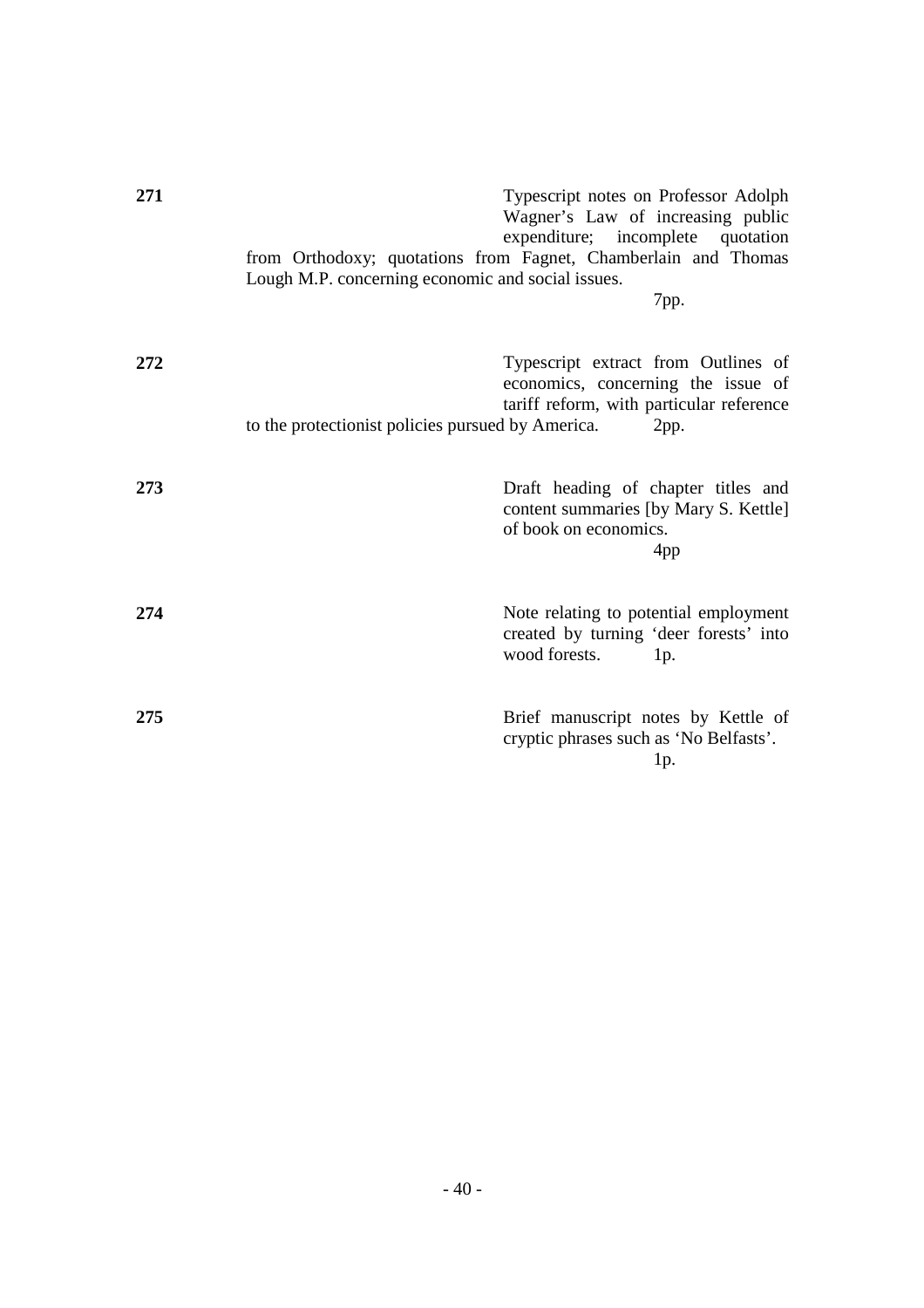## **III. Literary and political publications, lectures, research.**

### **i. Articles and research notes.**

| 276 | Parliamentary Party. | Proofs of article by Kettle, entitled 'Sir<br>Horace Plunkett: an appeal for peace',<br>concerning the conflict between the<br>aims and methods of the Irish Agricultural Society, and those of the Irish<br>1p. |
|-----|----------------------|------------------------------------------------------------------------------------------------------------------------------------------------------------------------------------------------------------------|
| 277 | 11 June 1908         | Newscutting<br>from<br>the<br>Morning<br>Leader, of an article by Kettle, entitled<br>'A tribute of the people The life of<br>Michael Davitt'.                                                                   |
| 278 | 1909                 | Newscutting of an article by Kettle in<br>the Morning Leader, entitled 'Land<br>Taxes: The German parallel'.                                                                                                     |
| 279 | <b>July 1911</b>     | Newscutting from the Morning Leader<br>of an article by Kettle entitled 'The<br>Ulster of Belgium'.                                                                                                              |
| 280 | 17 September 1913    | Typescript article by Kettle which<br>appeared in The Daily News, entitled<br>'Lord Loreburn's mistake'.                                                                                                         |
| 281 | March 1914           | Newscutting from<br>the<br><b>Morning</b><br>Leader, of an article by Kettle, entitled<br>'Other Switzerlands'.                                                                                                  |
| 282 | 2 April 1914         | Newscutting from The Daily News, of<br>an article by Kettle entitled 'The Irish<br>Volunteers'.                                                                                                                  |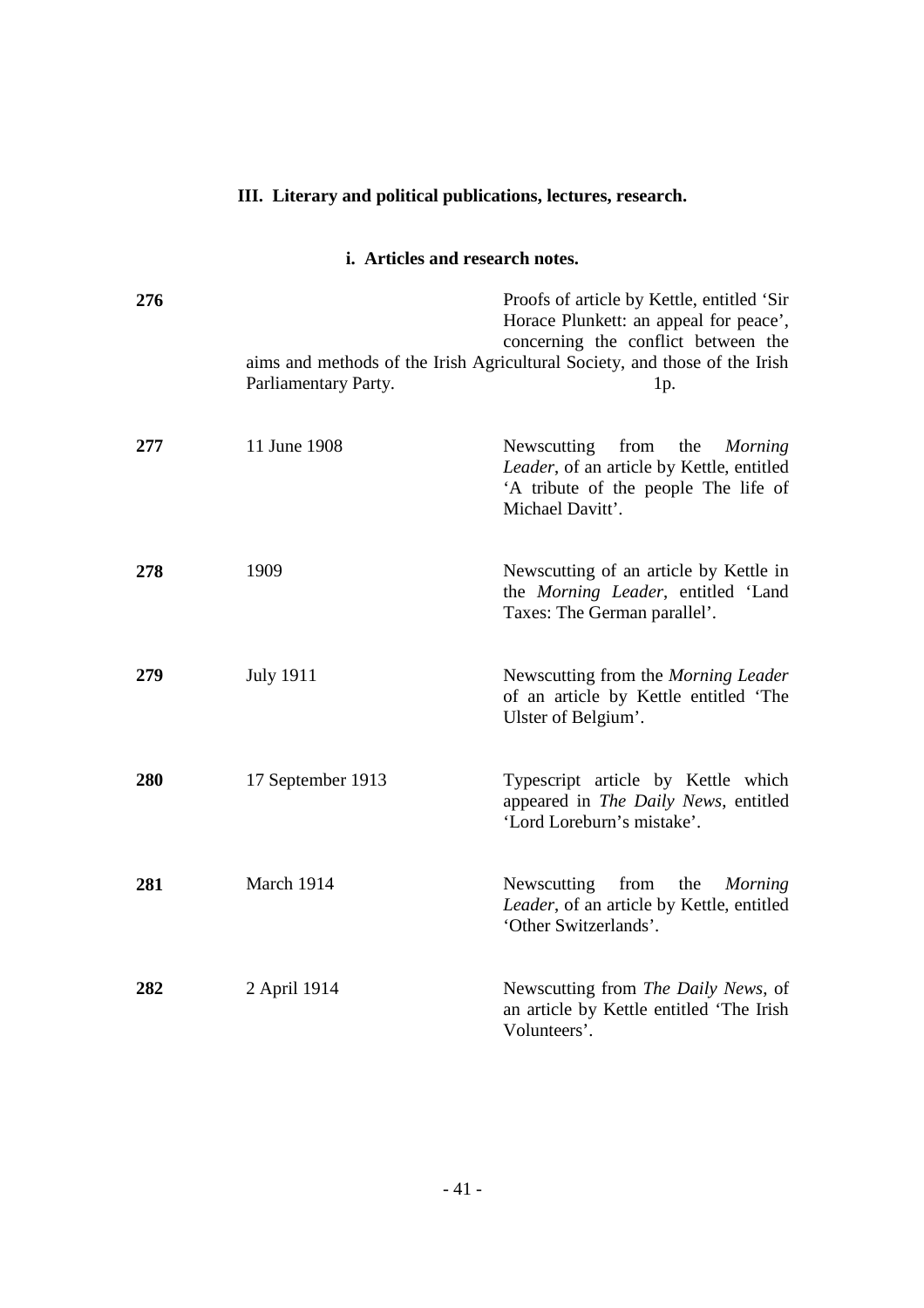| 283 | 12 June 1914  | Newscutting from The Daily News of<br>article by Kettle entitled 'On<br>Conference: why is Parliament to be<br>set aside'.                                                                              |
|-----|---------------|---------------------------------------------------------------------------------------------------------------------------------------------------------------------------------------------------------|
| 284 | 29 July 1914  | Newscutting from The Daily News of<br>an article by Kettle entitled 'The<br>Amending Bill: wanted, courage'.                                                                                            |
| 285 | February 1909 | Copy of the Fortnightly Review,<br>containing 'The fatigue of Anatol<br>France' by Kettle.                                                                                                              |
| 286 | November 1913 | Copy of the Irish Review, containing<br>'The agony of Dublin' by Kettle.                                                                                                                                |
| 287 | November 1915 | Copy of The Hibernian Journal,<br>containing 'The soldier priests of<br>France' by Kettle.                                                                                                              |
| 288 |               | Manuscript draft of 'The wisdom of<br>history', concerning Ireland under<br>successive waves of foreign invaders.<br>12pp                                                                               |
| 289 | education.    | Manuscript draft [final two pages of<br>article?] on the political problems<br>which remain to be resolved in an<br>autonomous Ireland, with particular reference to the issues of taxation and<br>2pp. |
| 290 |               | Manuscript draft discussion by Kettle<br>on the future development of a self-<br>governing Ireland. (Incomplete)<br>1p.                                                                                 |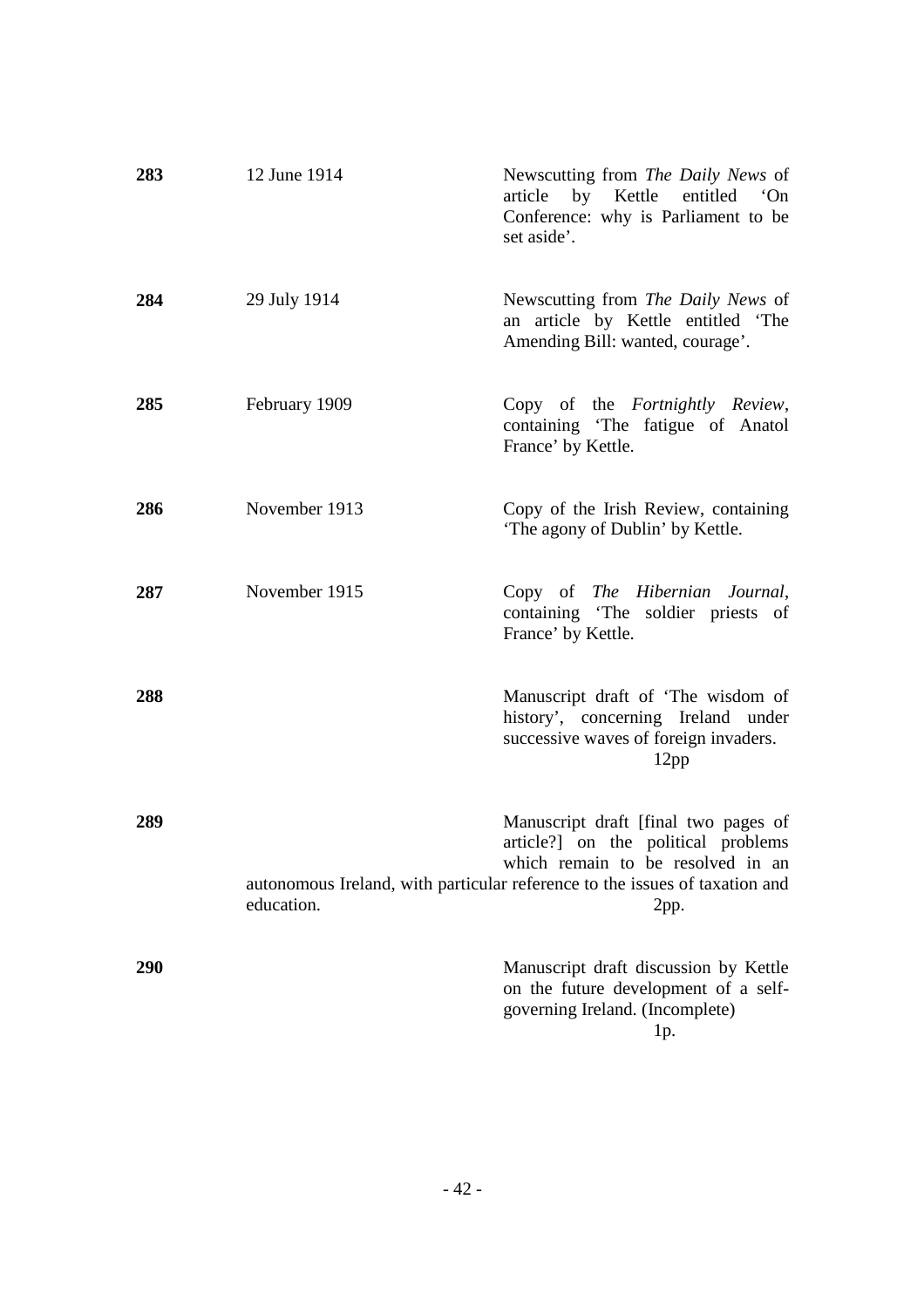| 291 | [1904]          | Notebook, containing notes [possibly]<br>for the article 'The land Tyrol', which<br>appeared in St. Stephen's, November<br>1904.]<br>4pp.                                                                                                                                                       |
|-----|-----------------|-------------------------------------------------------------------------------------------------------------------------------------------------------------------------------------------------------------------------------------------------------------------------------------------------|
| 292 |                 | Manuscript draft of 'On being clever'<br>published posthumously in January<br>1936 Incomplete).<br>2pp.                                                                                                                                                                                         |
| 293 |                 | Manuscript 'Notes for articles' by<br>Kettle with carbon copy.<br>2pp.                                                                                                                                                                                                                          |
| 294 | 13 June 1913    | Typescript text of 'Is peace possible?'<br>by Kettle for The Daily News.                                                                                                                                                                                                                        |
| 295 | Irish Orators]. | containing<br><b>Notebook</b><br>manuscript<br>biographical notes by Kettle relating to<br>John Dillon and John Blake Dillon,<br>Henry Grattan, Anthony Traill (Provost of Trinity College Dublin), with<br>particular reference to their speeches. [Possible preparatory research for<br>12pp. |
| 296 |                 | Notes on the career of John Dillon.<br>1p.                                                                                                                                                                                                                                                      |
| 297 |                 | Manuscript draft by Kettle of 'Irish<br>oratory and orators: introduction'.<br>4pp                                                                                                                                                                                                              |
| 298 |                 | Manuscript draft by Kettle of 'Irish<br>Oratory: Preface—Continuation'.<br>3pp.                                                                                                                                                                                                                 |
| 299 |                 | Manuscript notes by Kettle concerning<br>a Home Rule bill.<br>1p.                                                                                                                                                                                                                               |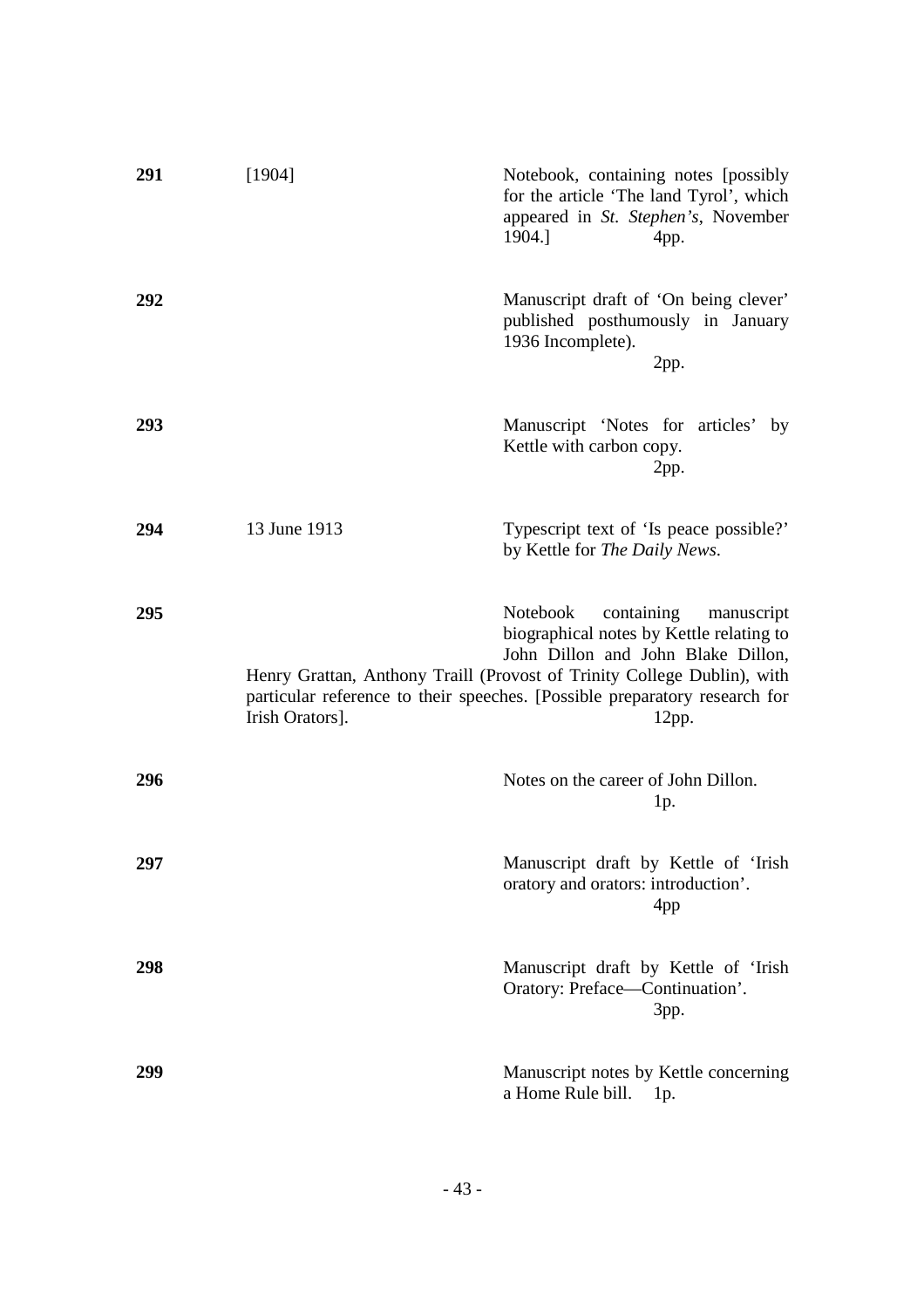| 300 | Proofs entitled 'Mr John Redmond'<br>concerning his relationship with C.S.<br>Parnell, his political outlook<br>and<br>personal qualities. 1p.            |
|-----|-----------------------------------------------------------------------------------------------------------------------------------------------------------|
| 301 | Manuscript<br>Kettle<br>notes<br>by<br>on<br>'Scholastic Philosophy'.<br>1p.                                                                              |
| 302 | Manuscript notes by Kettle concerning<br>the relations between Diarmuid, King<br>of Meath, and St. Columba<br>1p.                                         |
| 303 | Manuscript Notes by Kettle relating to<br>the foundation of Kells, the psalter of<br>St. Finnian and the foundation of<br>Clonmacnoise.<br>2pp            |
| 304 | Manuscript list by Kettle of aphorisms<br>beginning 'It is the duty of a woman to<br>be virtuous, of a man to know his<br>business'.<br>1p.               |
| 305 | Manuscript list by Kettle of couplets,<br>arranged under<br>the<br>names<br><sub>of</sub><br>individuals, concerning their supposed<br>ambitions.<br>2pp. |
| 306 | Manuscript draft by Kettle of 'The<br>Tears of Christ' (Incomplete)<br>7pp                                                                                |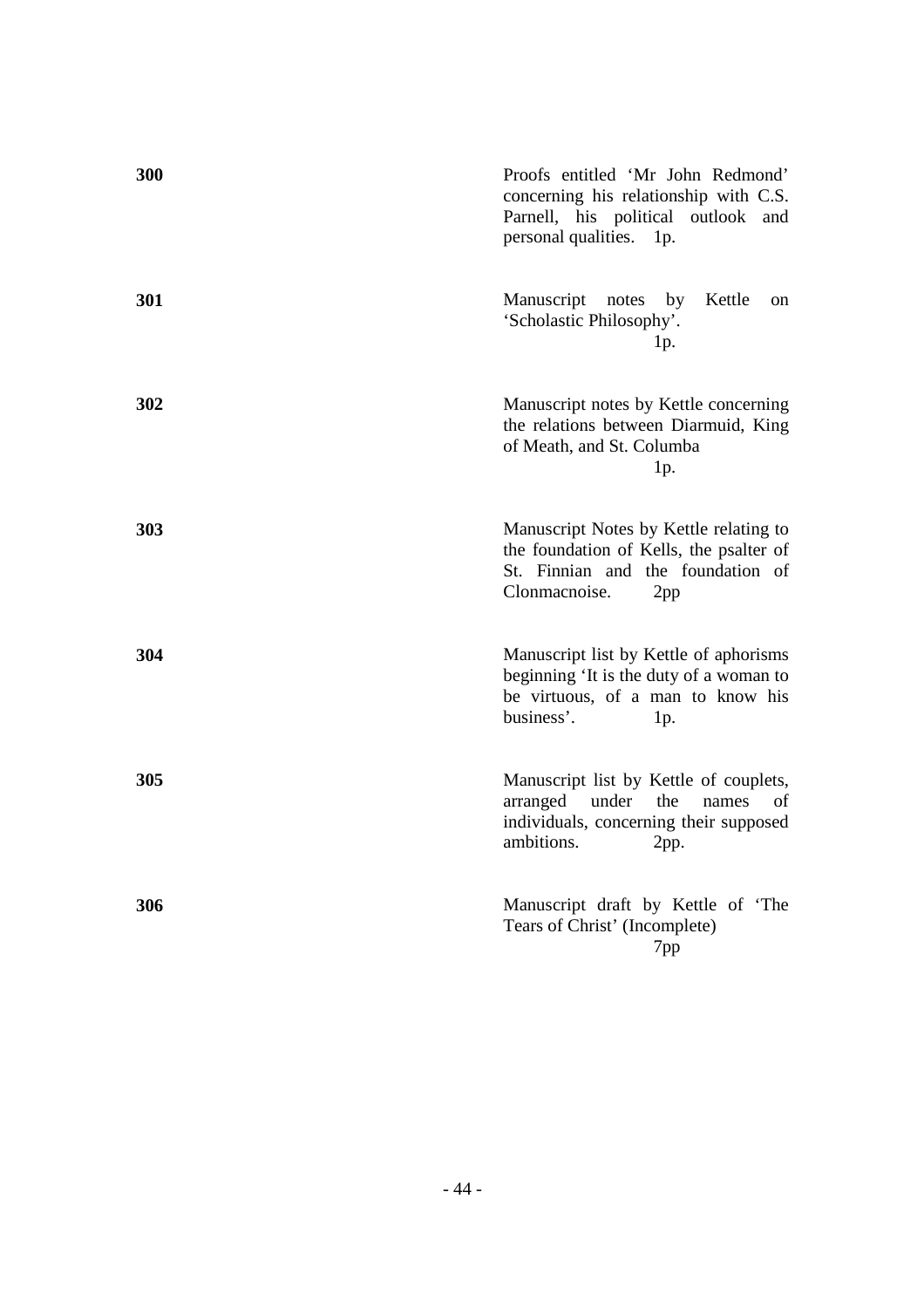## **ii. Poetry [1912]**

| 310 | [1912]                                        | Notebook containing manuscript draft<br>by Kettle of four poems including                                                                                                                                                                                                                                              |
|-----|-----------------------------------------------|------------------------------------------------------------------------------------------------------------------------------------------------------------------------------------------------------------------------------------------------------------------------------------------------------------------------|
|     | $lies - an$ and he ought to score in.         | 'From the Arabic', 'Against Ennui' 'All life slow curdled into hate', 'Here                                                                                                                                                                                                                                            |
| 311 | Erin'. Notes on the meaning of Italian words. | Notebook containing manuscript draft<br>of the following poems by Kettle: 'To<br>you this slender sheaf of songs', 'The Tide of Democracy', 'World<br>Music', 'Welcome to the West', 'Fringe of the Social Purple', 'No Lure of<br>poet melody', 'All night long I sat in my study', 'Lift thy head, O Mother<br>14pp. |
| 312 |                                               | Manuscript draft by Kettle of poem<br>beginning 'As Shephard's flute gathers<br>sheep to fold'.<br>1p.                                                                                                                                                                                                                 |
| 313 |                                               | Manuscript text of poem entitled 'The<br>Black Frost', by 'R' 1p.                                                                                                                                                                                                                                                      |
| 314 |                                               | Typescript text of 'A sonnet of<br>rejection', by Kettle.<br>1p.                                                                                                                                                                                                                                                       |
| 315 |                                               | Manuscript text of three poems by<br>Kettle entitled 'Romance', 'The lady<br>of Life', 'When others see us as we see<br>ourselves'.<br>1p.                                                                                                                                                                             |
| 316 |                                               | Manuscript<br>draft<br>of<br>'Ballade<br>Autumnal' by Kettle.<br>1p.                                                                                                                                                                                                                                                   |
| 317 |                                               | Typescript text of 'An apocalypse in<br>little' by Kettle.<br>1p.                                                                                                                                                                                                                                                      |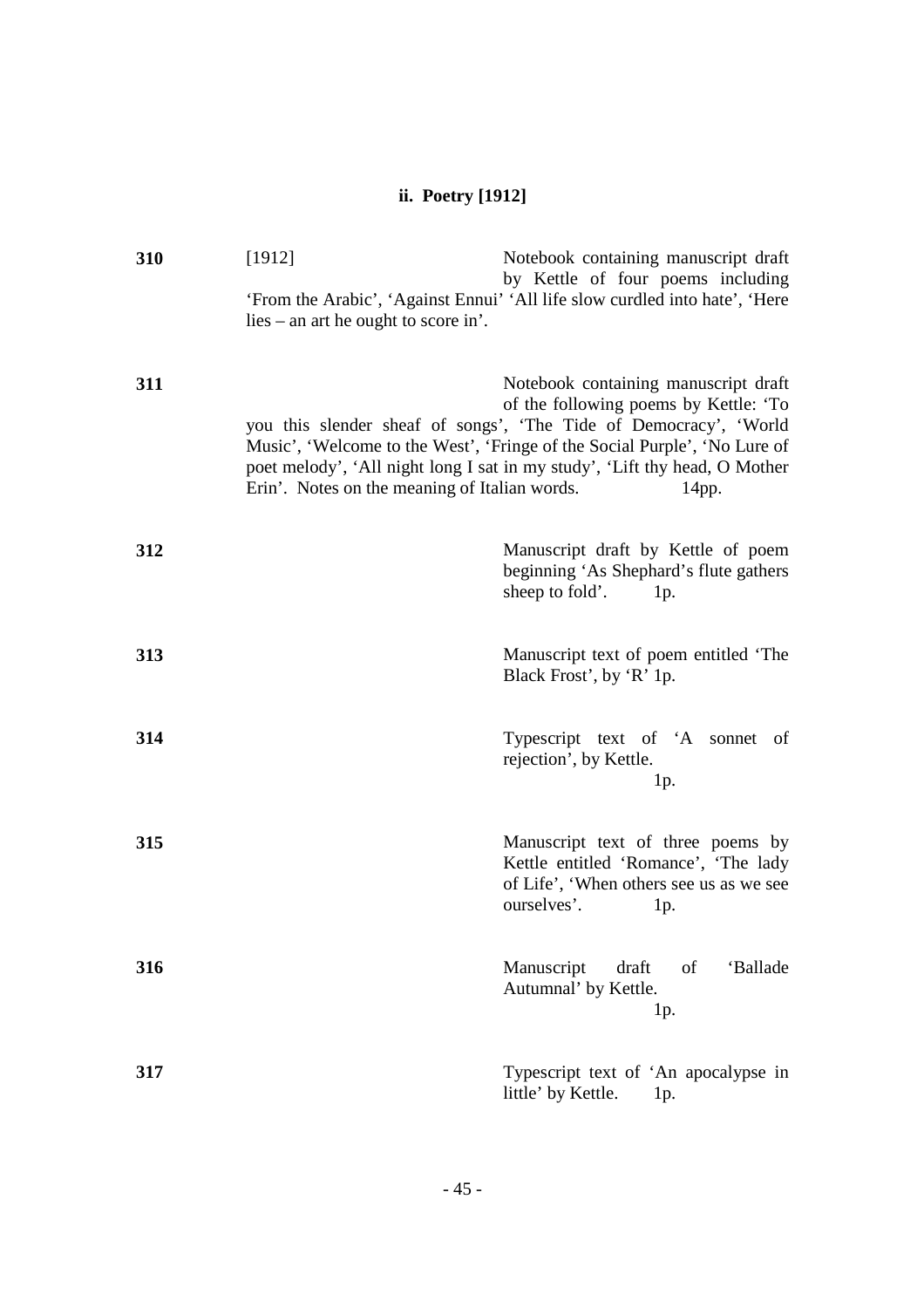| 318 |                                                                       | Manuscript draft by Kettle of poem<br>beginning 'If grief, like fire smoked up<br>against out sight'. 1p.                                                                                                                                                                                  |
|-----|-----------------------------------------------------------------------|--------------------------------------------------------------------------------------------------------------------------------------------------------------------------------------------------------------------------------------------------------------------------------------------|
| 319 |                                                                       | Typescript and printed copies of<br>translation<br>Kettle's<br>of<br>Emile<br>Verhaeren's 'The Monks', With the<br>French original text.<br>3pp.                                                                                                                                           |
| 320 |                                                                       | Printed text of 'To my wife', with<br>manuscript amendment.<br>1p.                                                                                                                                                                                                                         |
| 321 |                                                                       | Newspaper cutting of Kettle's parody:<br>'George to his Gilbert, who may<br>command him anything', [published in<br>New Ireland]                                                                                                                                                           |
| 322 | and                                                                   | Manuscript text of 'Kelly and Burke<br>Shea', dedicated to Kettle by F.W.<br>Kershaw.<br>2pp.                                                                                                                                                                                              |
|     | iii. Lectures (1910—[-33])                                            |                                                                                                                                                                                                                                                                                            |
| 323 | 15 March 1910                                                         | Typescript of lecture by Kettle on G.K.<br>Chesterton, delievered to the Cork<br>Young Men's Society.<br>13pp.                                                                                                                                                                             |
| 324 | 21 September 1933<br>concerning 'Ireland's Literature'. (Incomplete). | Covering letter from J.J. O'Donnell,<br>Office of the Parliamentary Secretary<br>to the Minister for Finance, to Mrs<br>Kettle, enclosing an extract from the <i>Liverpool Post</i> , (25 February 1914),<br>of a report on a lecture delivered by Kettle at Liverpool University,<br>2pp. |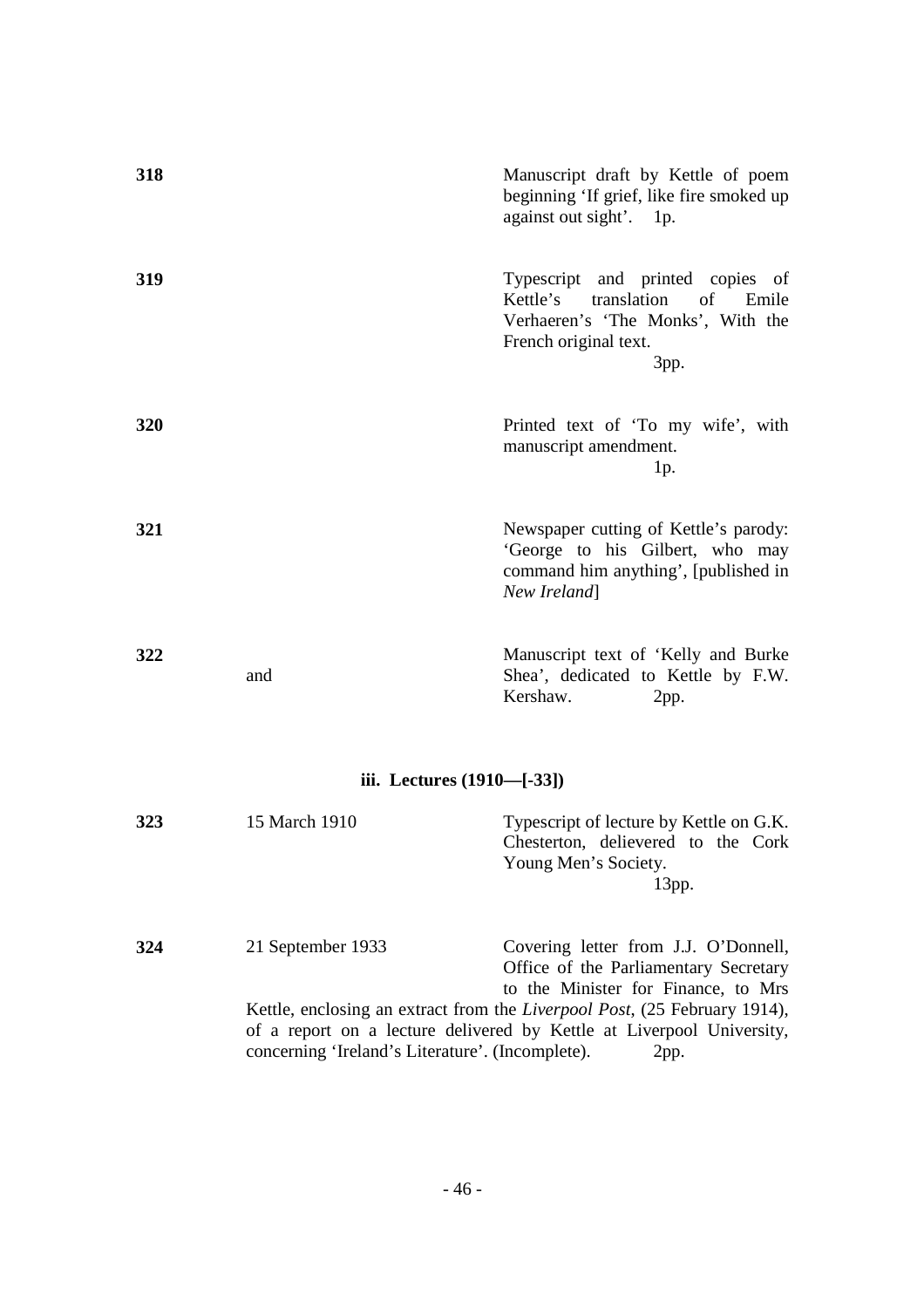| 325 | Manuscript note by Kettle for a<br>lecture on Literature: Cause & Cure'.<br>9pp.                                                                                       |
|-----|------------------------------------------------------------------------------------------------------------------------------------------------------------------------|
| 326 | Manuscript draft by Kettle of a lecture<br>on 'The literature of poverty'.<br>7pp.                                                                                     |
| 327 | Lecture notes concerning attitudes to<br>poverty in medieval literature, with<br>appropriate quotations from <i>Piers</i><br><i>Ploughman</i> , and John Ball.<br>4pp. |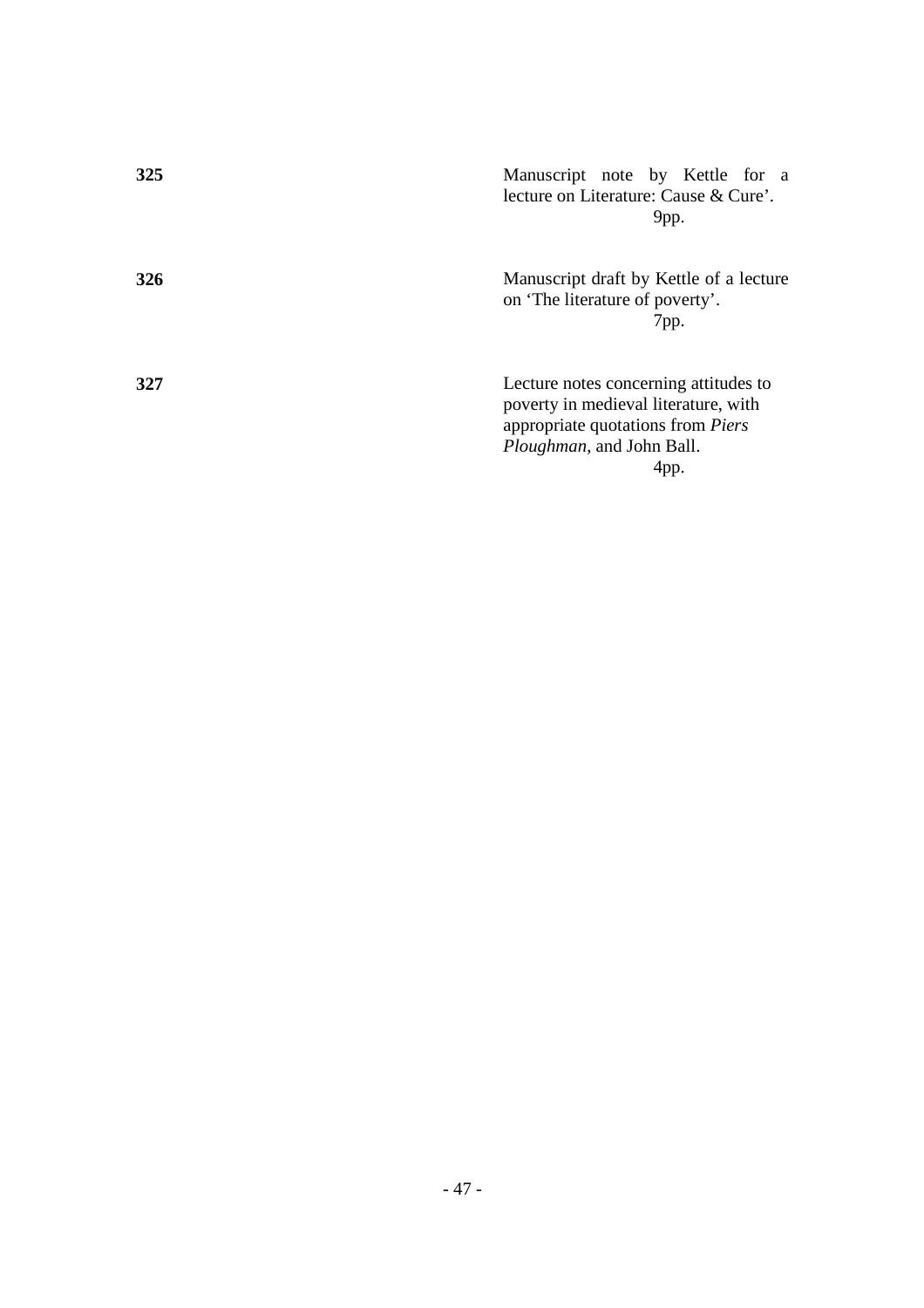### **iv. Leterary Correspondence**

## **a. Letters to Tom Kettle (1908—13)**

| 328 | 20 October 1908                                             | Letter from T.P. Gill, 19 Herbert<br>Street, Dublin to Kettle, congratulating<br>him on his translation of Rene Dubois'<br>Contemporary Ireland<br>2pp                                                                                                    |
|-----|-------------------------------------------------------------|-----------------------------------------------------------------------------------------------------------------------------------------------------------------------------------------------------------------------------------------------------------|
| 329 | 1 March 1911                                                | Letter from Maximilian A. Mügge,<br>London, complimenting Kettle on his<br>introduction to the English version of                                                                                                                                         |
|     | him to discharge a debt he undertook on behalf of a friend. | Halevy's The Life of Nietzsche, and requesting a loan of £100 to enable<br>4pp.                                                                                                                                                                           |
| 330 | [1911]                                                      | Letter from Stephen Graham, London<br>praising Kettle's introduction to The<br>Life of Nietzsche.<br>1p.                                                                                                                                                  |
| 331 | 30 October 1912                                             | Letter from R.N. Johnson, Editor of<br>Century Magazine, requesting<br>the<br>Kettle to contribute an 'open letter' to<br>the work.<br>1p.                                                                                                                |
| 332 | 28 April 1913                                               | Letter from A.H. Tabrum, London,<br>congratulating Kettle on his translation<br>of W.K.A. Kneller's Christianity and<br>the leaders of modern science.<br>2pp                                                                                             |
| 333 | 16 September<br>the sin.                                    | Letter from D.J.M. Hone, Temple Hill,<br>Killiney, Co. Dublin, enquiring if the<br>subject of his new book - 'the influence of race mysticism generally on<br>German politics' - will overlap with Kettle's are of study in The seed of<br>1 <sub>p</sub> |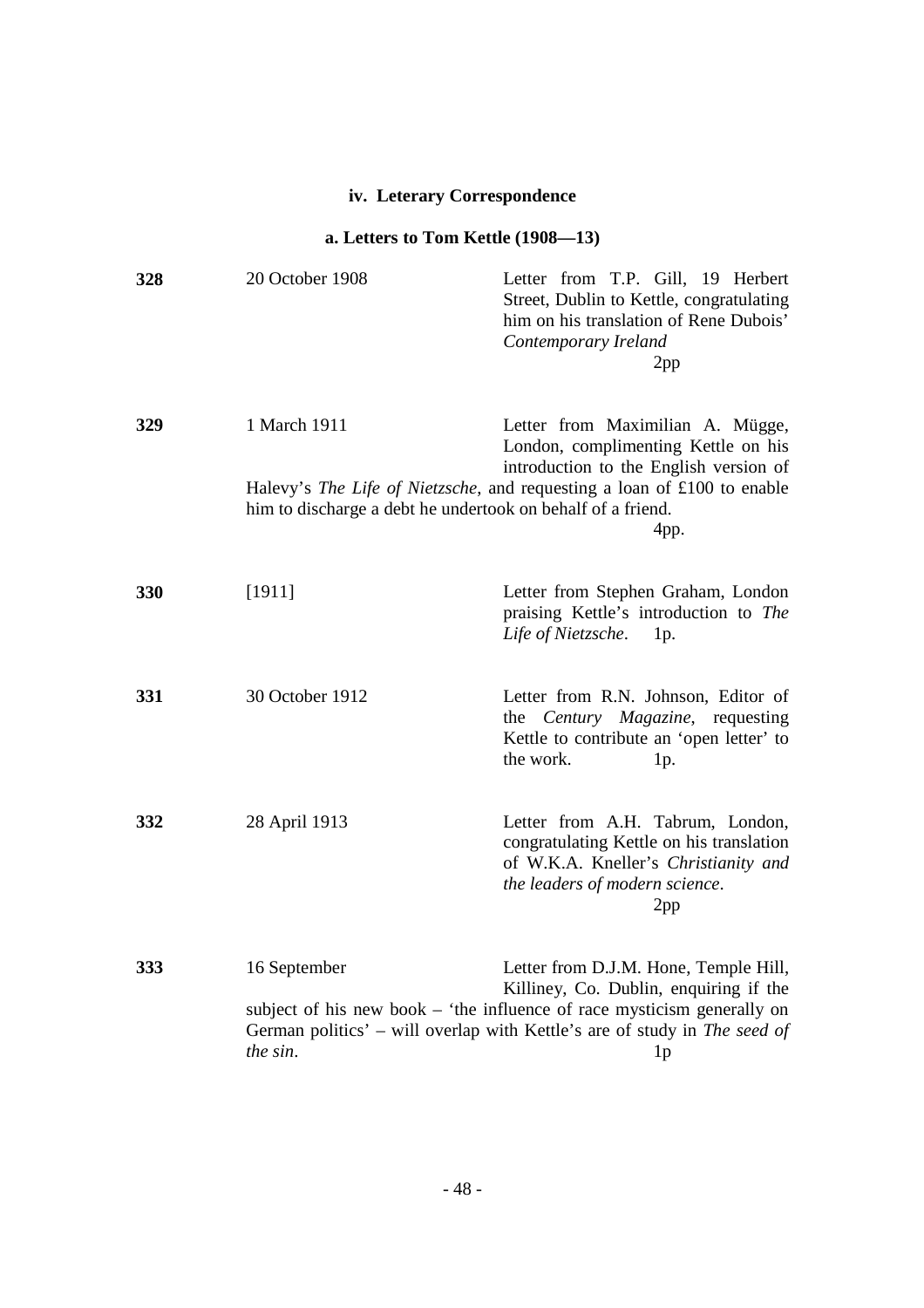| 334 | 21 December | Letter from B. Keily, Milltown, Co.                                       |
|-----|-------------|---------------------------------------------------------------------------|
|     |             | Dublin, castigating Kettle for having                                     |
|     |             | published an article by 'Pat', which                                      |
|     |             | Keily describes as 'almost blasphemous, certainly irreverent in one part, |
|     |             | [and] the tone all through was outrageous, [and] much more likely to      |
|     |             | increase the abuse of ecclesiastical authority which he complains of.     |
|     |             | 4pp.                                                                      |
|     |             |                                                                           |

## **b. Letter to Mary S. Kettle (1917—50) about Kettles published works**

| 336 | June 1917—June 1918<br>the publication of a paperback edition of The Ways Of War | Constable<br>from<br>Letters<br>&<br>Co.,<br>Leicester Square, London, to Mary<br>Kettle, concerning arrangements for<br>7 items                                                                                              |
|-----|----------------------------------------------------------------------------------|-------------------------------------------------------------------------------------------------------------------------------------------------------------------------------------------------------------------------------|
| 337 | September 1917—October 1917                                                      | Letters from E.B. Osborn, Literary<br>Editor of The Morning Post, to Mary<br>Kettle,<br>requesting<br>permission<br>to                                                                                                        |
|     | Elizabethans', by Jon Lane.                                                      | include excerpts from Kettle's printed works in a series entitled 'The New<br>2 items                                                                                                                                         |
| 338 | April 1918—September 1919                                                        | Letters, mainly from A. St. John<br>Adcock of The Bookman, to Mary<br>Kettle, requesting permission to reprint Kettle's poems in various<br>anthologies, such as George Herbert Clarke's A treasury of war poetry.<br>5 items |
| 339 | December 1916-June 1917                                                          | Letters from Shane Leslie, New York,<br>Mary<br>Kettle,<br>concerning<br>to<br>arrangements for the publication of an<br>American edition of Kettle's poems.<br>3 items                                                       |
| 340 | 5 June 1918                                                                      | Letter from Maunsel & Co. Dublin, to<br>Mary Kettle, concerning the royalties<br>due from Scribner & Co., (American<br>publishers)                                                                                            |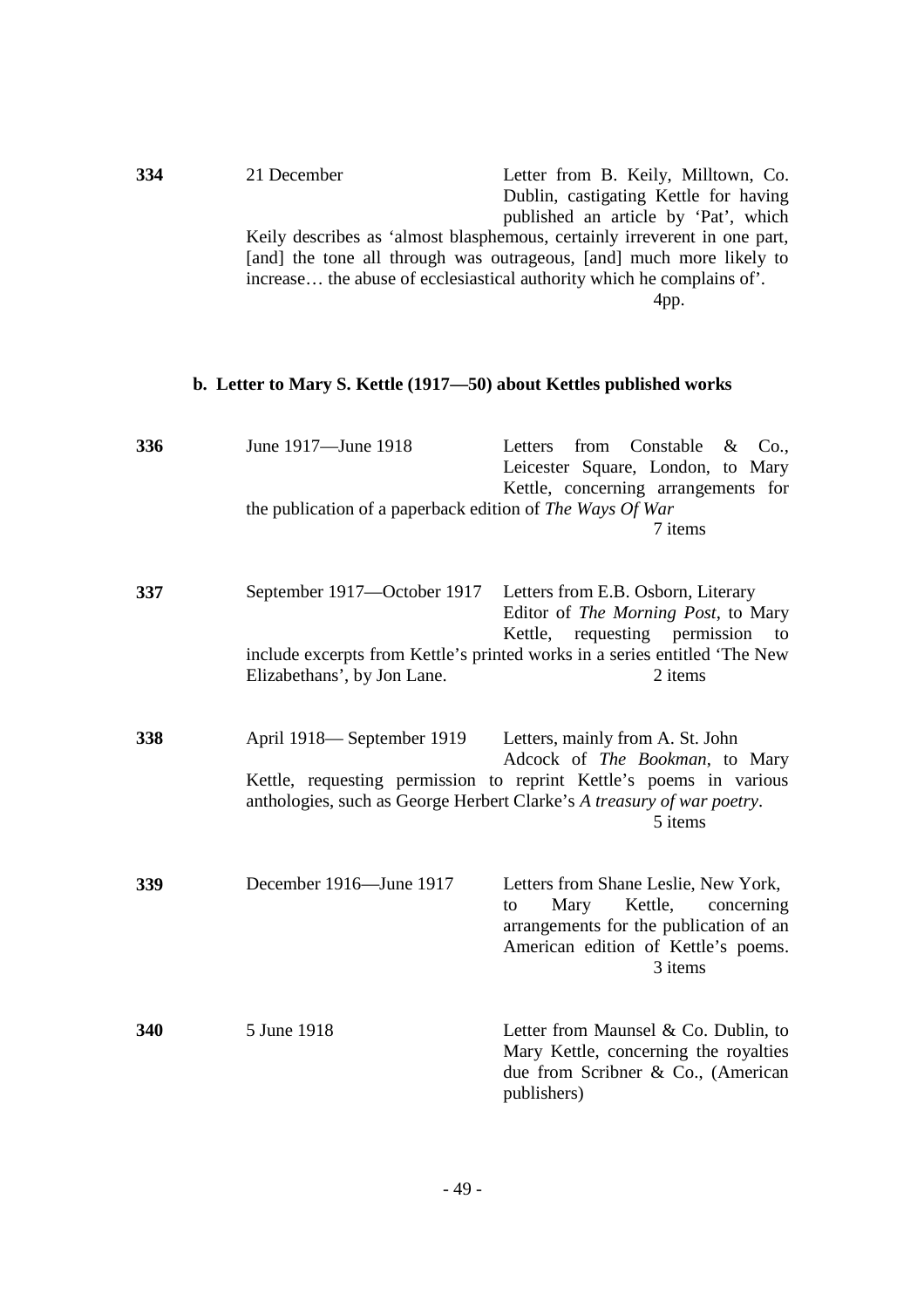| 341 | 3 July 1917                                                      | Letter from J.M. Hone, Maunsel &<br>Co., to Mary Kettle concerning<br>arrangements for the publication of<br>The Day's Burden.<br>1 <sub>p</sub>                                                    |
|-----|------------------------------------------------------------------|-----------------------------------------------------------------------------------------------------------------------------------------------------------------------------------------------------|
| 342 | 7 May 1918                                                       | Letter from Cecil Georges-Bazile,<br>Editor of Les Cahiers Britanniques et<br>Americains, Paris to Mary Kettle,<br>discussing means of introducing Kettle's work to the French public.<br>2pp.      |
| 343 | 29 July 1918<br>Ways of War.                                     | Letter from W.H. Brayden, Irish<br>recruiting Council, 23 St. Stephen's<br>Green, Dublin, to Mary Kettle,<br>proposing the publication of a pamphlet based on selections from The<br>1 <sub>p</sub> |
| 345 | 2 September 1929<br>Birkenhead's volume of 100 favourite essays. | Letter from Oliver Locker Lampson to<br>Mary Kettle, seeking permission to<br>include 'On saying goodbye' in Lord<br>1p.                                                                            |
| 346 | 2 September 1929<br>Birkenhead's volume of favourite essays.     | Letter from Locker Lamson, to The<br>Talbot Press, requesting permission to<br>reprint 'On saying goodbye', in Lord<br>1p.                                                                          |
| 347 | 4 March 1930<br>preparing a set of Kettle's works.               | Letter from Kate O'Brien, Gordon<br>Square, London, to Mary Kettle<br>thanking her for her assistance in<br>2pp.                                                                                    |
| 348 | April—August 1930                                                | Letters from Laurence Houseman to<br>Mary Kettle concerning arrangements<br>for the inclusion of Kettle's letters in<br>an anthology entitled 'War letters'<br>3 items.                             |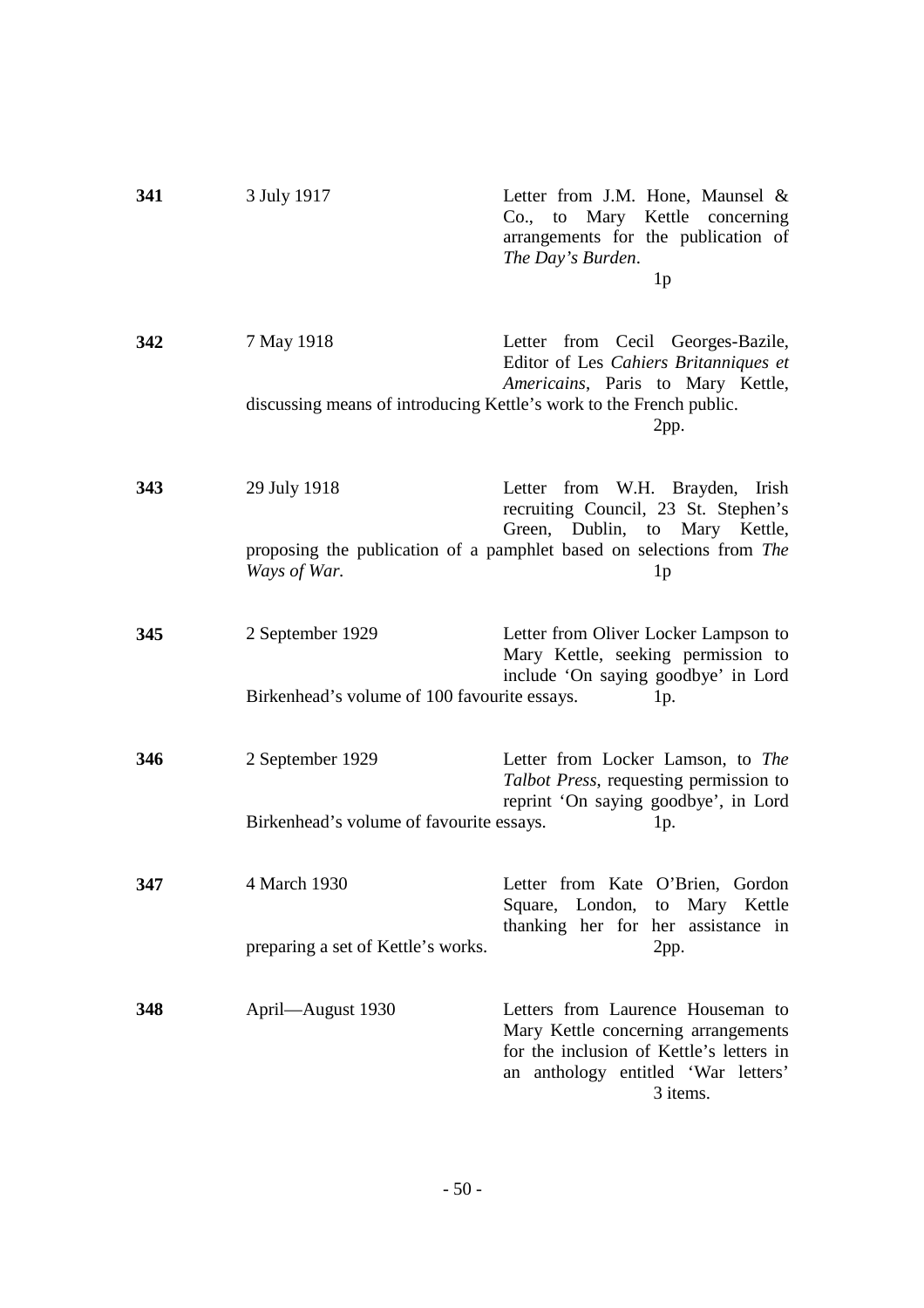| 349 | 3 June 1934                                              | from R.H.L.<br>Letter<br>Sheppard,<br>Trafalgar Square, London, to Mary<br>Kettle, requesting permission to reprint |
|-----|----------------------------------------------------------|---------------------------------------------------------------------------------------------------------------------|
|     | an extract from <i>The day's burden</i> in an anthology. | 1p.                                                                                                                 |
| 350 | 2 November 1937                                          | Letter from Robert Lynd, the News<br>Chronicle, London, to Mary Kettle,<br>offering to supply her with an article   |
|     | on Kettle, taken from <i>Old and new masters</i> .       | 1p.                                                                                                                 |
| 351 | 12 January 1949                                          | Letter from James Dillon, Merrion<br>Square, Dublin to Mary Kettle,<br>expressing his admiration for an             |
|     | just read.                                               | inaugural address by Kettle on 'the philosophy of politics' which he had<br>2pp.                                    |
| 352 | February—February 1950                                   | Letters from L. MacManus, The Irish<br>Press, to Mary Kettle, conveying is<br>admiration of Kettle's works.<br>2pp. |

## **v. Reviews of Kettles Published Work (1911—37)**

| 353 | 4 February 1911<br><i>Nietzsche</i> with an introduction by Kettle. | Newscutting from <i>The Freeman's</i><br>Journal of a review of J.M. Hone's<br>translations of Halevy's <i>The life of</i>                           |
|-----|---------------------------------------------------------------------|------------------------------------------------------------------------------------------------------------------------------------------------------|
| 354 | 6 October 1917                                                      | Newscutting for <i>The Nation</i> , of a<br>review of The Ways of War.                                                                               |
| 355 | May—September 1918                                                  | Newscutting from <i>Literary World</i> , the<br>Time's Literary Supplement, and The<br>Freemans Journal, of reviews of The<br>Day's Burden. 3 items. |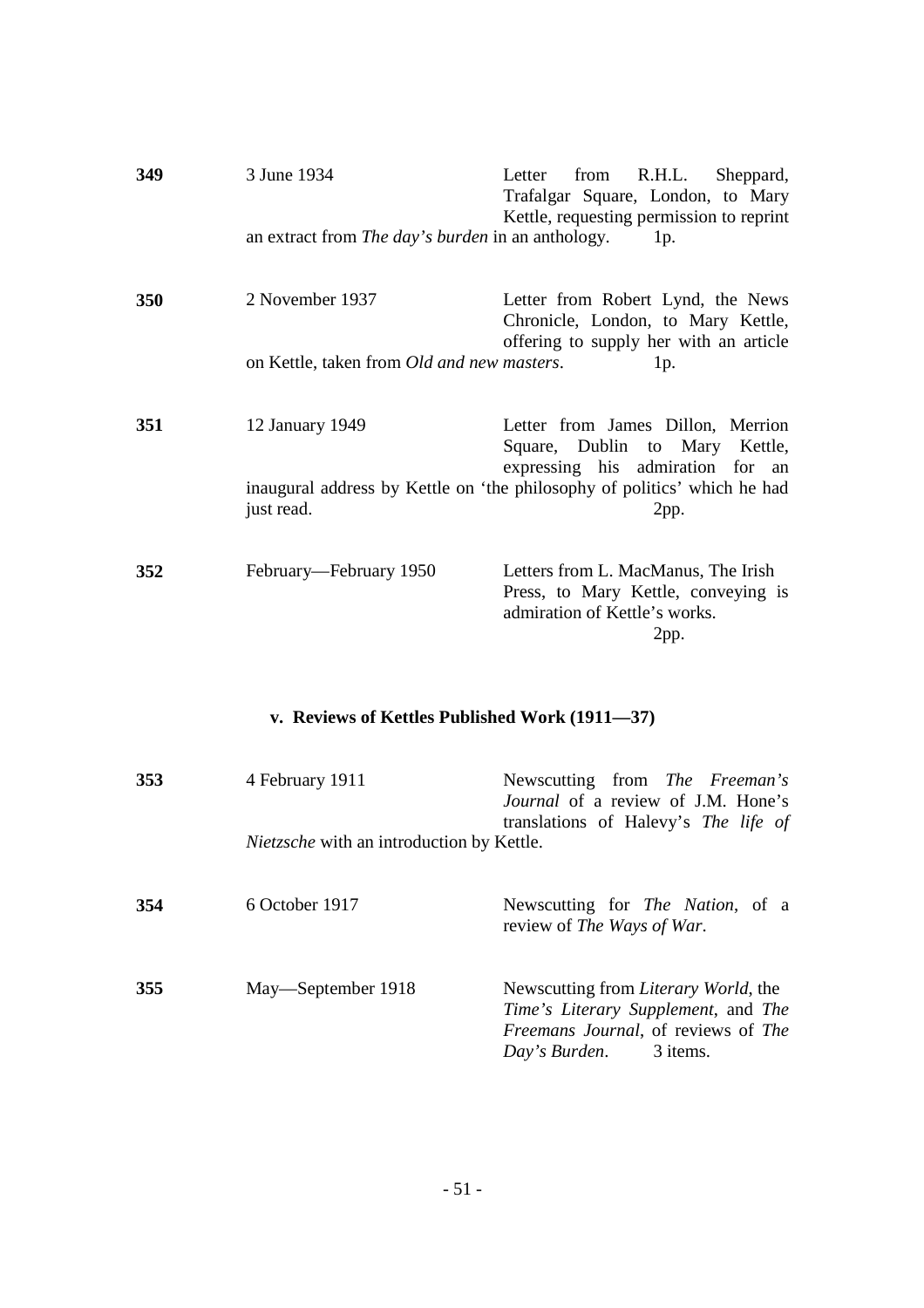| 356 | December 1937                     | Newscuttings from The Irish Press,                                    |
|-----|-----------------------------------|-----------------------------------------------------------------------|
|     |                                   | Leader, The Drogheda<br>The                                           |
|     |                                   | Independent, and The Evening Mail, of                                 |
|     |                                   | reviews of An Irishman's Calendar: a quotation form the works of T.M. |
|     | Kettle for every day in the year. | 5 items.                                                              |

## **vi. Literary Memorabilia (1905—31)**

| 357 |                  | Leaflet advertising Ireland's Story by<br>Charles Johnston and Carita Spencer.<br>8pp.                                        |
|-----|------------------|-------------------------------------------------------------------------------------------------------------------------------|
| 358 |                  | Cutting from Comtrom Feinne, of<br>of three plays by the<br>reviews<br>University College Dublin Dramatic<br>Society.<br>2pp. |
| 359 | 30 November 1905 | Copy of The Nationist.                                                                                                        |
| 360 | 3 January 1913   | Copy of <i>Everyman</i>                                                                                                       |
| 361 | 28 March 1913    | Copy of Public Opinion                                                                                                        |
| 362 | 22 October 1926  | Copy of The Irish Tribune                                                                                                     |
| 363 | September 1931   | Copy of The Catholic Bulletin                                                                                                 |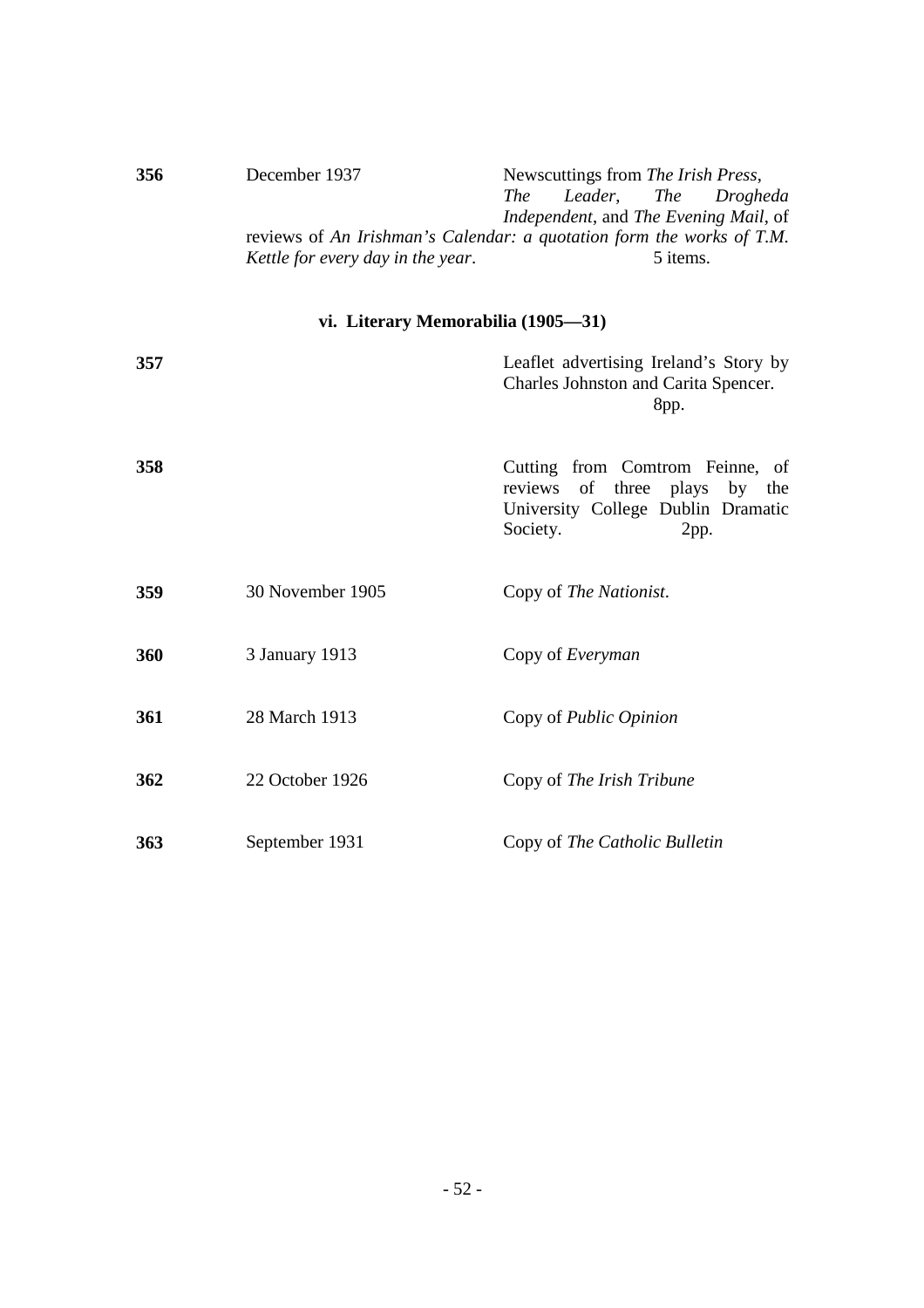### **IV. The Great War**

# **i. War Reportage for the** *Daily News***,** *The Star* **and other papers (1914)**

| 364 | 8 August 1914     | Newspapers cuttings of 'A World<br>Adrift' by Kettle.<br>2 items.                               |
|-----|-------------------|-------------------------------------------------------------------------------------------------|
| 365 | 26 August 1914    | Newspaper<br>cutting of<br>'Treating<br>Belgium Decently: what England<br>should do' by Kettle. |
| 366 | 10 September 1914 | Newspaper cutting of 'Belgians In<br>Waiting' by Kettle.                                        |
| 367 | 12 September 1914 | Newspaper cutting of 'Belgium's Cry<br>For Vengeance' by Kettle.                                |
| 368 | 15 September 1914 | Newspaper cutting of 'German Stories<br>for Americans' by Kettle.                               |
| 369 | 17 September 1914 | Newspaper<br>cutting of<br>'Court-<br>Martial For Hun' by Kettle.                               |
| 370 | 19 September 1914 | Newspaper cutting of 'Under The Heel<br>Of The Huns' by Kettle.                                 |
| 371 | 24 September 1914 | Newspaper cutting of 'Why Belgium<br>Waits' by Kettle.                                          |
| 372 | 4 October 1914    | Newspaper cutting of 'G.H.Q.' by<br>Kettle.                                                     |
| 373 |                   | Newspaper cutting<br>entitled<br>'The<br>Revenge of Belgium'.                                   |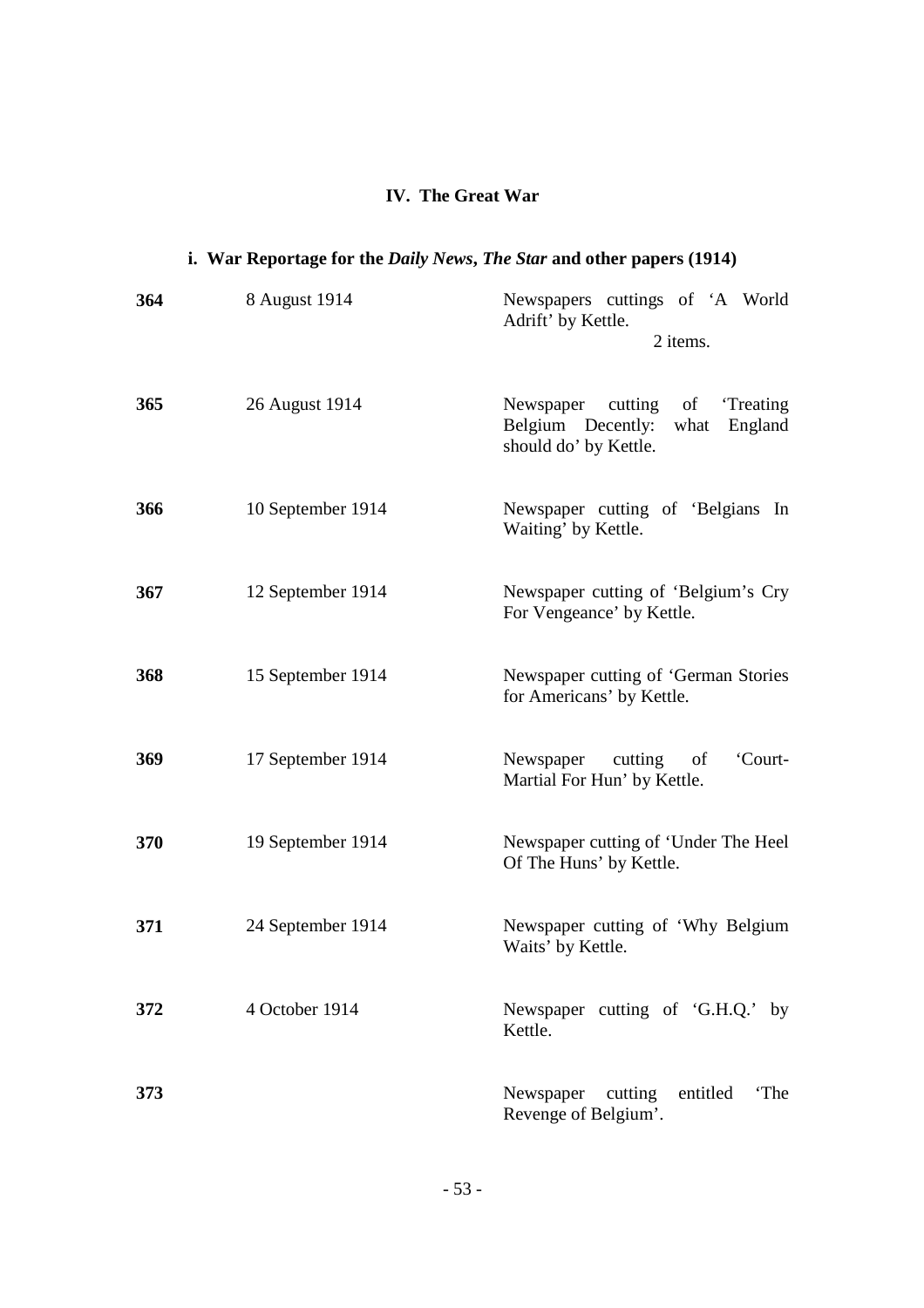| 374 | 26 September 1914 | Typescript text of a letter to the <i>Daily</i><br>News entitled 'Historic Parallels: "A<br>Grand Memory For Forgetting" by<br>Kettle.<br>2pp.                                                |
|-----|-------------------|-----------------------------------------------------------------------------------------------------------------------------------------------------------------------------------------------|
| 375 |                   | Manuscript draft of an article on<br>'Brand Whitlock' (U.S. Minister in<br>Brussels) by Kettle. 2pp                                                                                           |
| 376 | 3 July [1914]     | Manuscript notes by Kettle on the<br>cities of Bruges and Ostend.<br>2pp.                                                                                                                     |
| 377 |                   | Proof of 'Murder-What Then?' by<br>Kettle.                                                                                                                                                    |
|     |                   | ii. War Analysis                                                                                                                                                                              |
|     |                   | a. Examination of the Evidence of Belgian Atrocities                                                                                                                                          |
| 378 |                   | Manuscript draft discussion by Kettle<br>entitled 'An examination of the<br>Belgian evidence' for The British<br>Review.<br>2pp.                                                              |
| 379 |                   | Manuscript discussion by<br>Kettle<br>entitled 'Crime against Belgium'<br>2pp                                                                                                                 |
| 380 |                   | Transcript<br>by Mary<br>Kettle<br>of<br>eyewitness<br>testimony<br>from<br>an<br>unattributed source, concerning<br>the<br>summary execution of Belgian civilians by German soldiers.<br>3pp |

**381** Manuscript notes by Kettle '…I propose to prove, - on evidence…that, once in the war, she conducted it in Belgium and France with a planned barbarity…' 4pp.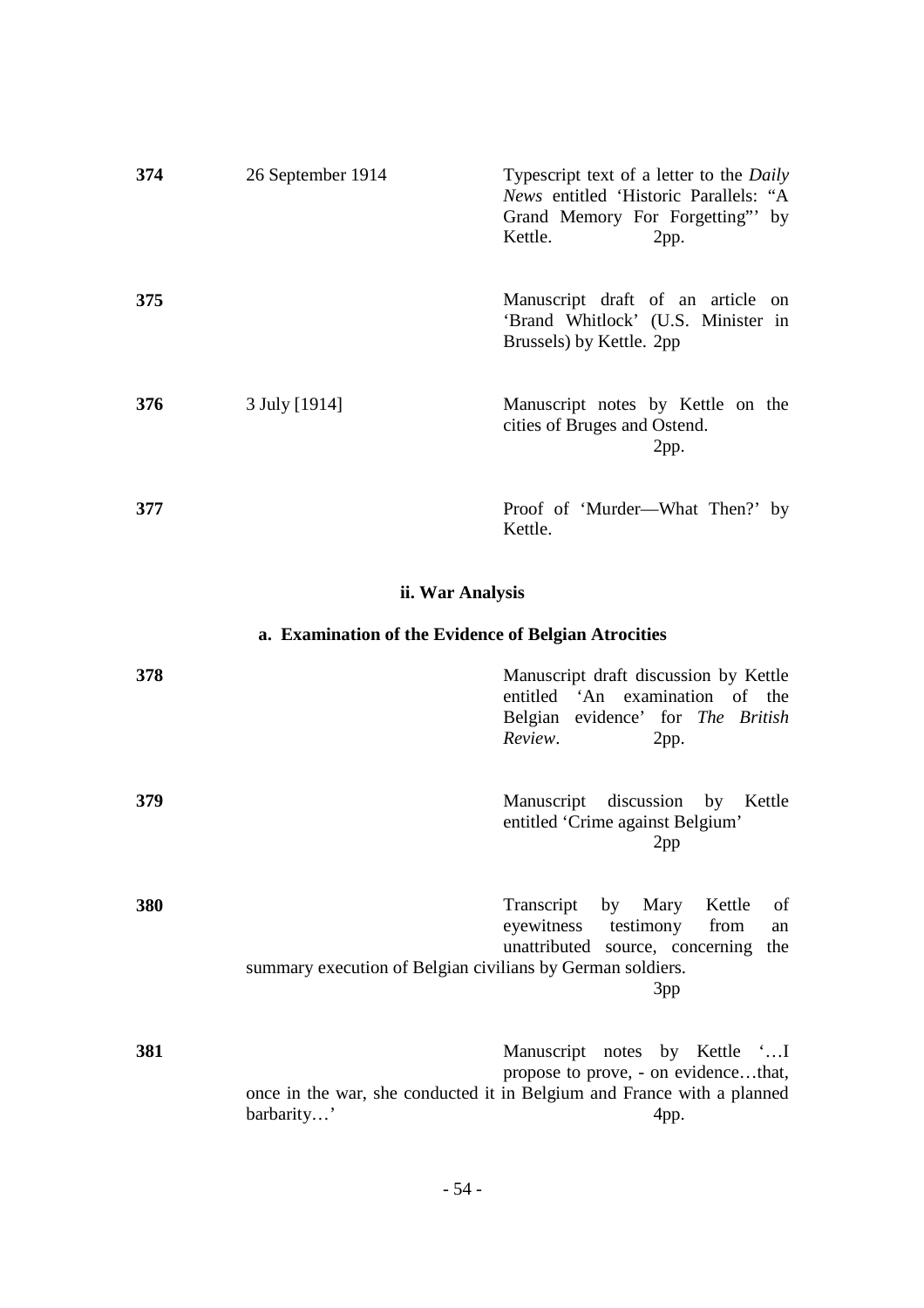| 382 | Typescript and manuscript notes by<br>Kettle for insertion into the text examining and defending the veracity of<br>Belgian accounts concerning German atrocities, with comments on<br>committee's of inquiry into the matter and concluding: 'I am convince that<br>against the officers responsible for the conduct of the German troops in<br>Belgium there is stronger hanging evidence that there was against Doctor<br>Crippin'.<br>18 <sub>pp</sub> |
|-----|------------------------------------------------------------------------------------------------------------------------------------------------------------------------------------------------------------------------------------------------------------------------------------------------------------------------------------------------------------------------------------------------------------------------------------------------------------|
| 383 | Manuscript note by Kettle on the<br>German disregard of Belgian neutrality<br>and related printed extract.<br>2 items.                                                                                                                                                                                                                                                                                                                                     |
|     | b. The Ways of War and Ireland and the Great War                                                                                                                                                                                                                                                                                                                                                                                                           |
| 386 | Manuscript draft chapter by Kettle<br>entitled 'The Bullying of Serbia'<br>$10$ pp.                                                                                                                                                                                                                                                                                                                                                                        |
| 387 | Manuscript draft by Kettle of Chapter<br>II of The Ways of War.<br>бpр.                                                                                                                                                                                                                                                                                                                                                                                    |
| 388 | Manuscript draft by Kettle of The<br>Ways of War: Silhouettes from the<br>Front.<br>3pp.                                                                                                                                                                                                                                                                                                                                                                   |
| 389 | Manuscript draft by Kettle of The<br>Ways of War: Rhapsody on Rats.<br>2pp                                                                                                                                                                                                                                                                                                                                                                                 |
| 390 | Manuscript draft by Kettle entitled<br>'Why Ireland Fought - Prelude'<br>[Incomplete]<br>8pp.                                                                                                                                                                                                                                                                                                                                                              |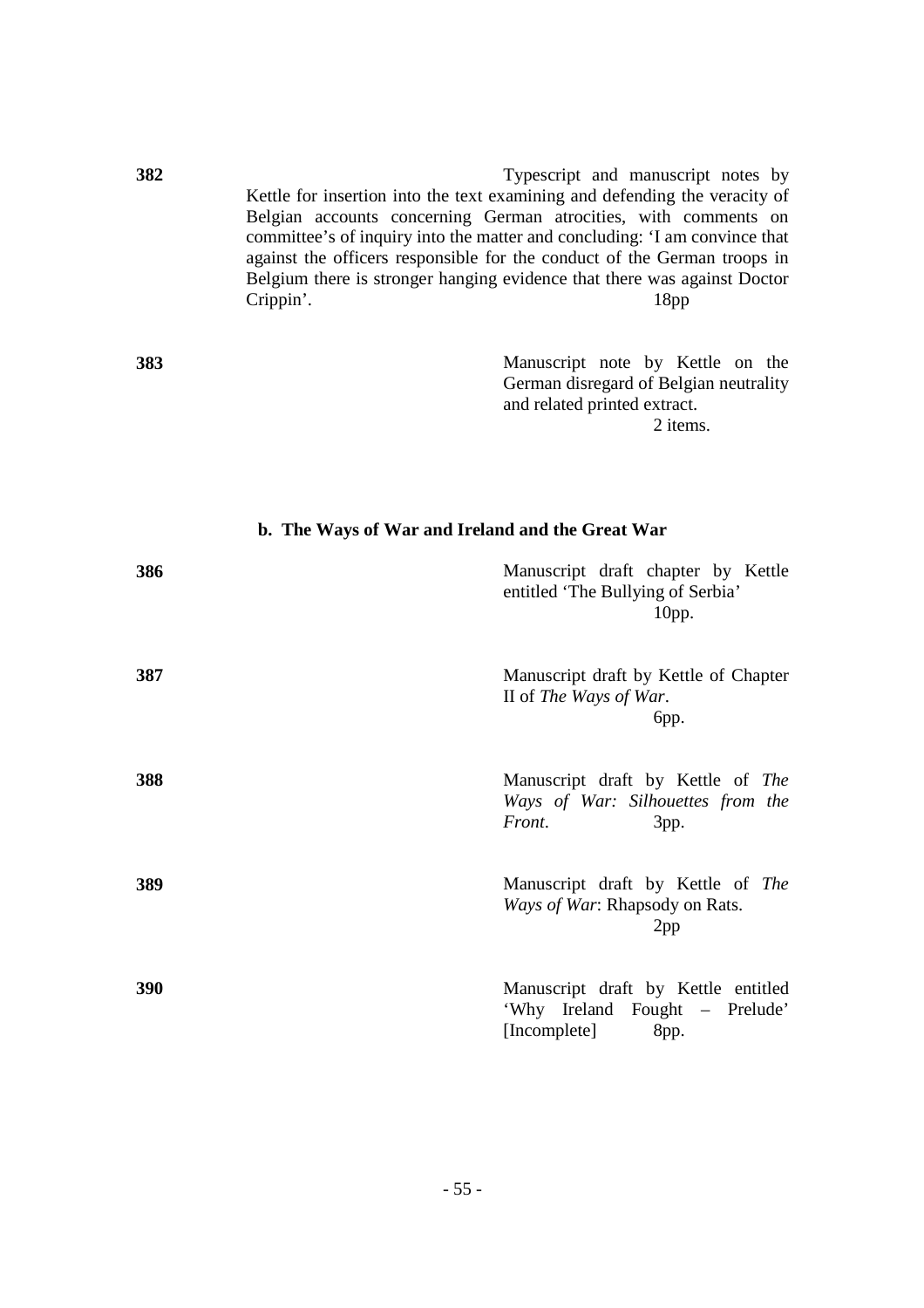| 391 | Manuscript draft by Kettle entitled<br>'Ireland At Armageddon' [Incomplete]<br>17pp                                                                                                                                                                                                                                                                                                                                                                                                                                                    |
|-----|----------------------------------------------------------------------------------------------------------------------------------------------------------------------------------------------------------------------------------------------------------------------------------------------------------------------------------------------------------------------------------------------------------------------------------------------------------------------------------------------------------------------------------------|
| 392 | Manuscript note by Kettle on the<br>purpose of the war. 1p.                                                                                                                                                                                                                                                                                                                                                                                                                                                                            |
| 393 | Manuscript draft discussion by Kettle<br>relating to Ireland's role in the war<br>against Germany; an account of the outbreak of hostilities and the<br>occupation of Belgium in defiance of her neutrality; formulation of the<br>moral duty of the Allied Powers to defend Belgium, and an attack on<br>Germany's aggressive imperialism.<br>17 <sub>pp</sub>                                                                                                                                                                        |
| 394 | Manuscript draft by Kettle of a chapter<br>dealing with the threat posed to Ireland<br>by German military domination of Europe; a rejection of the 'physical<br>force' school of Irish nationalist thinking, as 'naïve and Prussian' in its<br>idolatry of brute force'.<br>$10$ pp.                                                                                                                                                                                                                                                   |
| 395 | Manuscript draft by Kettle outlining<br>arguments in favour of Ireland<br>supporting Britain in the war.<br>3pp.                                                                                                                                                                                                                                                                                                                                                                                                                       |
| 396 | Manuscript note by Kettle on Ireland<br>and the Great War. 1p.                                                                                                                                                                                                                                                                                                                                                                                                                                                                         |
|     | iii. Active Service                                                                                                                                                                                                                                                                                                                                                                                                                                                                                                                    |
|     | a. Final letters from the field and codicils (August—September 1916)                                                                                                                                                                                                                                                                                                                                                                                                                                                                   |
| 397 | Copy of letter from Kettle, $9th$ Royal<br>7 August 1916<br>Dublin Fusiliers, to [H] McLaughlin,<br>describing conditions in the trenches.<br>He alludes to the Sinn Féin Rising: 'The Sinn Fein nightmare upset me a<br>little, but then if you tickle the ear of a short-tempered Elephant with a<br>pop gun, and he walks on you that is a natural concatenation of events.'<br>Kettle reaffirms his commitment to a constitutional settlement, and is<br>optimistic that the 'two great Irish Parties' [Home Rulers and Unionists] |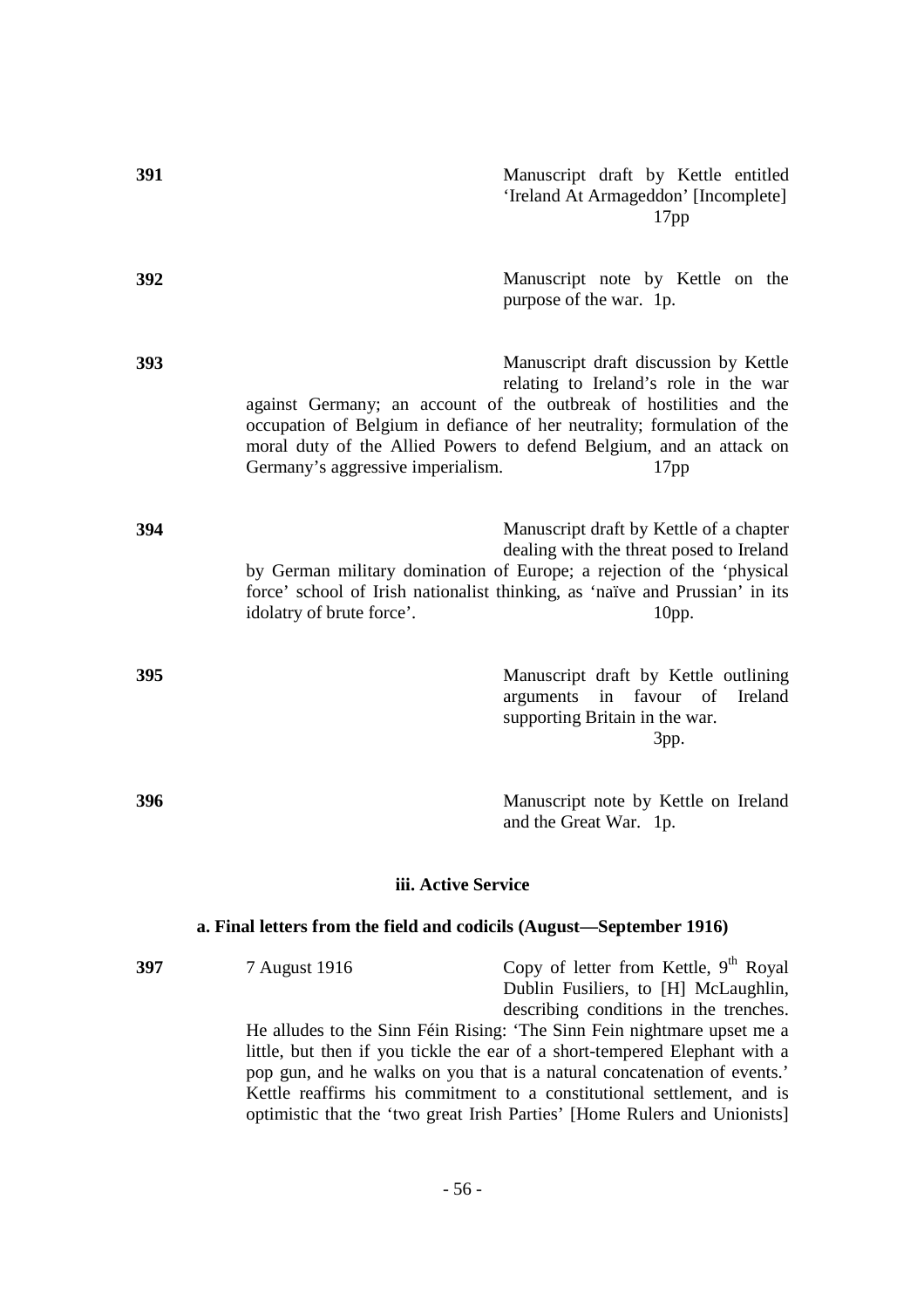| 397 contd | can achieve a rapprochement. He concludes 'If it should come my way to |  |
|-----------|------------------------------------------------------------------------|--|
|           | die I shall sleep well in the France I always loved' 2pp.              |  |

**398** 4 August 1916 Witnessed manuscript codicil to Kettle's will bequeathing copyright of his works to his wife and expressing the desire that she should collaborate with Professor William Magennis in any re-editing of such work. Requests that following dedication on any future publications: '"To my dear wife and comrade. Ex umbris et imaginibus in veritatem"'; manuscript fragment of letter from Kettle to 'J.J.' [O'Meara?] asking him to add the codicil to his will, describing the horrors and conditions of the front line and referring with humour to his 'bed fellows' which include 'The Royal Wurtemberg machine gun corps of mosquitoes,…the Silesian lice and the third division of Frankfort ants…' Sends his regards to friends and colleagues in Dublin including J.W. Bacon (Secretary, University College, Dublin). 1p.

**399`** 3 September 1916 Manuscript note by Kettle entitled 'Political' in which he outlines his final political desires. 'Had I lived I had meant to call my next book on the relations of Ireland and England: "The Two Fools: A Tragedy of Errors"…I have mixed much with Englishmen and with Protestant Ulstermen, and I know that there is no real or abiding reason for the gulfs'….he asks for Colonial Home Rule, the withdrawal of martial law and an amnesty for Sinn Féin prisoners. 1p.

- **400** 3 September 1916 Manuscript note by Kettle entitled 'Literary' outlining the content of works he feels should be published including Ways of War. 'I should like my verse published in a separate little volume.' Comments on his friends 'in every townland in Ireland who do not normally buy books but *would* buy mine'. 1p.
- **401** [September 1916] Manuscript note by Kettle detailing those to whom farewell messages should be sent including Richard Hazleton, M.O., John Redmond, M.P., Denis Coffey (President, University College Dublin). 'What little I have to forgive I forgive freely, and what I have to be forgiven will I hope be forgiven. 1p.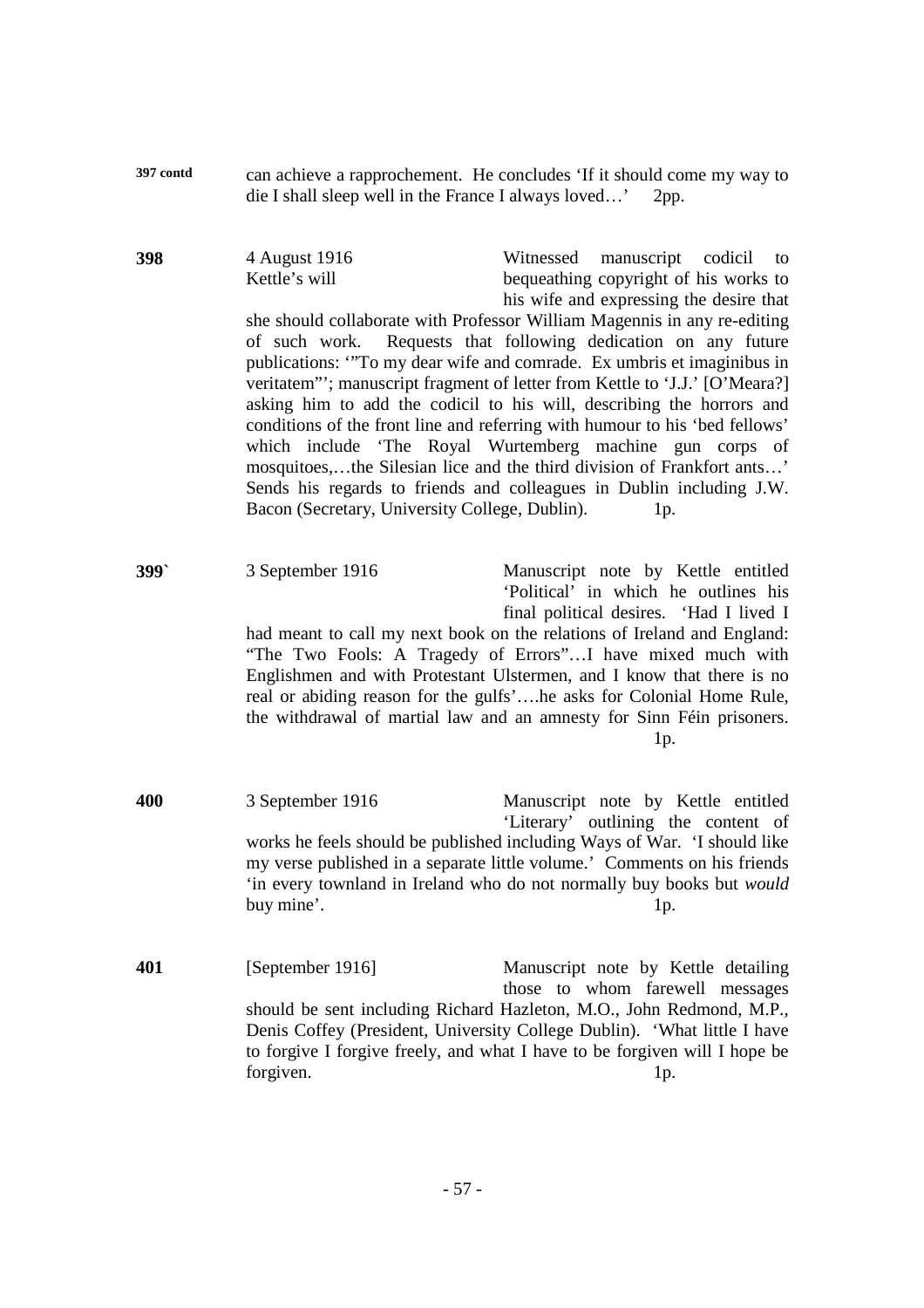| 402 | 3 September 1916 | Final manuscript letter from Kettle to                                         |
|-----|------------------|--------------------------------------------------------------------------------|
|     |                  | his wife in which he anticipates the                                           |
|     |                  | end'We are to take part in one of the biggest attacks of the war; many         |
|     |                  | will not come back'. Notes 'there was never in all the world a dearer          |
|     |                  | woman or a more perfect wifeTell Betty her daddy was a soldier and             |
|     |                  | died as one'. Includes a revised and witnessed codicil in which he             |
|     |                  | withdraws suggestion of collaboration between Mary Kettle and                  |
|     |                  | Magennis, leaving full control of his publications to her. 'I leave all to her |
|     |                  | as a compliment to her intellect as well as her love.' Contains manuscript     |
|     |                  | note by Mary Kettle on reverse: 'To be destroyed after my death'.              |
|     |                  | Ip.                                                                            |

### **b. Final Poems.**

| 403 | 1917                 | Text of poem by Kettle 'Nor tho' the<br>Zeppeline dismay'. Copied from<br>Visitors' Book, Old Lock Tavern. |
|-----|----------------------|------------------------------------------------------------------------------------------------------------|
| 404 | [4 September 1916]   | Manuscript draft by Kettle of poem<br>'To my daughter Betty'<br>lp.                                        |
| 405 | $[4$ September 1916] | Copy of complete text of 'To my<br>daughter Betty' by Kettle.                                              |

# **c. Military records and notes (1914—[16])**

| 406 | Field Message Book, containing<br>printed instructions in field operations<br>and manuscript notes by Kettle on<br>battle procedures. Also includes fragment of poem beginning, 'It will be<br>well to leave them the masoned walls'and a draft letter to a newspaper<br>editor, stating the arguments in favour of Irish recruitment.<br>25pp. |
|-----|-------------------------------------------------------------------------------------------------------------------------------------------------------------------------------------------------------------------------------------------------------------------------------------------------------------------------------------------------|
| 407 | Manuscript field message from Kettle<br>to Lieut.'s J.H. Bird and W.H. Boyd,<br>outlining a plan to attack German<br>positions.                                                                                                                                                                                                                 |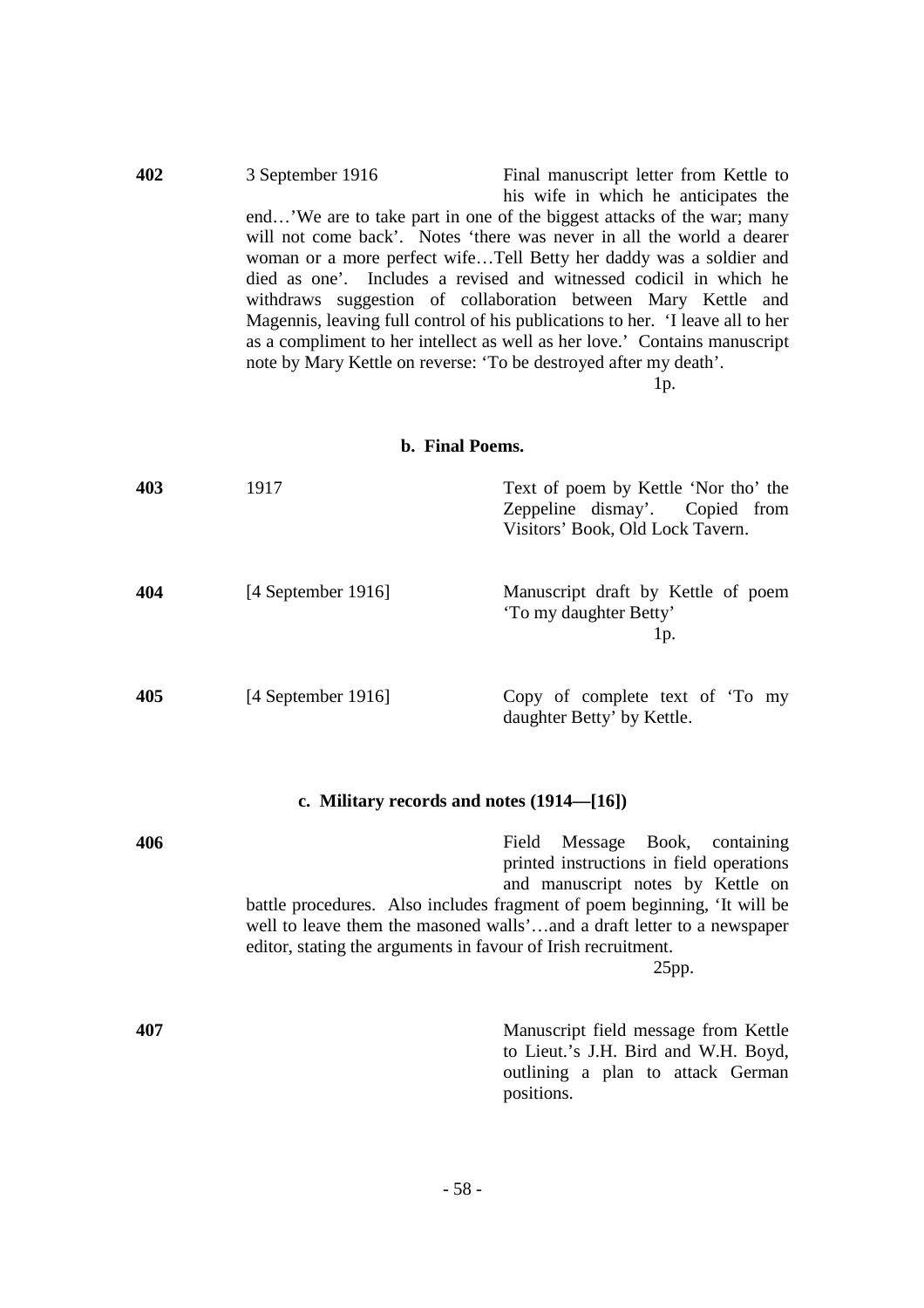| 408 |                                                                                              | Manuscript notes by Kettle containing<br>phrases on the war spectacle and land.<br>2pp.                                                                                                                                                                                                    |
|-----|----------------------------------------------------------------------------------------------|--------------------------------------------------------------------------------------------------------------------------------------------------------------------------------------------------------------------------------------------------------------------------------------------|
| 409 |                                                                                              | Pass issued to Kettle by the Military<br>Governor of Anvers.                                                                                                                                                                                                                               |
|     | iv. Killed in Action                                                                         |                                                                                                                                                                                                                                                                                            |
|     | a. Commemorative                                                                             |                                                                                                                                                                                                                                                                                            |
| 412 |                                                                                              | Commemorative sheet incorporating<br>the name of Thomas Kettle                                                                                                                                                                                                                             |
|     | b. Letters of condolence and letters about Kettle's grave                                    |                                                                                                                                                                                                                                                                                            |
|     | aa. Army Personnel (1916–24)                                                                 |                                                                                                                                                                                                                                                                                            |
| 413 | September 1916-<br>November 1917<br>defeat: 'Search ye no morefor Emmet's grave is Ireland'. | Letters from Captain Maurice F.<br>Healy, Royal Dublin Fusiliers to Mary<br>Kettle, expressing his grief at Kettle's<br>death, and his admiration for Kettle's gifts and character. He records the<br>progress of his search for the location of Kettle's graves, but has to admit<br>бpр. |
| 414 | September—December 1916<br>command. Offers to return Kettle's watch to Mary Kettle.          | Letters from Private Robert Bingham<br>(Kettle's Batman), to Mary Kettle,<br>describing Kettle's kindness to him.<br>He 'was like a father to my-self (sic) for I am an orphan boy'. Bingham<br>gives many instances of Kettle's behaviour towards the men under his<br>7pp.               |
| 415 | 22 September [1916]<br>Kettle's instantaneous death at the battle of Ginchy Wood.            | Letter from Colonel F.S. Tackery,<br>Colonel of the Royal Dublin Fusiliers,<br>to Mrs Kettle, giving an account of                                                                                                                                                                         |
|     |                                                                                              | 1p.                                                                                                                                                                                                                                                                                        |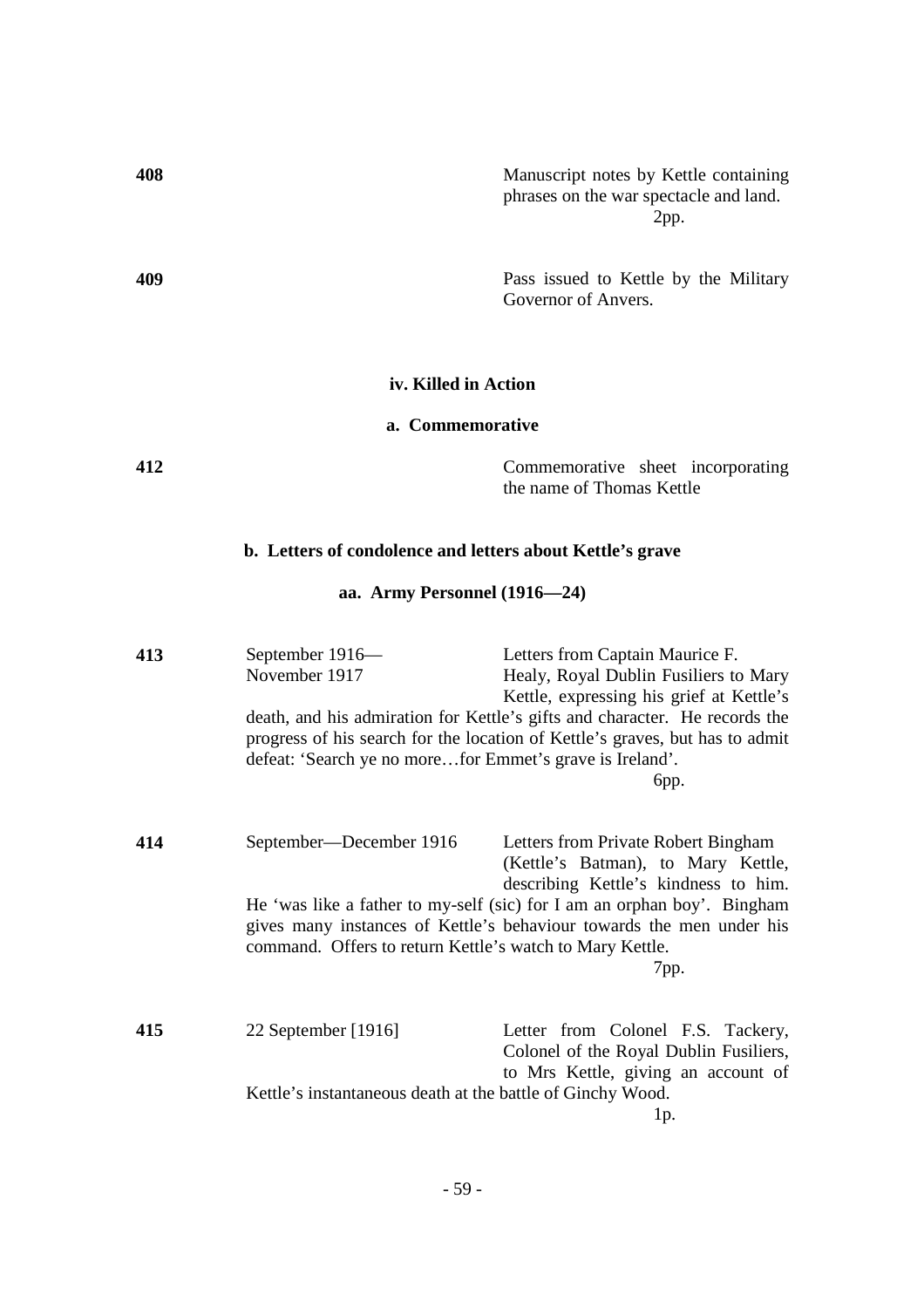| 416 | 26 September 1916                               | Letter from Richard Bird, 112 Field<br>Ambulance, to Mrs Kettle, describing<br>his respect for Kettle 'My brother's                                                                                                                                                                                                                                                                                                                                                                                                                                                                                                                                                                            |
|-----|-------------------------------------------------|------------------------------------------------------------------------------------------------------------------------------------------------------------------------------------------------------------------------------------------------------------------------------------------------------------------------------------------------------------------------------------------------------------------------------------------------------------------------------------------------------------------------------------------------------------------------------------------------------------------------------------------------------------------------------------------------|
|     | trusted and beloved company Commander'.         | 2pp.                                                                                                                                                                                                                                                                                                                                                                                                                                                                                                                                                                                                                                                                                           |
| 417 | 14 October 1916                                 | Letter from J. Emmet Dalton, Royal<br>Dublin Fusiliers, to Mary Kettle,<br>giving a detailed outline of the Battle                                                                                                                                                                                                                                                                                                                                                                                                                                                                                                                                                                             |
|     | "this is the $7th$ anniversary of my wedding"". | of Ginchy Wood, including the circumstances of Kettle's death: 'a bullet<br>got over a steel waistcoat that he word and entered his heart. Well he only<br>lasted about 1 minute and he had my crucifix in his hands. He also said<br>2pp                                                                                                                                                                                                                                                                                                                                                                                                                                                      |
| 418 | 25 October 1916                                 | Letter from J.A. Spiltes, [Golter?],<br>Royal Munster Fusilier to Mary Kettle,<br>giving an account of Kettle's death:                                                                                                                                                                                                                                                                                                                                                                                                                                                                                                                                                                         |
|     | minutes'.                                       | 'The only words he said were "Oh my God, I'm struck. He died within 10<br>2pp.                                                                                                                                                                                                                                                                                                                                                                                                                                                                                                                                                                                                                 |
| 419 | 6 November 1916                                 | Letter from Father Felix Burke, Royal<br>Dublin Fusiliers, (Chaplain) to Mrs.<br>Kettle, expressing his respect for                                                                                                                                                                                                                                                                                                                                                                                                                                                                                                                                                                            |
|     | duties.                                         | Kettle: 'the men loved him [and] we all looked up to him as a towering<br>genius [and] a storehouse of information'. He alludes to Kettle's refusal<br>to accept a staff commission, because he wanted to remain on active<br>4pp.                                                                                                                                                                                                                                                                                                                                                                                                                                                             |
| 420 | 10 March 1917                                   | William<br>from<br>Lieutenant<br>Letter<br>Browne, Royal Dublin Fusiliers, Royal<br>Naval Divisional School of Instruction                                                                                                                                                                                                                                                                                                                                                                                                                                                                                                                                                                     |
|     |                                                 | to his mother, discussing the difficulty of finding Kettle's graves, because<br>continuing military engagements have altered the terrain. He describes<br>identifying dead Dublin Fusiliers at Hawthorn Ridge: 'I got sick after<br>getting the $3rd$ man's disc'. Browne adds that the graves 'are being<br>constantly blown up and the remains scattered all over the place'. He<br>comments on the unreliability of army supply lines, and the difficulty of<br>obtaining food and ammunition, which is retarding the Allied advance.<br>Horses die in their traces as they struggle over the mud. He includes a<br>transcript of 'To My Daughter Betty', and describes Kettle's courage at |
|     |                                                 | Ginchy Wood, including his encouragement of the men before the assault.<br>4pp.                                                                                                                                                                                                                                                                                                                                                                                                                                                                                                                                                                                                                |